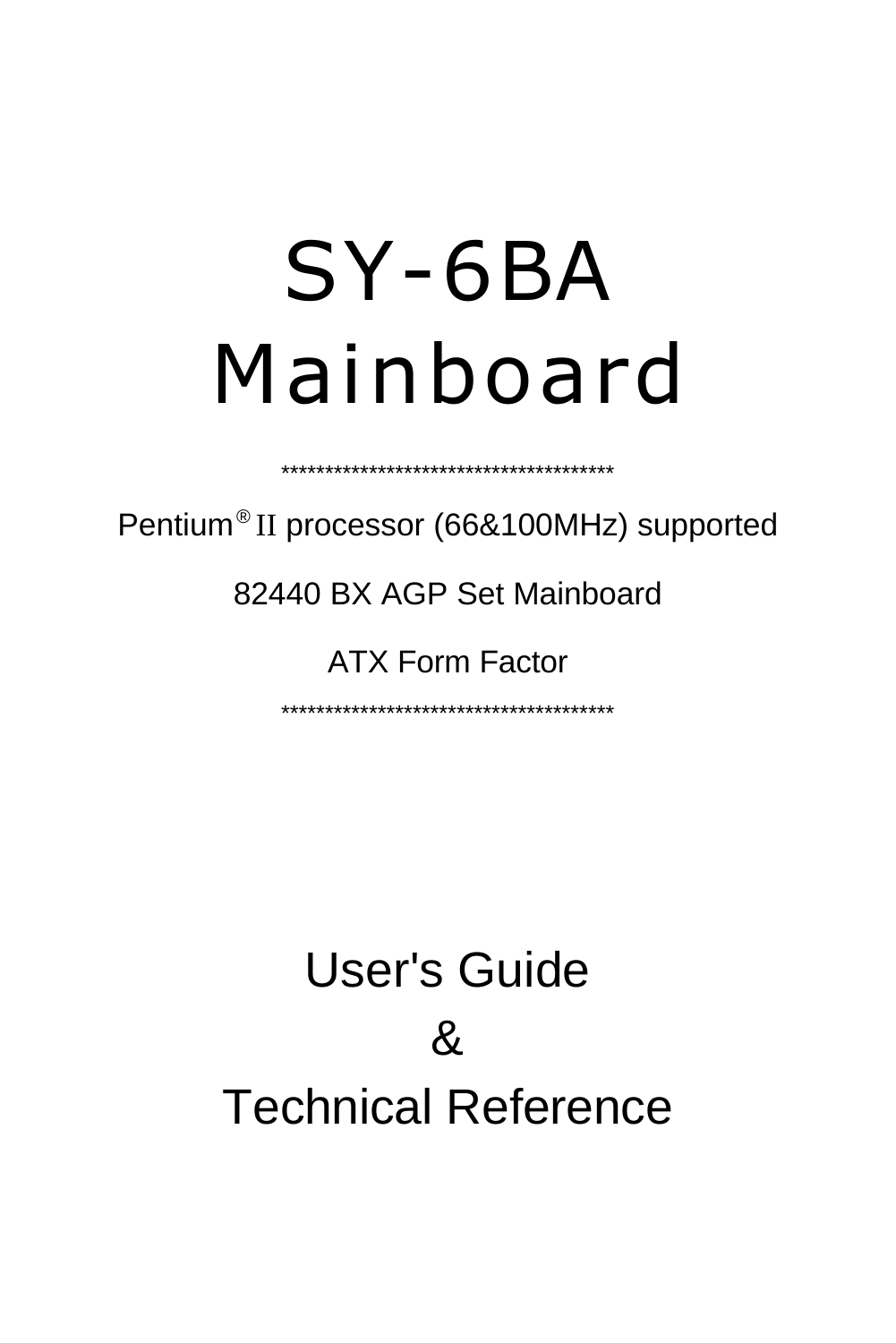# **SOYO**

#### About This Guide

This User's Guide is for assisting system manufacturers and end users in setting up and installing the mainboard. Information in this guide has been carefully checked for reliability; however, no guarantee is given as to the correctness of the contents. The information in this document is subject to change without notice.

#### Copyright Notice

Copyright 1998, Soyo Computer Inc. All rights reserved. This manual is copyrighted by Soyo Computer Inc. You may not reproduce, transmit, transcribe, store in a retrieval system, or translate into any language, in any form or by any means, electronic, mechanical, magnetic, optical, chemical, manual or otherwise, any part of this publication without express written permission of Soyo Computer Inc.

#### **Trademarks**

Soyo is a registered trademark of Soyo Computer Inc. All trademarks are the property of their owners.

#### Disclaimer

Soyo Computer Inc. makes no representations or warranties regarding the contents of this manual. We reserve the right to revise the manual or make changes in the specifications of the product described within it at any time without notice and without obligation to notify any person of such revision or change. The information contained in this manual is provided for general use by our customers. Our customers should be aware that the personal computer field is the subject of many patents. Our customers should ensure that their use of our products does not infringe upon any patents. It is the policy of Soyo Computer Inc. to respect the valid patent rights of third parties and not to infringe upon or assist others to infringe upon such rights.

#### Restricted Rights Legend

Use, duplication, or disclosure by the Government is subject to restrictions set forth in subparagraph (c)(1)(ii) of the Rights in Technical Data and Computer Software clause at 252.277-7013.

#### Product Rights

Products mentioned in this manual are mentioned for identification purpose only. Product names appearing in this manual may or may not be registered trademarks or copyrights of their respective companies.

If you need any further information, please come to our home page on the Internet. The address is **"http://www.soyo.com.tw"**.

**Edition: April 1998 Version 1.0 6BA SERIAL**



100% POST CONSUMER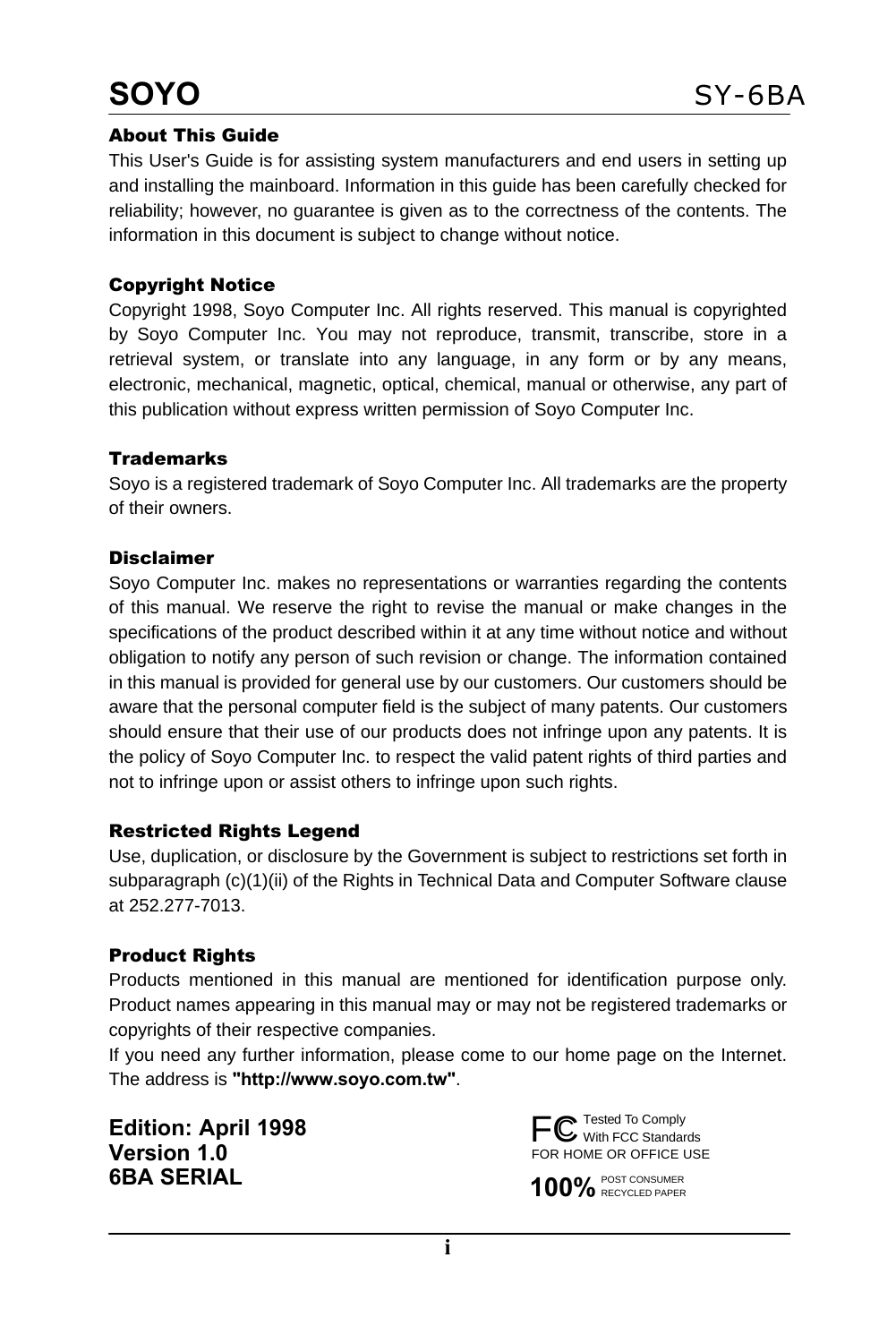# Table of Contents

| <b>CHAPTER 1</b> |                                       |  |
|------------------|---------------------------------------|--|
| $1 - 1$          |                                       |  |
| $1 - 2$          |                                       |  |
| $1 - 3$          |                                       |  |
| $1 - 4$          | ELECTROSTATIC DISCHARGE PRECAUTIONS25 |  |
| <b>CHAPTER 2</b> |                                       |  |
| $2 - 1$          |                                       |  |
| $2 - 2$          | AUTO DETECT CPU VOLTAGE & FREQUENCY28 |  |
| $2 - 3$          |                                       |  |
| $2 - 4$          |                                       |  |
| $2 - 5$          |                                       |  |
| $2 - 6$          |                                       |  |
| <b>CHAPTER 3</b> |                                       |  |
| $3 - 1$          |                                       |  |
| $3-2$            |                                       |  |
| $3-3$            |                                       |  |
| $3 - 4$          |                                       |  |
| $3 - 5$          |                                       |  |
| 3-6              |                                       |  |
| $3 - 7$          |                                       |  |
| $3 - 8$          |                                       |  |
| $3-9$            |                                       |  |
| $3 - 10$         |                                       |  |
| $3 - 11$         |                                       |  |
|                  |                                       |  |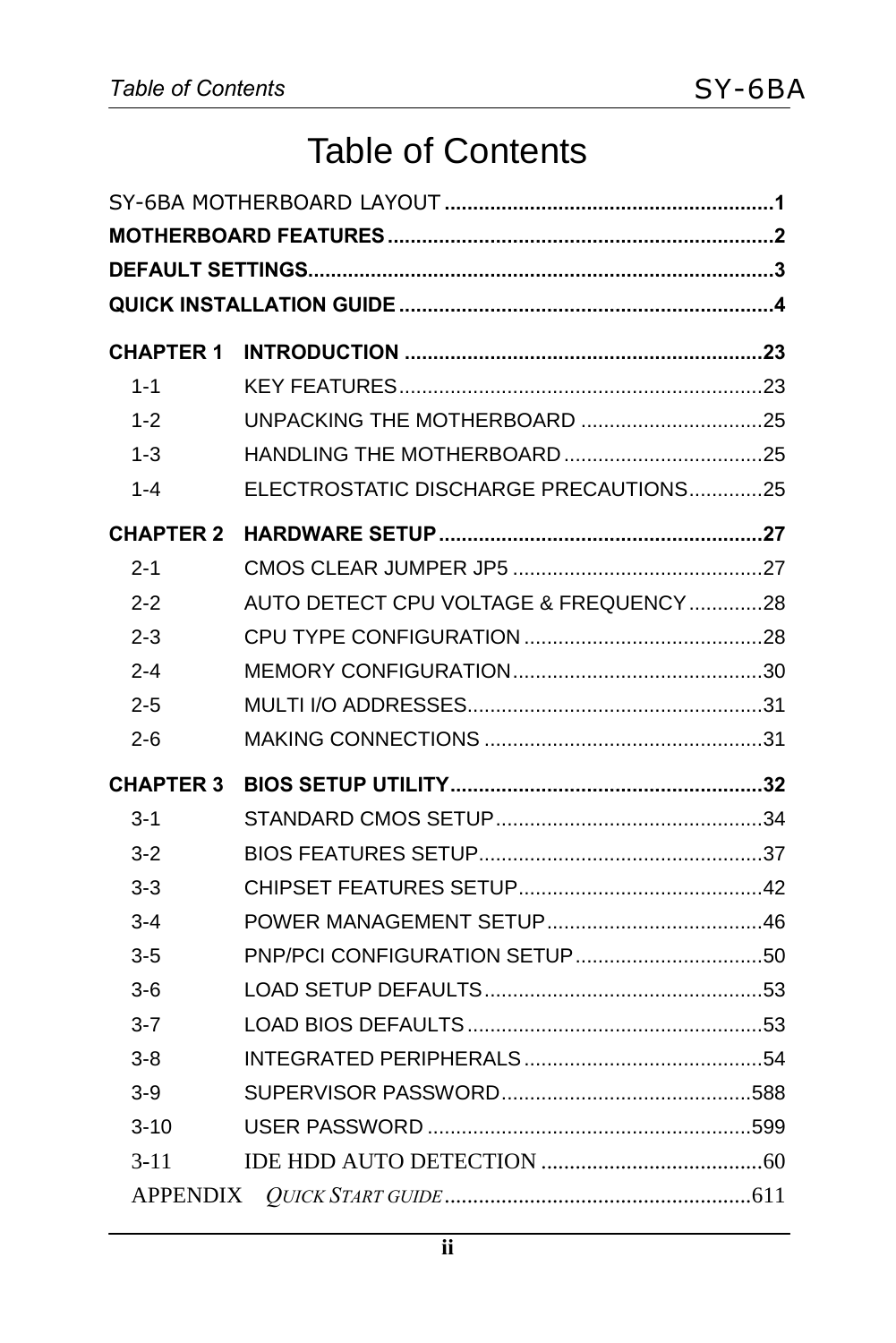# SY-6BA MOTHERBOARD LAYOUT



#### **Back Panel Layout with Default Settings**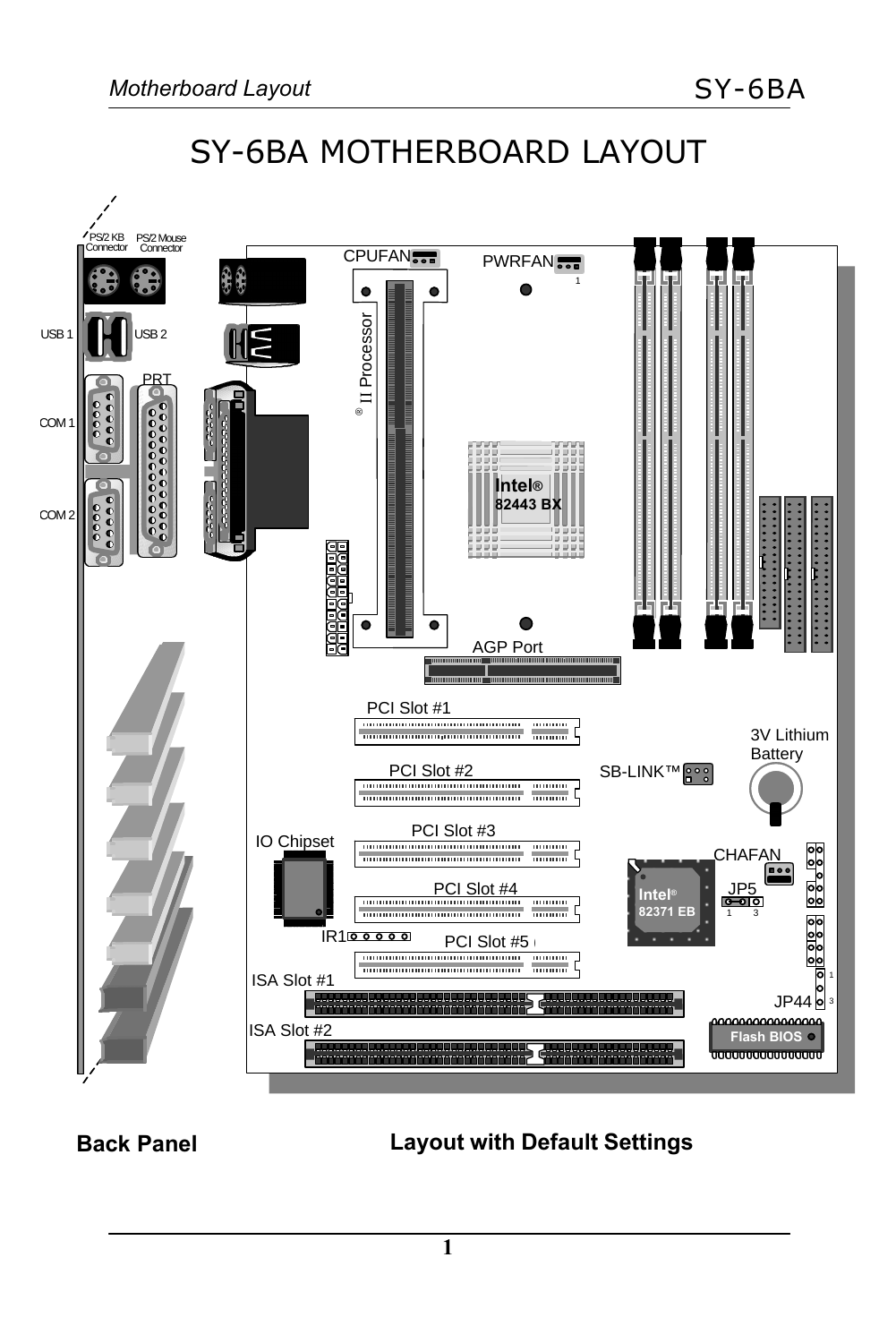## **MOTHERBOARD FEATURES**

| <b>Board Size</b> | 4-layer PCB, 22.5x30.5cm, ATX Form Factor                                |  |  |  |  |
|-------------------|--------------------------------------------------------------------------|--|--|--|--|
| Slot 1            | Slot 1 for Pentium <sup>®</sup> II Processor; supports:                  |  |  |  |  |
|                   | Pentium <sup>®</sup> II Processors up to 100 MHz host bus frequency<br>↘ |  |  |  |  |
|                   | (233-500MHz)                                                             |  |  |  |  |
|                   | Auto detection of CPU voltage<br>⋗                                       |  |  |  |  |
| Chipset           | 82440 BX AGP Set                                                         |  |  |  |  |
| <b>ATX Power</b>  | 20-pin Male Connector                                                    |  |  |  |  |
| Memory            | DIMM Bank 1~4 (D1~D4)                                                    |  |  |  |  |
|                   | ➤<br>168-pin Unbuffered SDRAM DIMM Module                                |  |  |  |  |
|                   | ≻<br>Support 8~128MB DIMM in each Bank                                   |  |  |  |  |
|                   | ≻<br>Supports ECC configuration                                          |  |  |  |  |
| <b>BIOS</b>       | System BIOS built-in, Award BIOS                                         |  |  |  |  |
|                   | "Plug-and-Play" function<br>➤                                            |  |  |  |  |
|                   | NCR810/SY-V325/SY-8115 BIOS Code<br>⋗                                    |  |  |  |  |
| PCI Slots (5x)    | 5 x 32-bit Bus Mastering Slots                                           |  |  |  |  |
| AGP Slot (1x)     | 1 x 32-bit AGP Slot                                                      |  |  |  |  |
| ISA Slots (2x)    | 2 x 16-bit ISA Slots                                                     |  |  |  |  |
| IDE1, IDE2        | 2 x 40-pin Bus Mastering E-IDE/ATAPI Ports                               |  |  |  |  |
|                   | IDE1: Primary IDE Device Connector<br>➤                                  |  |  |  |  |
|                   | IDE2: Secondary IDE Device Connector<br>≻                                |  |  |  |  |
| <b>FDC</b>        | 1 Floppy Disk Drive (FDD) Port                                           |  |  |  |  |
|                   | (Supports 1.2MB/1.44MB/2.88MB and LS120/3-mode FDD)                      |  |  |  |  |
| IR <sub>1</sub>   | 5-pin Infrared Device Connector                                          |  |  |  |  |
| <b>PRT</b>        | 1 26-pin Female Parallel Printer Port                                    |  |  |  |  |
| COM1, COM2        | 2 RS-232 Serial Ports                                                    |  |  |  |  |
| PS/2 KB           | 1 PS/2 Keyboard Connector                                                |  |  |  |  |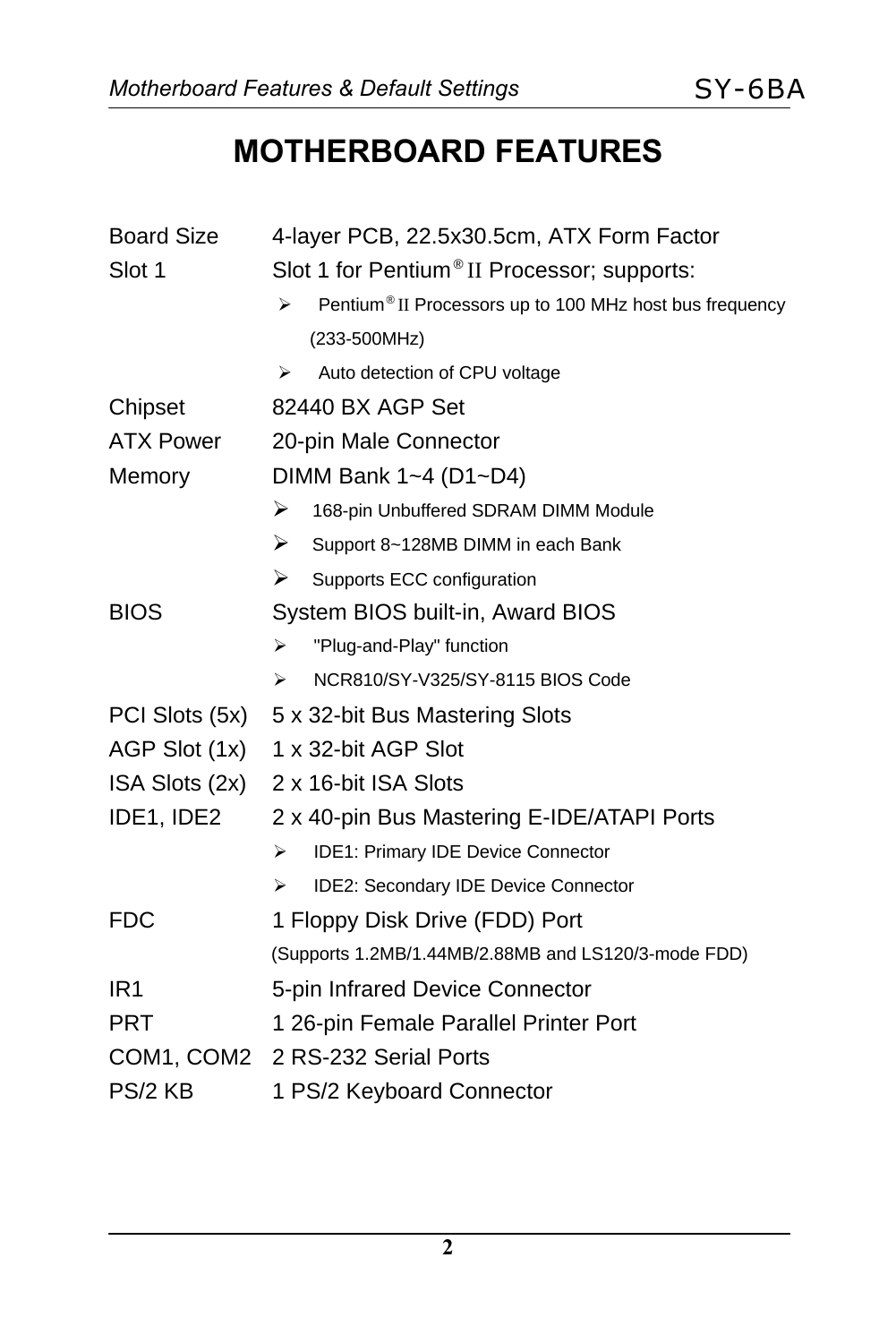## **MOTHERBOARD FEATURES (CONTINUED)**

| PS/2 Mouse    | 1 PS/2 Mouse Connector                  |
|---------------|-----------------------------------------|
| USB1, USB2    | 2 USB (Universal Serial Bus) Connectors |
| Keylock       | 5-pin KeyLock Connector                 |
| Reset         | 2-pin Reset Switch Connector            |
| Speaker       | 4-pin PC Speaker Connector              |
| TB LED        | 2-pin Turbo LED Connector               |
| HDD LED       | 2-pin IDE Device LED Connector          |
| JP5           | <b>CMOS Clear Jumper</b>                |
| JP44          | WOL (Wake-On-LAN) 3-pin Connector       |
| <b>SBLINK</b> | <b>PCI Audio Card Connector</b>         |

# **DEFAULT SETTINGS**

| <b>CPU</b>              | Pentium <sup>®</sup> II 233/350 MHz Processor      |  |  |
|-------------------------|----------------------------------------------------|--|--|
| <b>CPU Voltage</b>      | Auto Detect CPU Voltage                            |  |  |
| 2 IDE Ports             | <b>PCI E-IDE Ports</b>                             |  |  |
| 1 Parallel Port         | LPT1: EPP/ECP Printer Port                         |  |  |
|                         | LPT1: I/O Address 378H, IRQ 7, Status ECP+EPP<br>⋗ |  |  |
| 2 Serial Ports          | COM1 & COM2: 2 x RS-232 high-speed                 |  |  |
|                         | UARTs (w/ 16550 FIFO)                              |  |  |
|                         | COM1: I/O Address 3F8H, IRQ 4<br>⋗                 |  |  |
|                         | COM2: I/O Address 2F8H, IRQ 3<br>⋗                 |  |  |
| 2 USB Ports             | 2 Onboard USB (Universal Serial Bus) Ports         |  |  |
| PS/2 Mouse              |                                                    |  |  |
| <b>ATX Power Supply</b> |                                                    |  |  |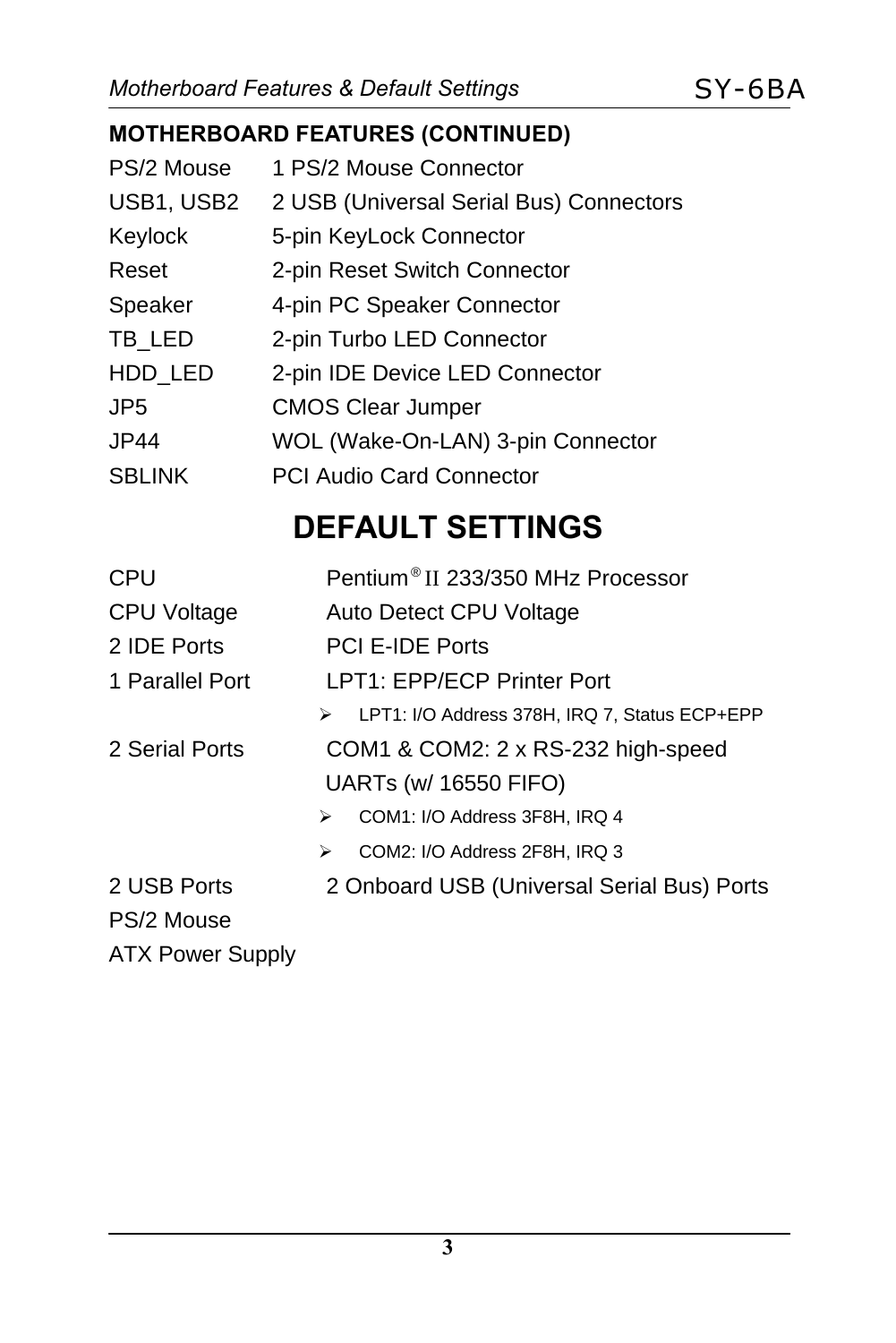# **QUICK INSTALLATION GUIDE**

Congratulations on your purchase of SY-6BA Motherboard. You are about to install and connect your motherboard.



*Note:* Do not unpack the motherboard from its protective anti-static packaging until you have made the following preparations.

## **PREPARATIONS**

Gather and prepare all the hardware equipment to complete the installation successfully:

1. Pentium® II processor with built-in CPU cooling fan (boxed type).

**Note:** This motherboard supports non-boxed type CPUs. The heavier CPU cooling fan requires the installation of a CPU support stand included in this motherboard package.

- 2. DRAM module
- 3. Computer case and chassis with adequate power supply unit
- 4. Monitor
- 5. Keyboard
- 6. Pointing Device (PS/2 mouse)
- 7. VGA Card
- 8. Sound Card (optional)
- 9. Speaker(s) (optional)
- 10. Disk Drives: HDD, CD-ROM, Floppy drive …
- 11. External Peripherals: Printer, Plotter, and Modem (optional)
- 12. Internet Card (optional)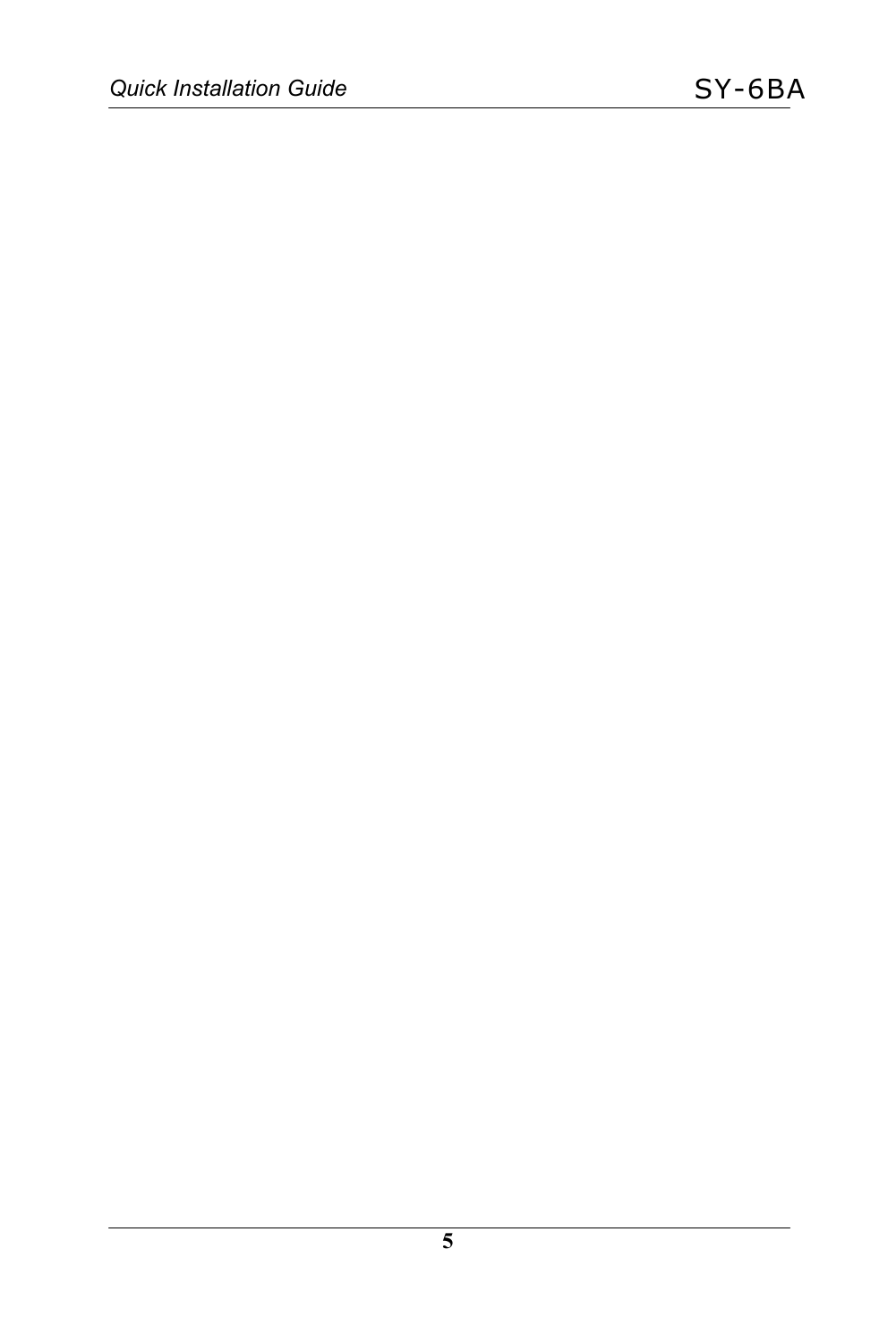## **UNPACKING THE MOTHERBOARD**

Like most electronic equipment, your motherboard may be damaged by electrostatic discharge. To avoid permanent damage to components ground yourself while working by using a grounding strap. Otherwise ground yourself frequently by touching the unpainted portion of the computer chassis to drain the static charges.

Handle the motherboard carefully, holding it by the edges. You are now ready to start the installation.

## **INSTALLATION GUIDE**

We will now begin the installation of the motherboard. Please follow the step-by-step procedure designed to lead you to a complete and correct installation.

#### **Step 1. CPU Installation**

Your SY-6BA motherboard comes with a CPU retention set kit. The retention set is used to hold the Pentium®II processor attached to the Slot 1 CPU connector on the motherboard.

Follow these instructions to install your Pentium® II processor correctly.

#### **1. Unpack the Retention Set Kit**

Gather the following items included in the retention set kit, as shown in the following figure:

- θ Supporting Base
- θ Support Clip
- θ Latches (x2)
- $\theta$  Screws (x2) used to set the retention clip
- θ Retention Clip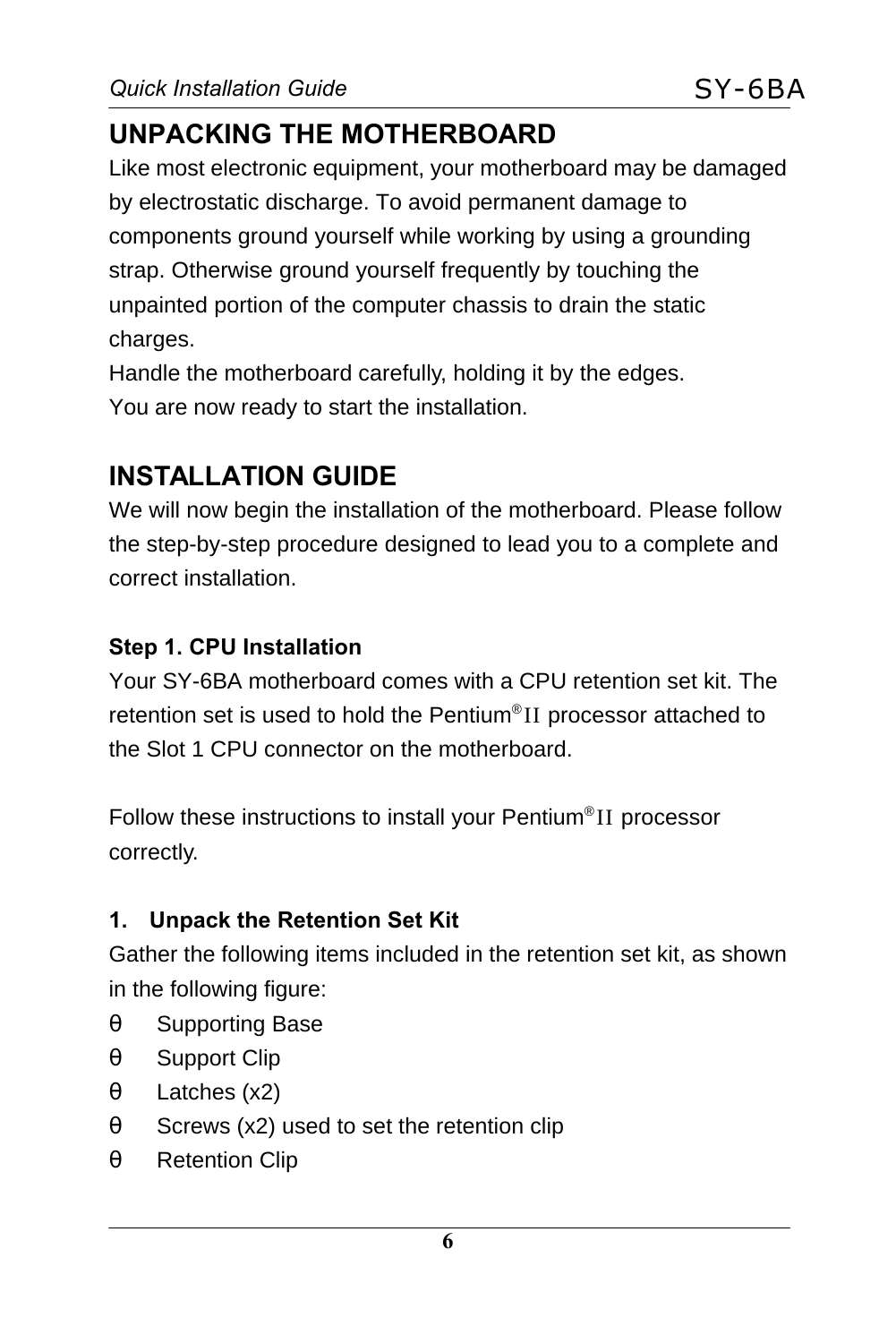

#### **2. Position the Motherboard**

Locate **Slot 1** on the motherboard and position the board in the direction as shown in the following figure:

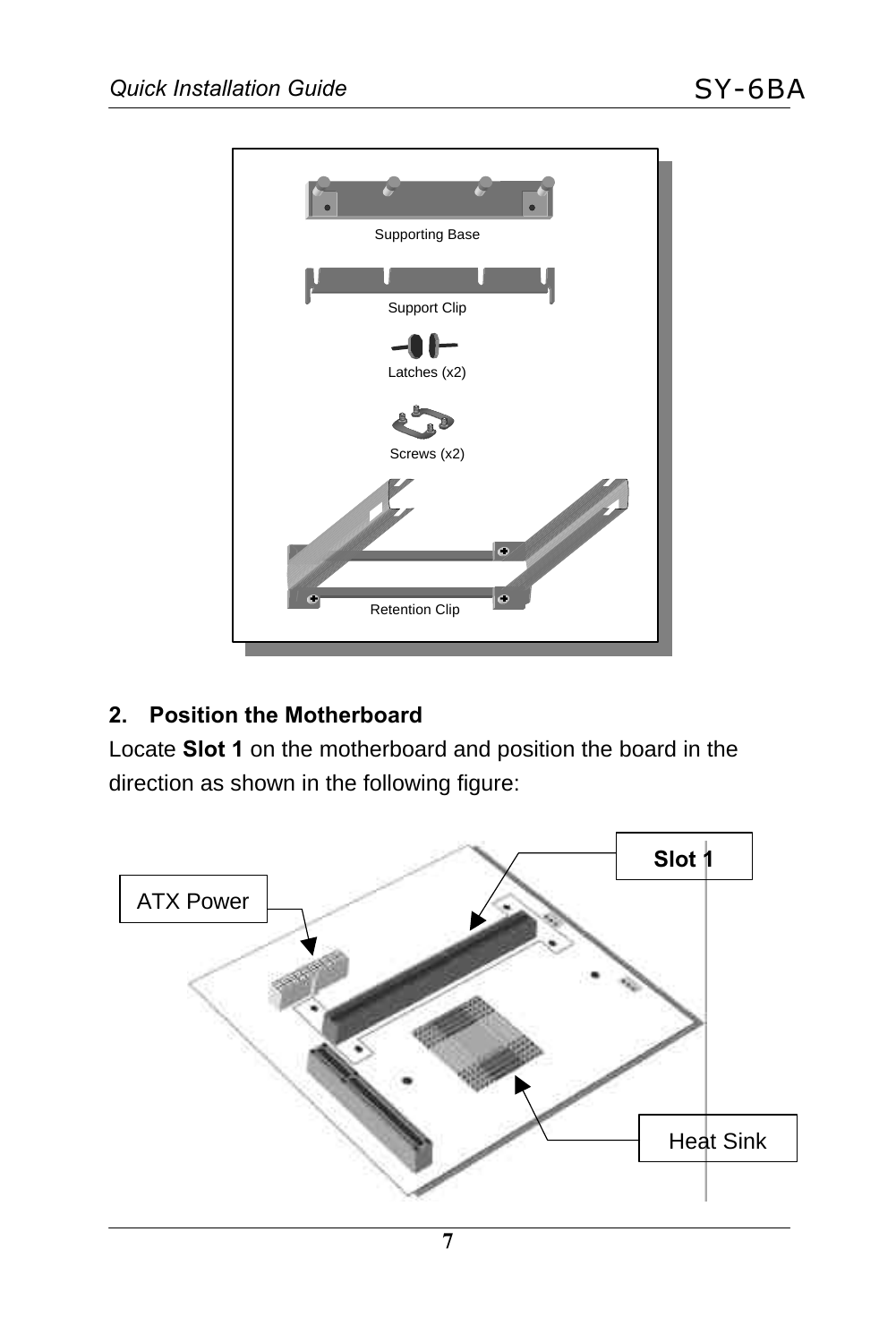#### **3. Insert the Screws**

Install the two pairs of screws used to set the retention clip in the two pairs of holes at both ends of Slot 1. Insert the screws from below the motherboard upward, as shown in the figure below.

#### **4. Install the Supporting Base**

Insert the supporting base into the two holes adjacent to the two sets of screws previously installed.

Pay special attention to the directionality provided by the larger pinhole on the AGP port side. Do not apply excessive force when inserting the supporting base. If the supporting base does not go in, check the orientation with the following figure and position the supporting base so as to match the larger pinhole.

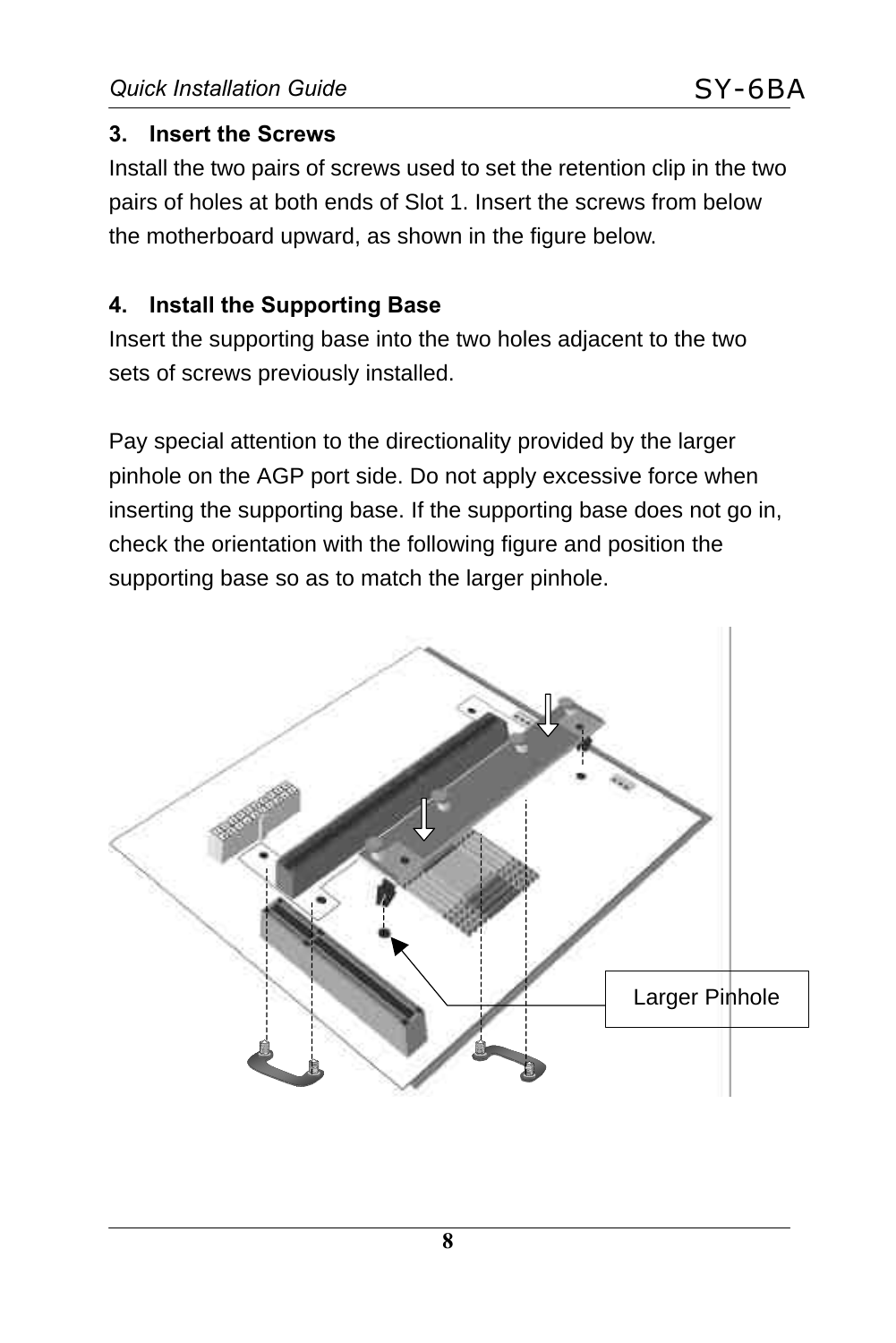#### **5. Install the Retention Clip**

Set the retention clip centered on Slot 1 and right on top of the two sets of screws along side Slot 1, as shown in the following figure. Then tighten the four screws on the retention clip.

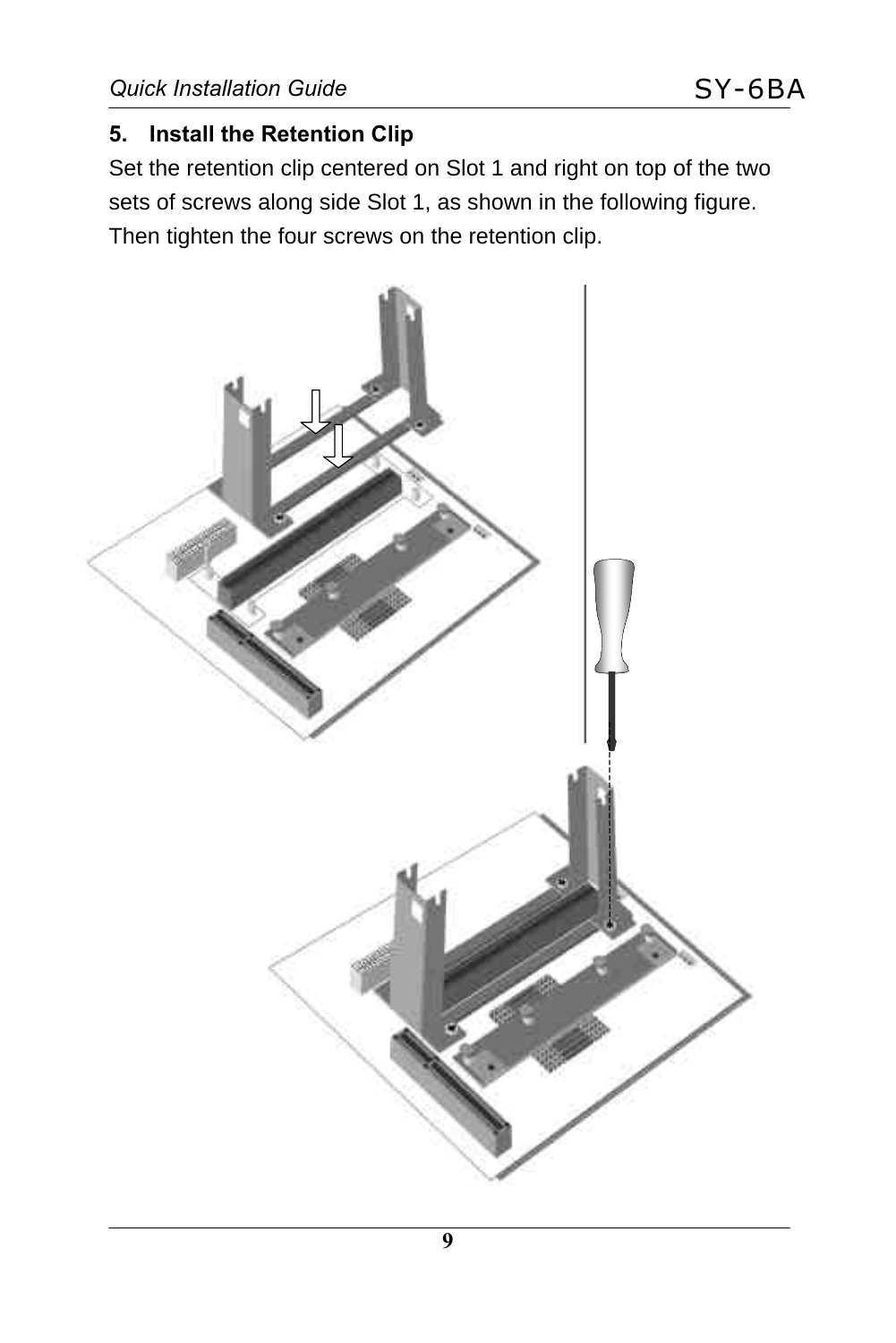#### **6. Install the CPU**

Insert the CPU into the retention clip and lock the two latches on the sides of the CPU to secure the Pentium®II processor in place, as shown in the following figures.

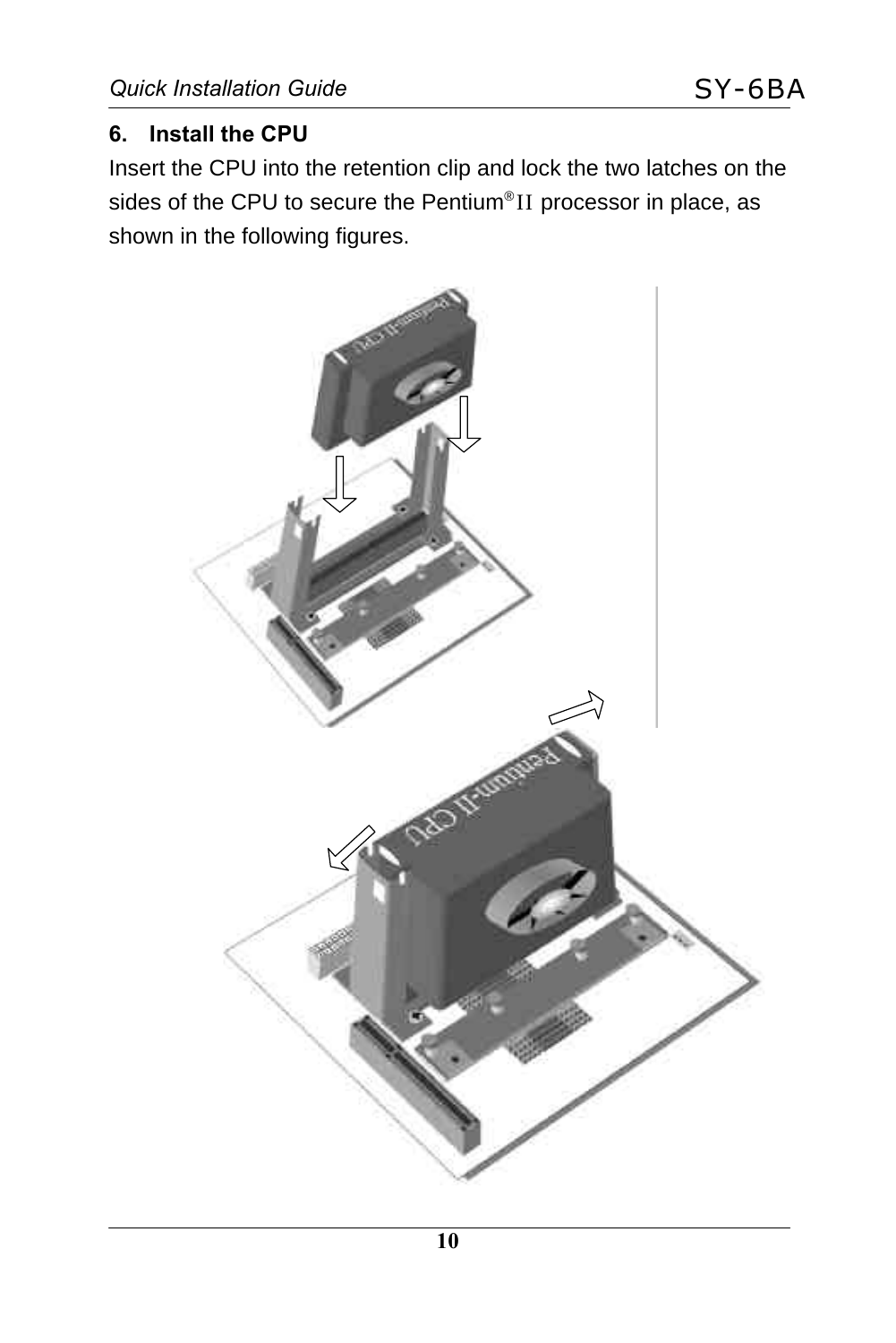#### **7. Install the Support Clip**

Insert the support clip on the supporting base so that the CPU heat sink can seat on top of the supporting base, as shown in the following figure.



#### **8. Insert the Latches**

Insert the two latches in the corresponding pinholes on the supporting base and then turn them 90 degrees to secure the CPU, as shown in the following figure.

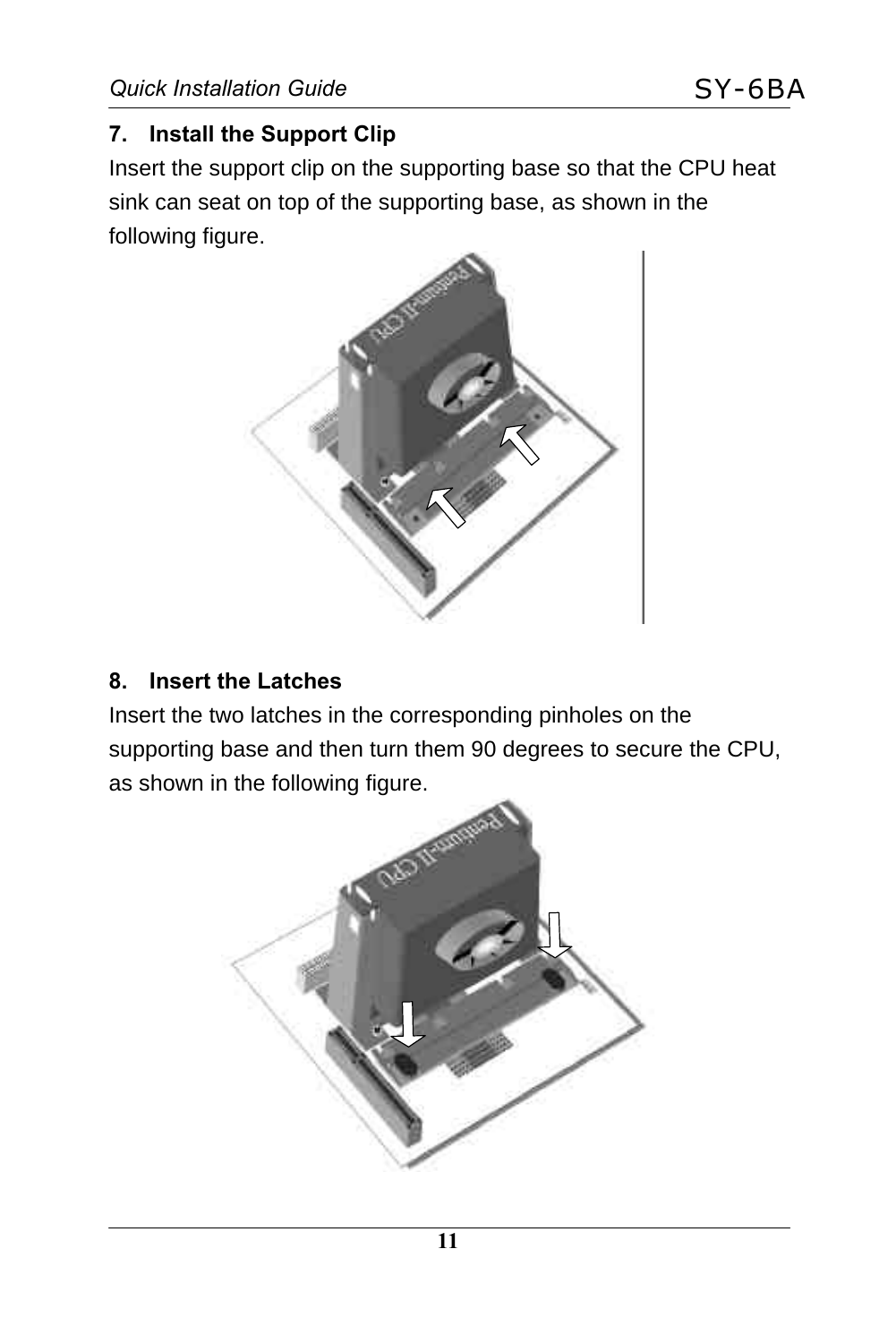#### **Step 2. CPU Fan Installation**

Your Pentium® II processor kit comes with a cooling fan. Mount the fan on the processor according to the instructions provided by the manufacturer. The fan is a key component that will ensure system stability. The fan prevents overheating, therefore prolonging the life of your CPU.



*Note:* Remember to connect the fan to the appropriate power source.

#### **Step 3. CPU Frequency Setting**

This motherboard does not use any jumpers to set the CPU frequency, CPU settings are changed through the BIOS. Refer to *Chapter 2 Hardware Setup* and *Chapter 3 BIOS Setup Utility* for details on how to set the Pentium® II processor frequency.

#### **Step 4. DRAM Module Installation**

This motherboard supports DIMM banks from 8 to 128 MB.

*Note:* Always install the memory module DIMM bank 4 first, then install additional memory modules in DIMM banks of decreasing order  $(4\rightarrow 3\rightarrow 2\rightarrow 1)$ . Refer to the memory configuration table below.

Refer to *Chapter 2 Hardware Setup* for details on how to install memory modules in DIMM banks.

#### **Step 5. IDE Device Installation (HDD, CD-ROM)**

This motherboard offers two primary and secondary IDE device connectors (IDE1, IDE2.) It can support up to four high-speed HDD or CD-ROM.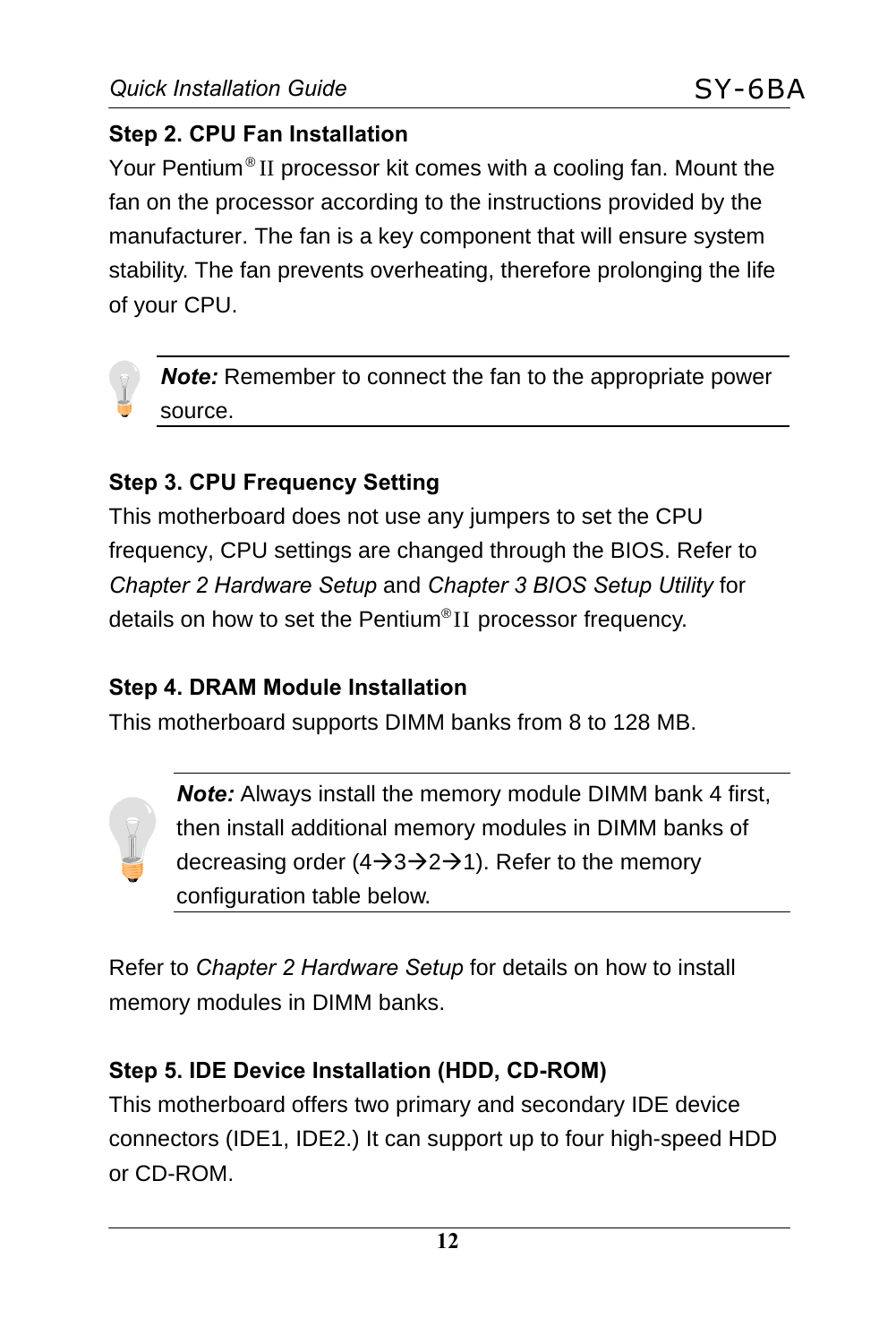Connect one side of the 40-pin flat cable to the IDE device (HDD or CD-ROM) and plug the other end to the primary (IDE1) or secondary (IDE2) directionally keyed IDE connector on the motherboard. This motherboard can support up to four HDDs.

#### **Step 6. Floppy Drive Installation**

The system supports 5 possible floppy drive types: 720 KB, 1.25 MB, 1.44 MB, 2.88 MB, and LS-120. In addition, this motherboard supports a 3-mode (720KB/1.25MB/1.44MB) floppy commonly used in Japan.

Connect one side of the 34-pin flat cable to the floppy drive and plug the other end to the floppy drive connector on the motherboard. This motherboard can support up to 2 floppy drives.

#### **Step 7. Front Panel Connections**

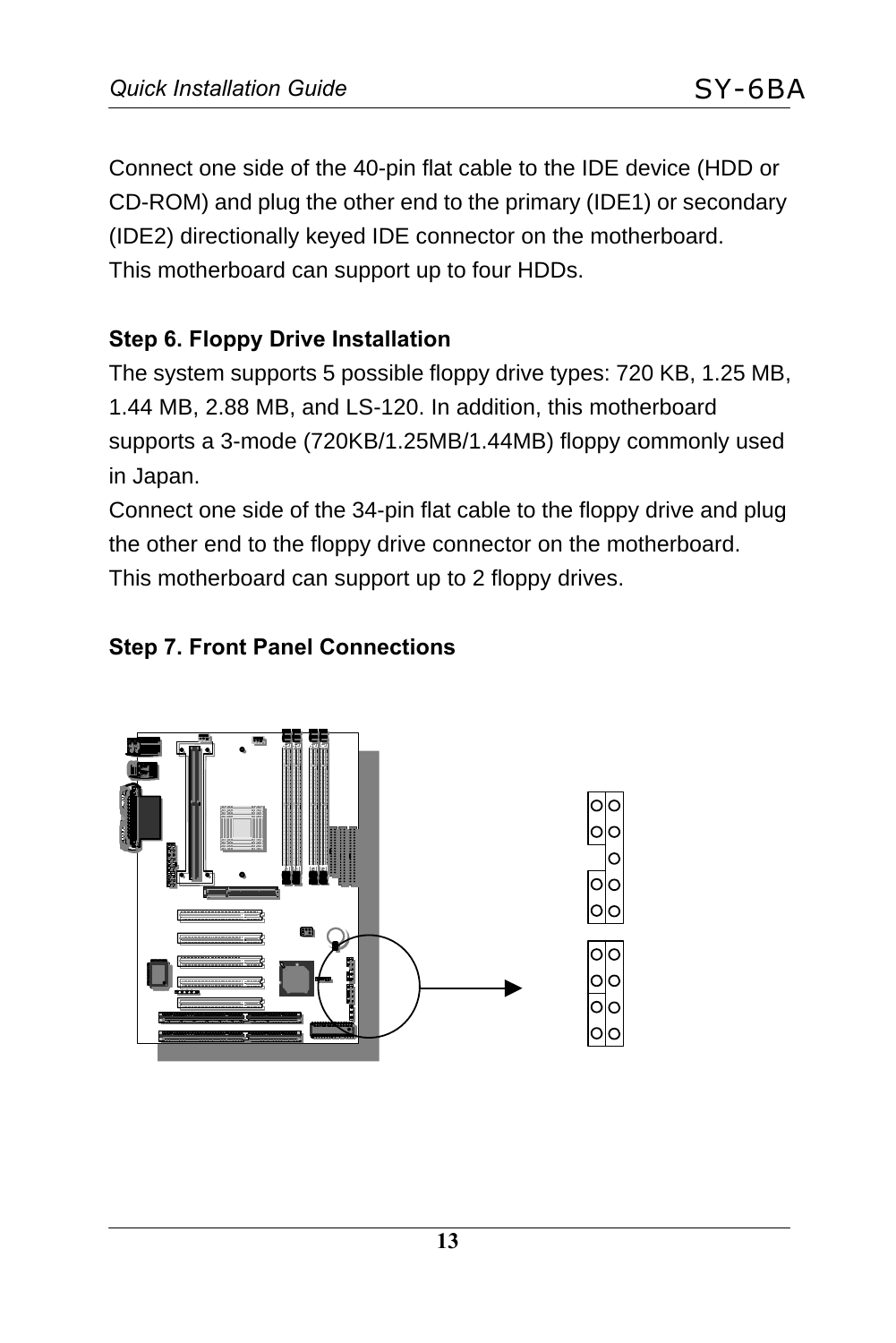Plug the computer case's front panel devices to the corresponding connectors on the motherboard.

#### **1. Power LED & KeyLock**

Plug the Power LED cable into the 5-pin Keylock connector. Some systems may feature a KeyLock function with a front panel switch for enabling or disabling the keyboard. Connect the KeyLock switch to the 5-pin Keylock connector on the motherboard. Please install according to the following pin assignment: pin 1,3 are for Power LED and pin 4,5 are for Keylock.

#### **2. Reset**

Plug the Reset push-button cable into the 2-pin Reset connector on the motherboard. Pushing the Reset button on the front panel will cause the system to restart the boot-up sequence.

#### **3. Speaker**

Attach the 4-pin PC speaker cable from the case to the Speaker connector on the motherboard.

#### **4. Turbo LED**

Connecting the 2-pin Turbo LED cable to the corresponding Turbo LED connector will cause the LED to light whenever the system is in Turbo mode.

The manufacturer has permanently set this motherboard in Turbo mode due to most hardware and software compliance to turbo mode.

#### **5. IDE LED**

Attach the 2-pin IDE device LED cable to the corresponding IDE LED connector on the motherboard. This will cause the LED to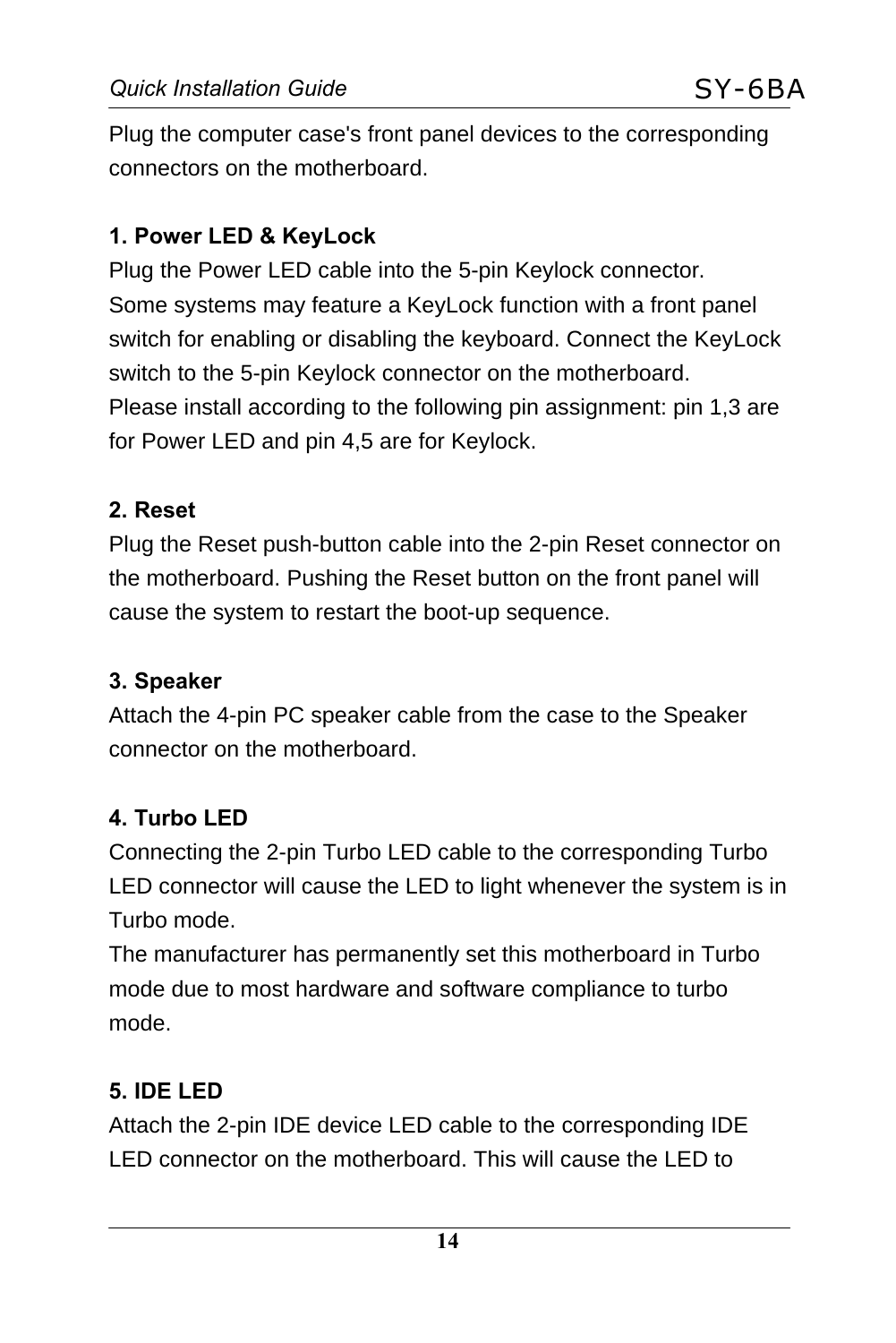lighten when an IDE (HDD, CD-ROM) device is active.

#### **6. ATX Power On/Off Switch**

Attach the 2-pin momentary type switch to the PWRBT connector for turning On or Off your ATX power supply.

#### **Step 8. Back Panel Connections**

All external devices such as the keyboard, printer, PS/2 mouse, USB can be plugged directly to the motherboard back panel. Only after you have fixed and locked the motherboard to the computer case can you start connecting the external peripheral devices.

When connecting an external device, use the following figure to locate and identify which back panel connector to plug the device to.

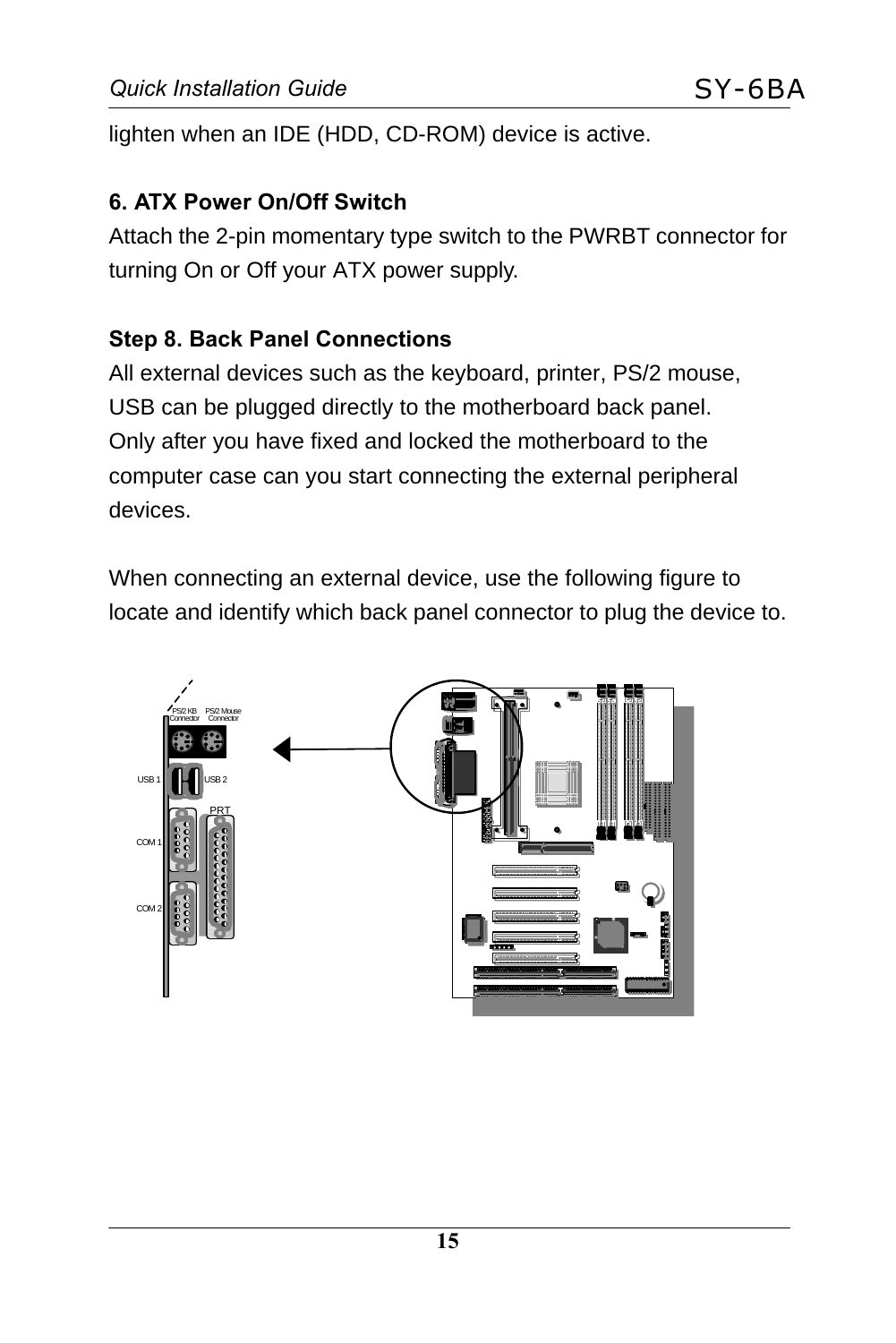#### **1. Serial Ports COM1/COM2**

External peripherals that use serial transmission scheme include:

- serial mouse,
- and modem.

Plug the serial device cables directly into the COM1 and COM2 9 pin female connectors located at the rear panel of the motherboard.

#### **2. Parallel Port PRT**

This parallel port is used to connect the printer or other parallel devices.

Plug the parallel device cable into the 26-pin female connector located at the rear panel of the motherboard.

#### **3. PS/2 Keyboard**

Plug the keyboard jack directly into the 6-pin female PS/2 keyboard connector located at the rear panel of the motherboard.

#### **4. PS/2 Mouse**

Similarly, plug the mouse jack directly into the 6-pin female PS/2 mouse connector.

#### **5. Universal Serial Bus USB1/USB2**

This motherboard provides two USB ports for your additional devices. Plug the USB device jack into the available USB connector USB1 or USB2.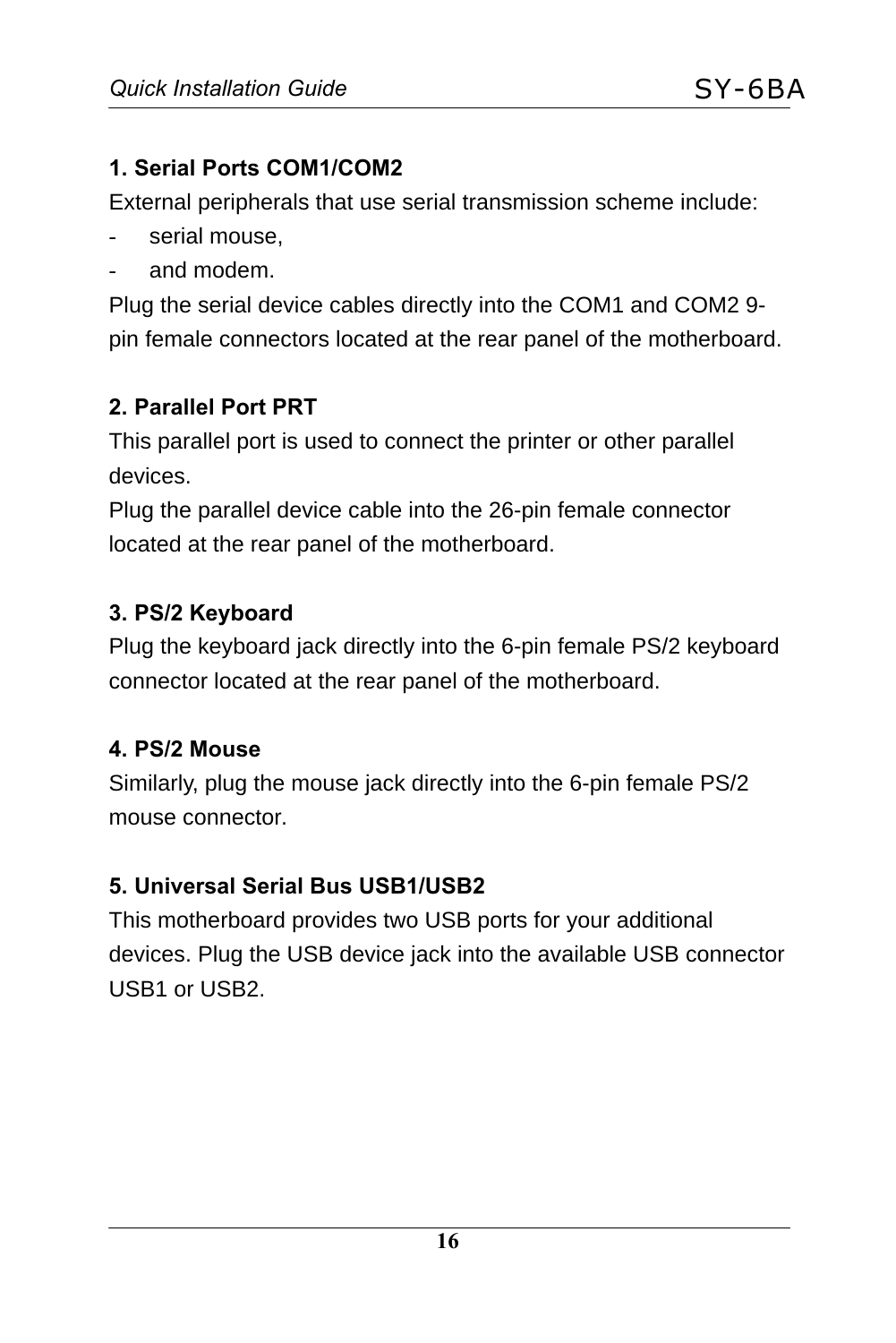#### **Step 9. Other Connections**

#### **1. Wake-On-LAN (WOL)**

Attach the 3-pin connector from the LAN card which supports the Wake-On-LAN (WOL) function to the JP44 connector on the motherboard. This WOL function lets users wake up the connected computer through the LAN card.

Please install according to the following pin assignment:



#### **2. Infrared (IR)**

Plug the 5-pin infrared device cable to the IR connector. This will enable the infrared transfer function. This motherboard meets both the ASKIR and HPSIR specifications.

Please install according to the following pin assignment:

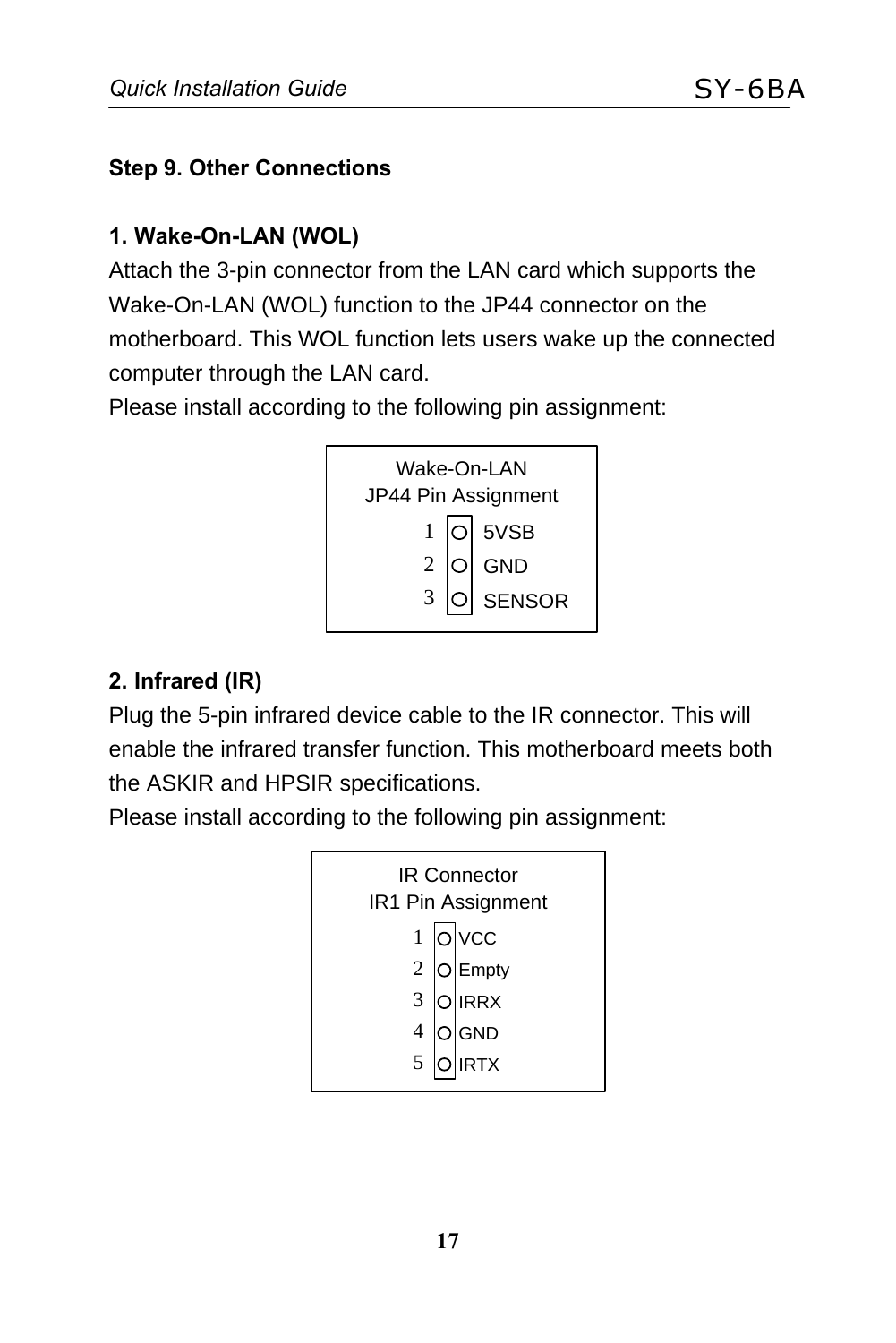#### **Step 10. Cooling Fan Installation**

#### **1. CPU Cooling Fan**

After you have seated the CPU properly on the processor, attach the 3-pin fan cable to the CPUFAN connector on the motherboard. The fan will stop when the system enters into Suspend Mode. (Suspend mode can be enabled from the BIOS Setup Utility.)

To avoid damage to the system, install according to the following pin assignment:



**Note** : Pin 3 should be "Sensor" not "empty".

#### **2. Chassis Cooling Fan**

Some chassis also feature a cooling fan. This motherboard features a CHAFAN connector to provide 12V power to the chassis fan. Connect the cable from the chassis fan to the CHAFAN 3-pin connector. Install according to the following pin assignment:



**Note** : Pin 3 should be "Sensor" not "Empty".

The chassis fan will stop when the system enters into Suspend Mode. (Suspend mode can be enabled from the BIOS Setup Utility.)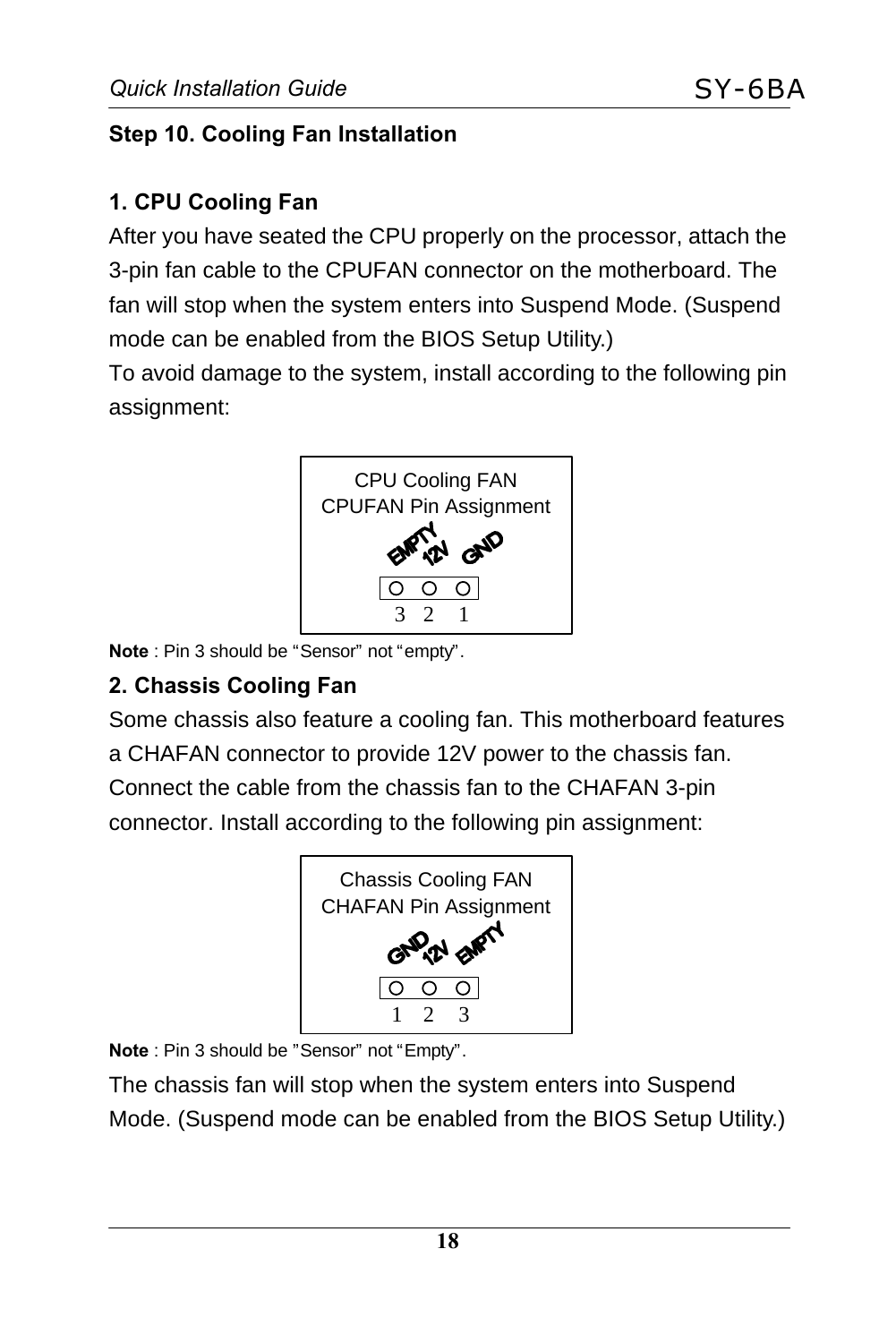#### **3. Power Supply Fan**

If your power supply equipment features a cooling fan, connect the cable from the power supply fan to the PWRFAN 3-pin connector on the motherboard. The PWRFAN connector provides 12V power to the fan. Install according to the following pin assignment:



**Note** : Pin 3 should be "Sensor" not "Empty".

*Note:* CPUFAN must be installed for this motherboard,

CHAFAN and PWRFAN are optional.

#### **Step 11. AGP VGA Card**

 $\Omega$ 

Insert the AGP VGA card into the AGP slot. Then connect the monitor information cable to the AGP card back plane external connector.

Follow the manufacturer's instructions to perform the AGP VGA drivers installation.

**Other Display Cards:** Insert other types of VGA cards into the PCI or ISA expansion slots according to card specifications.

#### **Step 12. PCI Audio Card**

Some soundcards require a DMA channel. Attach the 5-pin cable from the PCI Audio card to the SB-LINK ™ connector on the motherboard. The SB-LINK™ will forward requests for legacy DMA channel to the PCI Bus.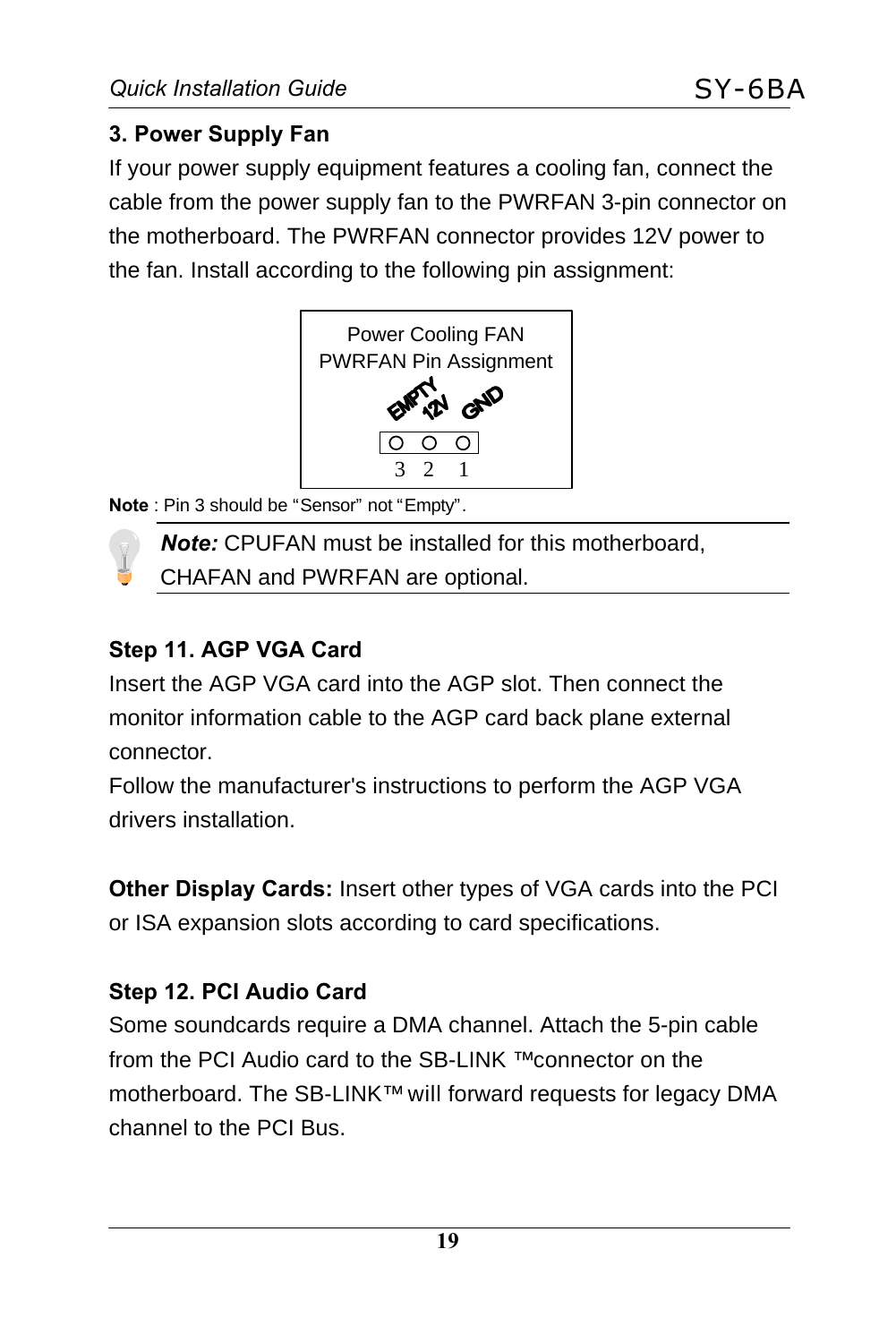#### **Step 13. ATX Power Supply**

If you are using ATX power, plug the connector from the power directly into the 20-pin male ATX PW connector on the motherboard, as shown in the following figure.



*Warning:* Follow these precautions to preserve your motherboard from any remnant currents when connecting to ATX power supply:



**Turn off the power supply and unplug the power cord of the ATX power supply before connecting to ATX PW connector.**

The motherboard requires a power supply with at least 200 Watts and a "power good" signal. Make the ATX power supply can take at least 10mAmp load on the 5V Standby lead (5VSB) to meet the standard ATX specification.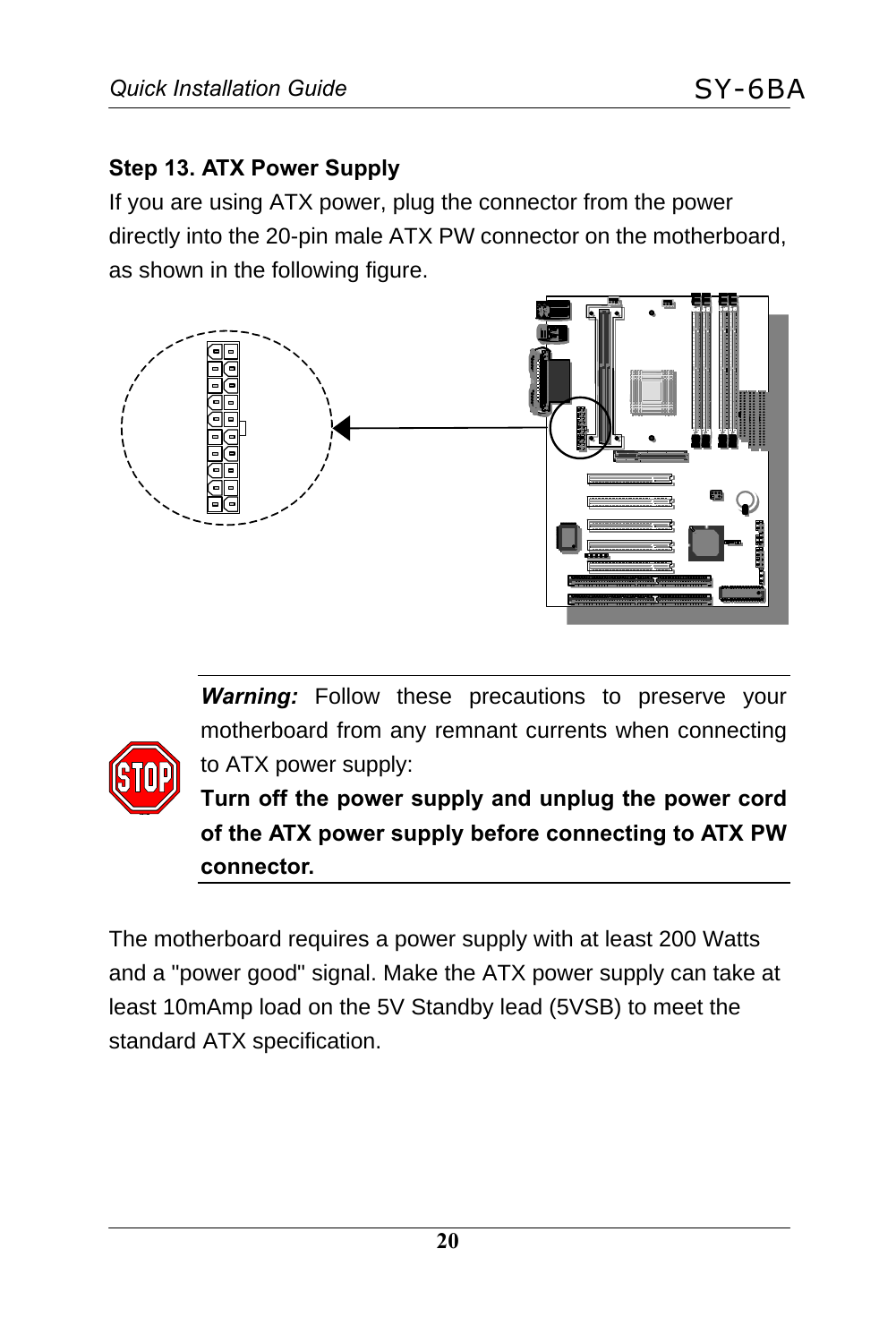Please install the ATX power according to the following pin assignment:



#### **Step 14. CMOS Clearing (JP5)**

After you have turned off your computer, clear the CMOS memory by momentarily shorting pins 2-3 on jumper JP5, for a few seconds. Then restore JP5 to the initial 1-2 jumper setting in order to recover and retain the default settings.

Reset your computer now.

#### **Step 15. Power On**

You have now completed the hardware installation of your motherboard successfully.

- 1. Turn the power on
- 2. When the system is performing the diagnostic checks, press the DEL key to enter the BIOS Setup Utility.

*Note:* If you have failed to enter the BIOS, wait until the boot up sequence is completed. Then push the RESET button and press DEL again at the beginning of boot-up, during diagnostic checks.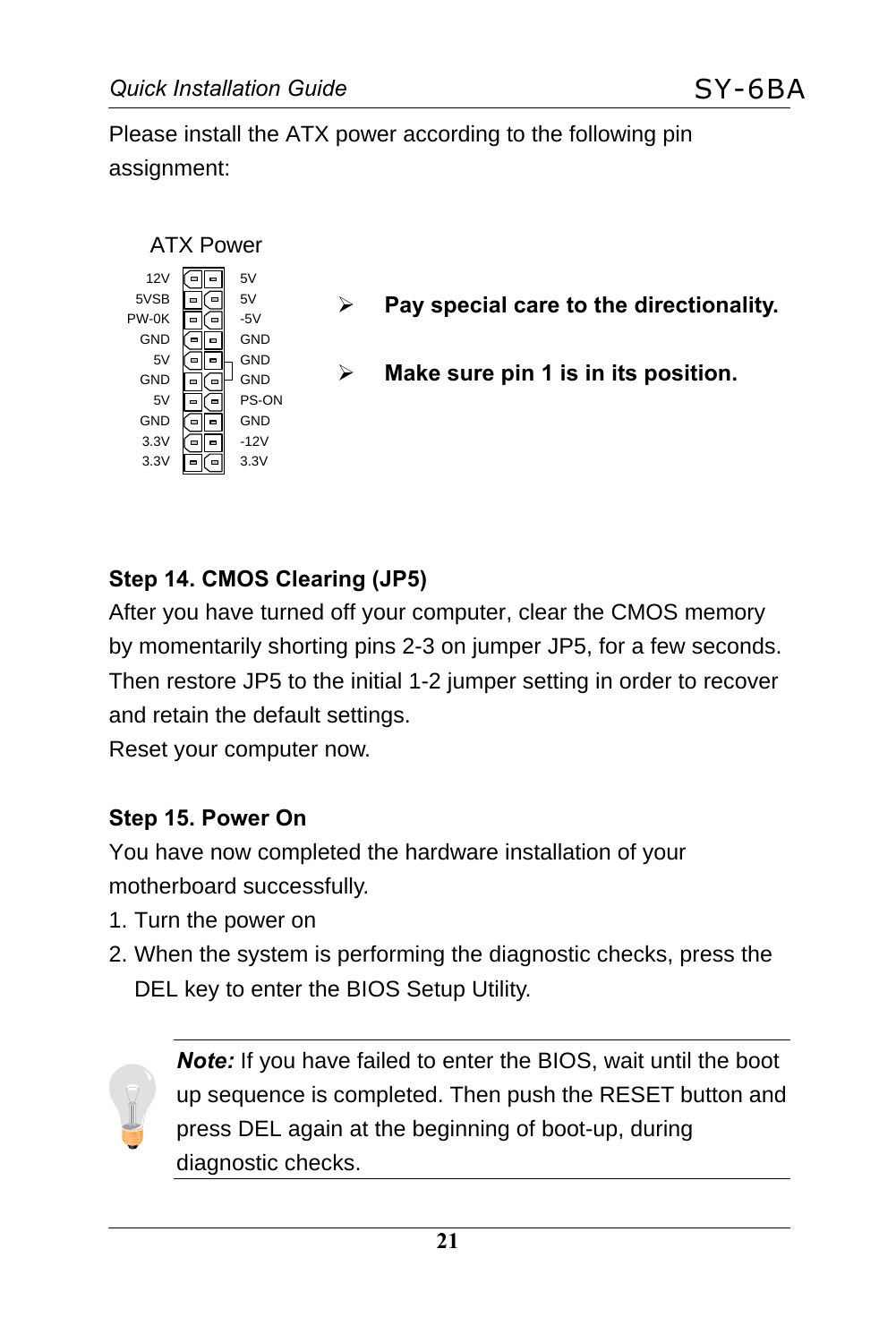Repeat this operation until you get the following screen.

3. The BIOS Setup screen appears:



You are now ready to configure your system with the BIOS setup program. Go to Chapter 3: **BIOS SETUP**

Or continue to Chapter1: **INTRODUCTION** and Chapter2: **HARDWARE SETUP** for more information about your SY-6BA Motherboard.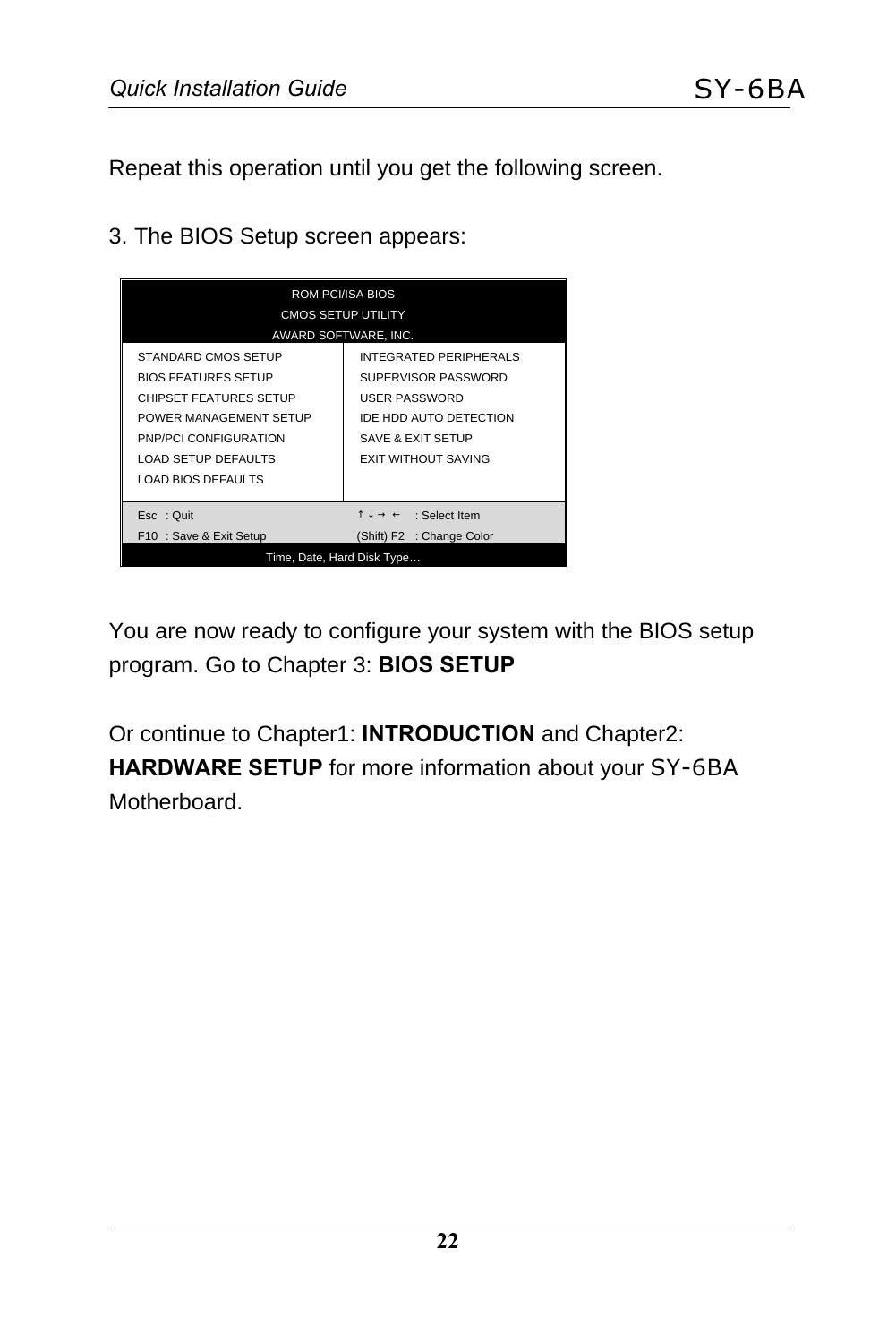# Chapter 1

# **INTRODUCTION**

The SY-6BA AGP Set motherboard is a high-performance Pentium® II processor supported ATX form-factor system board. SY-6BA uses the 82440 BX Chipset technology and supports Pentium® II series processors. This motherboard is fully compatible with industry standards and adds many technical enhancements.

## **1-1 KEY FEATURES**

#### l **CPU**

- $\triangleright$  Supports Intel Pentium® II processors featuring speeds of 233-500 MHz
- > Features Slot 1 for Pentium®II processor support
- $\triangleright$  Supports both boxed and non-boxed type of CPUs.
- $\triangleright$  Includes a CPU mount kit with retention clip
- $\triangleright$  Also includes a CPU Fan support stand used for heavier non-boxed type CPUs

#### l **DRAM Controller**

- ▶ Supports 4 strips of 168-pin SDRAM unbeffured DIMM 4 x 168-pin DIMM banks support 8/16/32/64/128 MB unbuffered DIMM modules
- $\triangleright$  Memory configuration:
	- System memory: 8MB to 512MB
	- Maximum of 512MB with SDRAM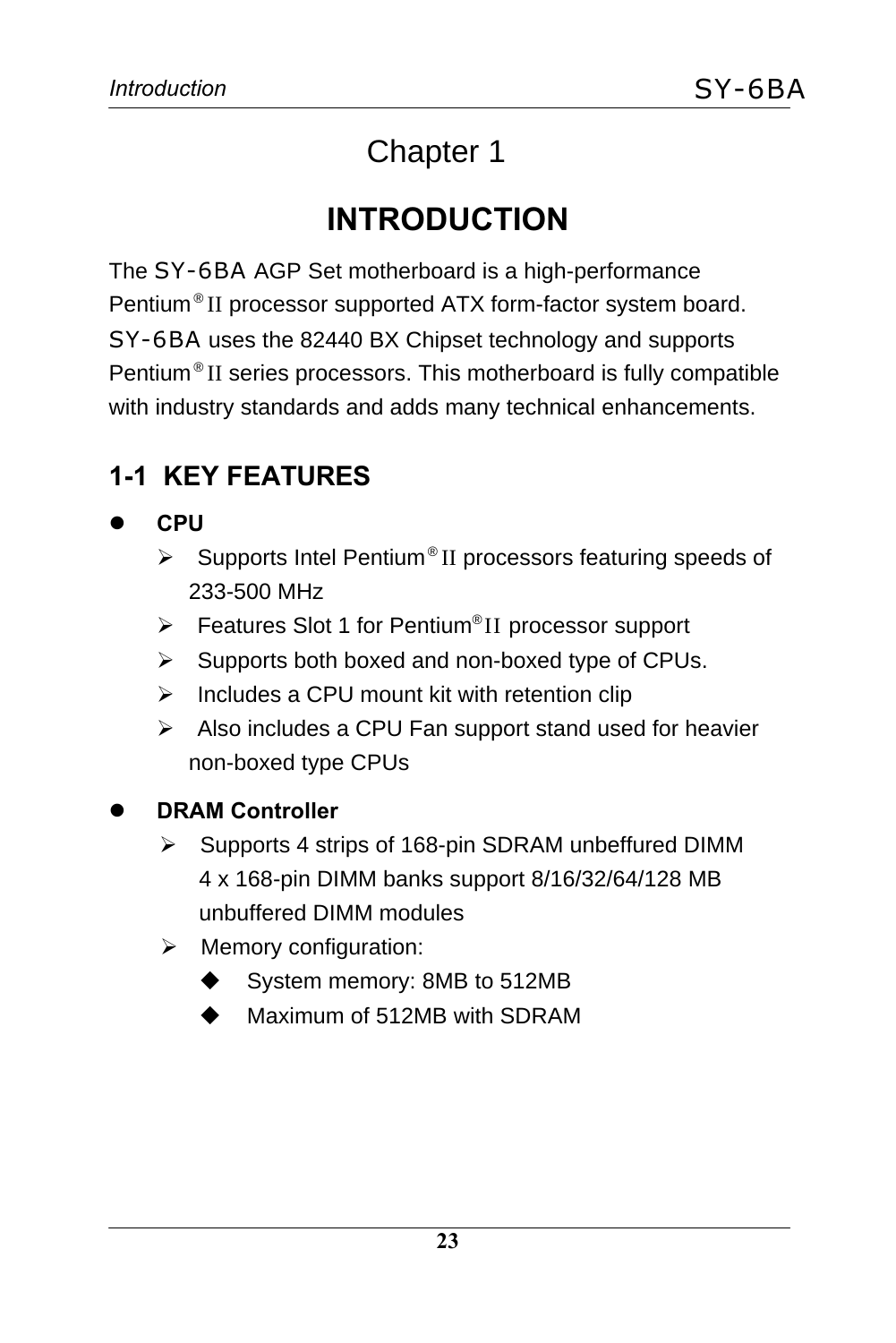#### l **BUS Controller**

- $\triangleright$  Compliant with v2.1 PCI specifications
- $\triangleright$  Features 5 x 32-bit PCI slots:
	- $\triangle$  5 x Bus Mastering PCI Slots
- $\triangleright$  Features 2 x 16-bit ISA slots
- $\triangleright$  Features 1 x 32-bit AGP slot
- ÿ Provides on-board USB (Universal Serial Bus) port

#### **Peripheral Controller**

- $\triangleright$  System BIOS with Plug-and-Play function
	- u NCR810/SY-V325/SY-8115 BIOS code
- ÿ Onboard features:
	- ♦ PCI Bus Mastering IDE controller
	- $\blacklozenge$  Floppy controller
- ÿ Onboard supports:
	- $\triangle$  2 x high-speed UARTs (with 16550 FIFO) serial ports
	- ◆ 1 x ECP/EPP/SPP multi-mode parallel printer port
	- $\triangleq$  1 x PS/2 mouse port
- $\triangleright$  Onboard FLASH Memory for BIOS easy upgrade
- $\triangleright$  Onboard IR function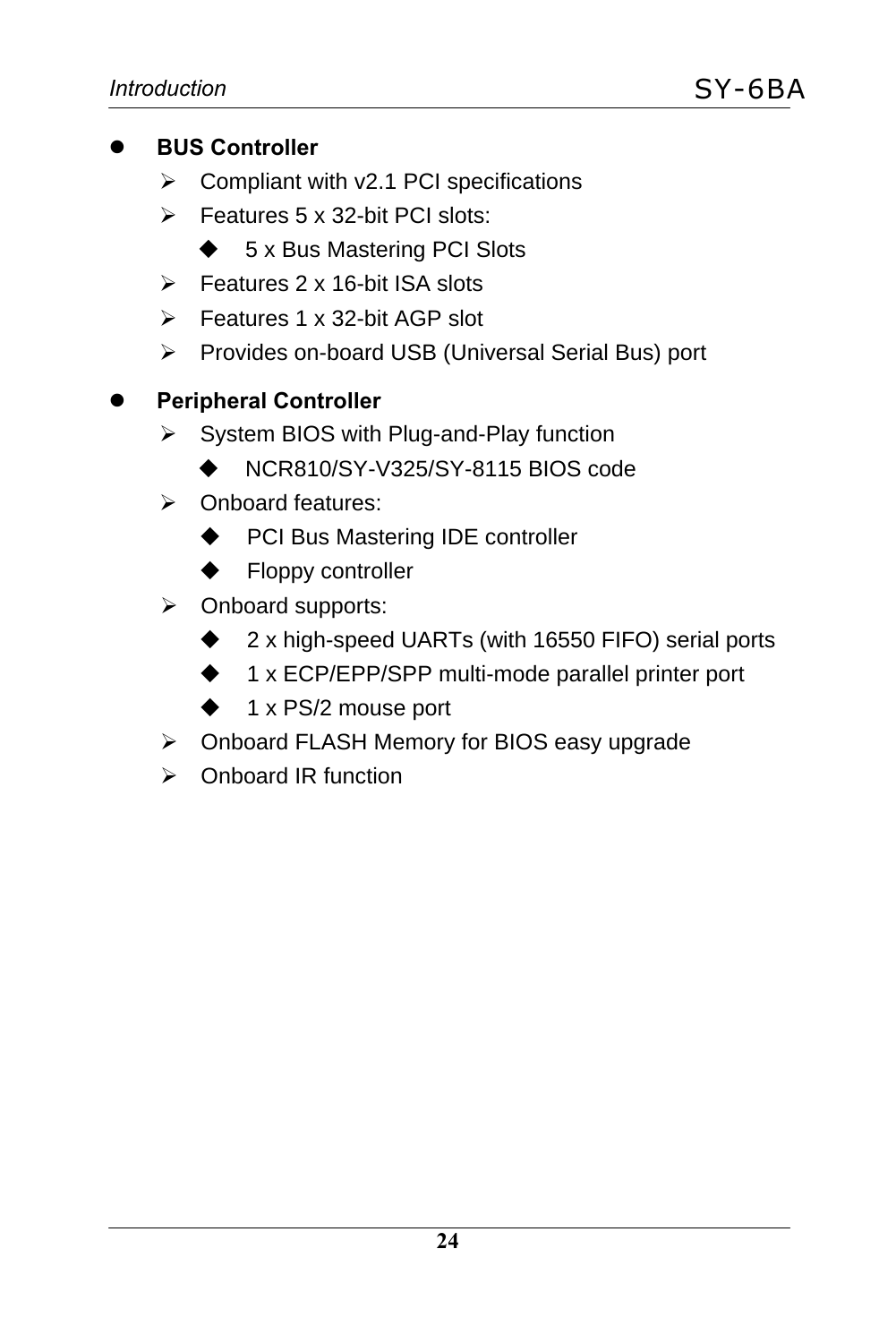## **1-2 UNPACKING THE MOTHERBOARD**

When unpacking the motherboard, check for the following items:

- θ The **SY-6BA** 82440 BX AGP Set Motherboard
- θ This *Quick Start Guide*
- θ The Installation CD-ROM
- θ One IDE Device Flat Cable
- θ One Floppy Disk Drive Flat Cable

 $\blacktriangleright$  If your board came with a driver disc and a paper manual, the Quick start Guide and

the CD-ROM will not be included in the package.



*Warning:* Do not unpack the motherboard from its antistatic packaging until you are ready to install it.

## **1-3 HANDLING THE MOTHERBOARD**

To avoid damage to your motherboard, follow these simple rules while unpacking:

- $\triangleright$  Before handling the motherboard, ground yourself by grasping an unpainted portion of the system's metal chassis.
- $\triangleright$  Remove the motherboard from its anti-static packaging. Hold the motherboard by the edges and avoid touching its components.
- $\triangleright$  Check the motherboard for damage. If any chip appears loose, press carefully to seat it firmly in its socket.



*Warning:* Do not apply power if the motherboard appears damaged. If there is damage to the board, contact your dealer immediately.

## **1-4 ELECTROSTATIC DISCHARGE PRECAUTIONS**

Make sure to ground yourself before handling the motherboard or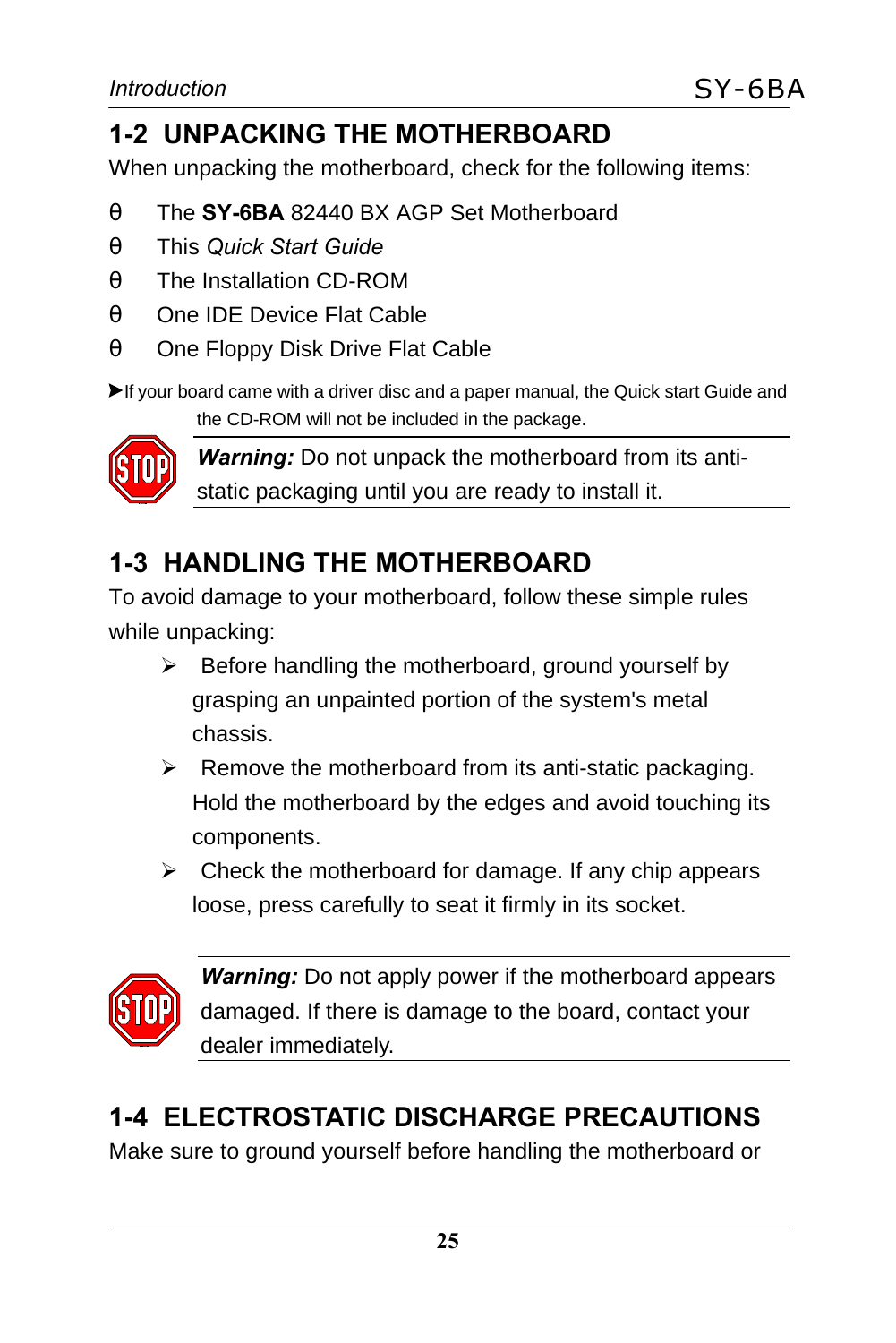other system components. Electrostatic discharge can easily damage the components. Note that you must take special precautions when handling the mainboard in dry or air-conditioned environment.

To protect your equipment from electrostatic discharge, take the following precautions:

- $\triangleright$  Do not remove the anti-static packaging until you are ready to install.
- $\triangleright$  Ground yourself before removing any system component from its protective anti-static packaging. (To ground yourself, grasp the expansion slot covers or other unpainted portions of the computer chassis.)
- $\triangleright$  Frequently ground yourself while working or use a grounding strap.
- $\triangleright$  Handle the motherboard by its edges and avoid touching its components.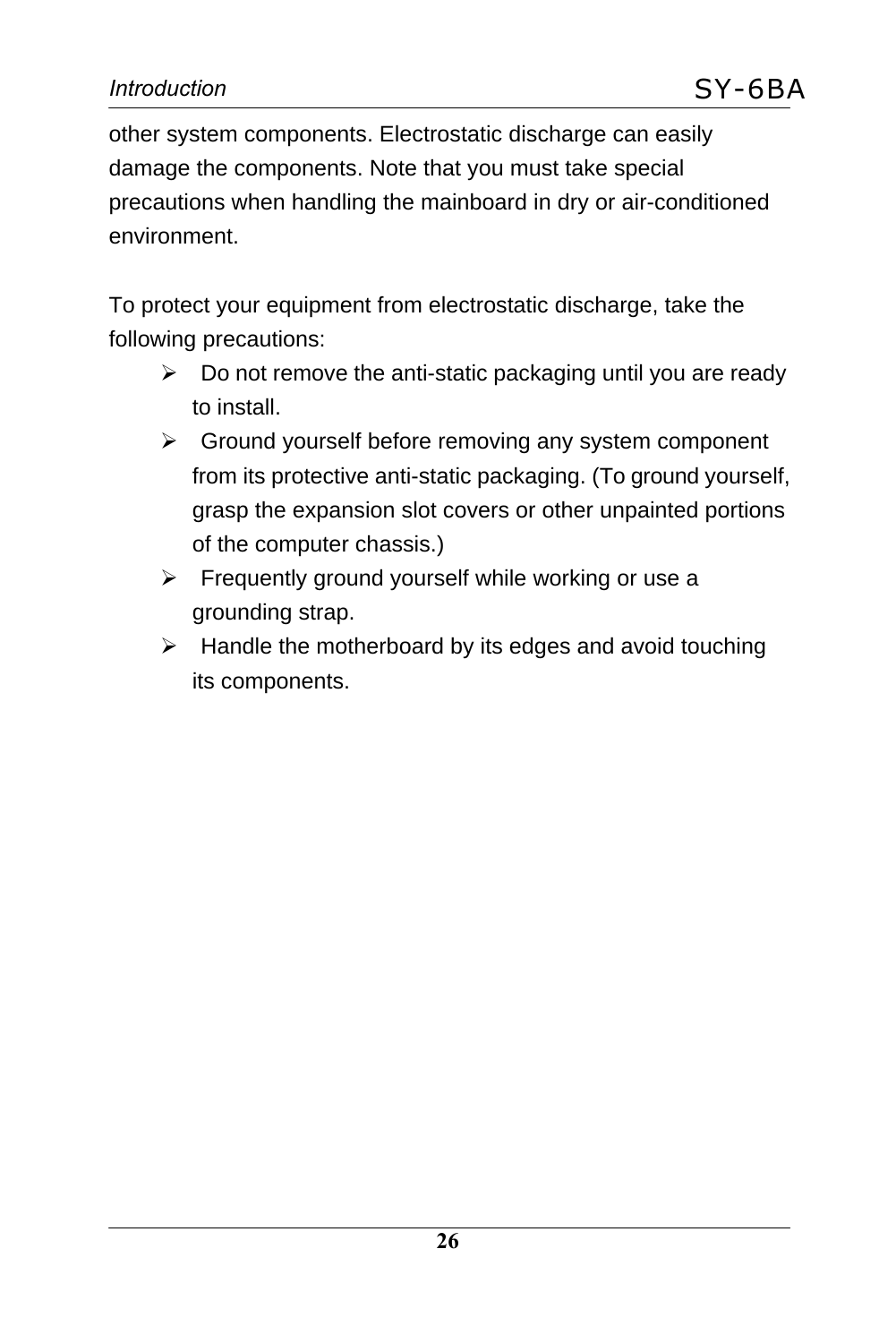# Chapter 2

# **HARDWARE SETUP**

In addition to the Installation Guide, this section is designed to help you configure the motherboard hardware and to provide complementary knowledge of the hardware. (This chapter is designed for Normal edition motherboard use only.)



*Warning:* Turn off the power to the motherboard, system chassis, and peripheral devices before performing any work on the motherboard or system.

After you install the motherboard:

- 1. Set the CMOS clear jumper
- 2. Install memory
- 3. Make case connections

Refer to this chapter whenever you upgrade or reconfigure your system.

#### **2-1 CMOS Clear Jumper JP5**

Clear the CMOS memory by momentarily shorting pin 2-3 on jumper JP5, and then by shorting pin 1-2 to retain new settings. This jumper can be easily identified by its white color cap.

|                      | Step 1                                               |        | Step 2                                       |
|----------------------|------------------------------------------------------|--------|----------------------------------------------|
| <b>CMOS Clearing</b> | <b>Clear CMOS Data</b>                               |        | <b>Retain CMOS Data</b><br>(Default)         |
| <b>JP5 Setting</b>   | Momentarily<br>short pin 2-3 to<br>clear the<br>CMOS | ω<br>ာ | Short pin 1-2 to<br>retain new settings<br>ി |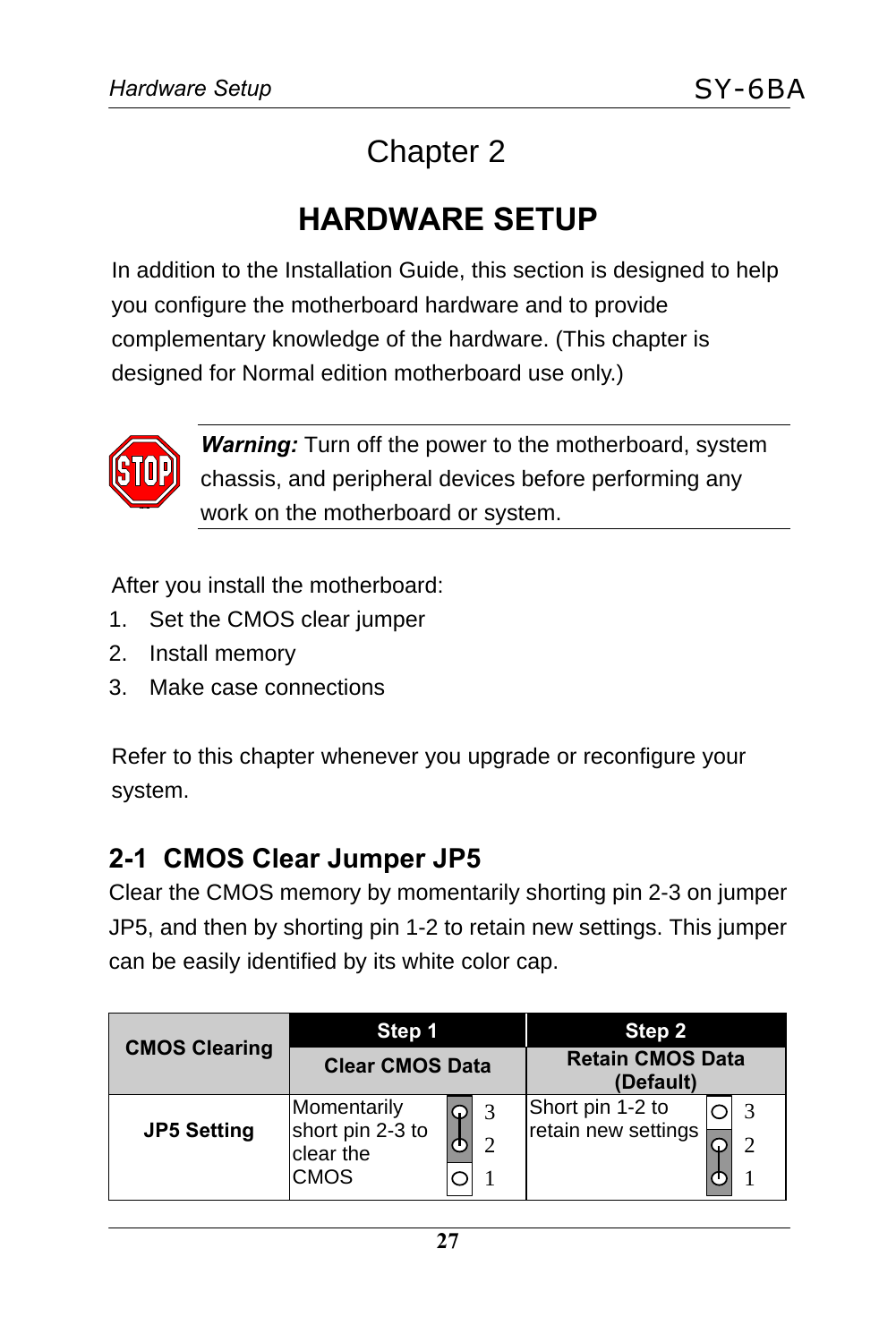## **2-2 Auto Detect CPU Voltage**



*Note:* You do not need to set any jumpers since this motherboard auto detects the Pentium® II processor voltage.

This motherboard is designed to automatically detect the CPU voltage. Therefore, it is not necessary to set any jumpers on the motherboard.

## **2-3 CPU Type Configuration**

This motherboard does not use any jumpers to set the CPU frequency, CPU settings are changed through the BIOS Setup Utility.

Enter the BIOS Setup Utility [CHIPSET FEATURES SETUP] section and configure the CPU frequency settings to match the working frequency of your Pentium® II processor. Follow these steps to configure the CPU settings:

- **Step 1.** Press the [Delete] key during boot up. In BIOS select the [CHIPSET FEATURES SETUP] menu.
- **Step 2.** In [CHIPSET FEATURES SETUP], select the correct **Host Clock frequency** of your CPU.
- **Step 3.** Note the working frequency of your Pentium® II processor that should be clearly marked on the CPU cover.
- **Step 4.** Configure the **CPU Freq.** field in BIOS by selecting the Multiplier that matches the Host Clock with your CPU working frequency, as shown in the following table: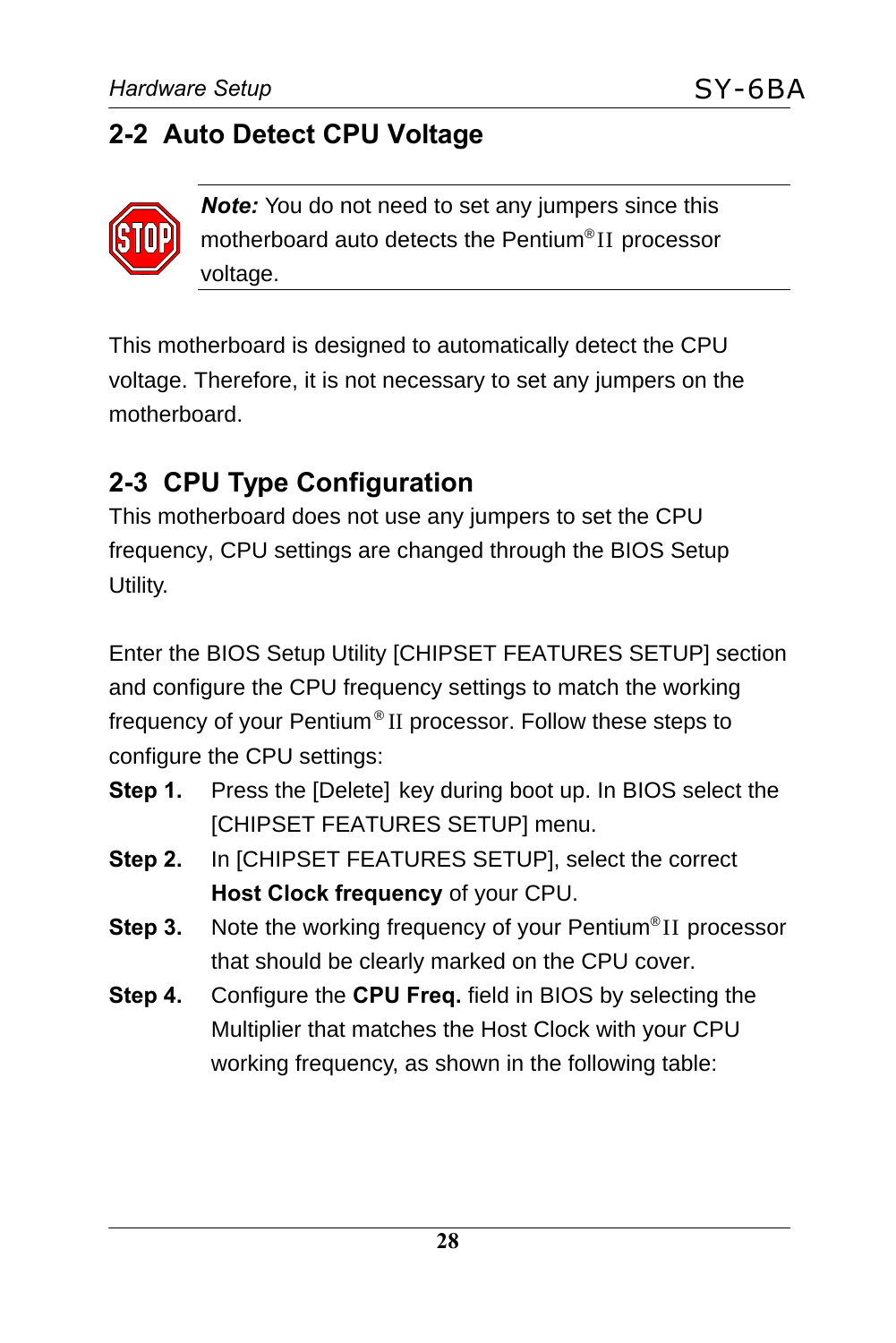#### **CPU Frequency Settings**

| <b>CPU Host Cock (MHz)</b> | X | <b>Multiplier</b> | $=$ | <b>CPU Frequency (MHz)</b> |
|----------------------------|---|-------------------|-----|----------------------------|
| 66                         | Χ | 3.5               | $=$ | 233                        |
| 66                         | Χ | 4.0               | $=$ | 266                        |
| 66                         |   | 4.5               | $=$ | 300                        |
| 66                         | Χ |                   | $=$ | 330                        |
| 100                        | ⋏ | 3.5               | $=$ | 350                        |
| 100                        | Χ |                   | $=$ | 400                        |
| 100                        | X | 4.5               | $=$ | 450                        |
| 100                        |   |                   | =   | 500                        |

#### **CPU Settings in BIOS**

|                                                                                                                                                                                                                                                                                                     |                                                                                                                                         | <b>ROM PCI/ISA BIOS</b><br><b>CHIPSET FEATURES SETUP</b>                                                                                                                                                                                                                                                                                                                                                                                                                                                                                                                                                                                                                                                   |
|-----------------------------------------------------------------------------------------------------------------------------------------------------------------------------------------------------------------------------------------------------------------------------------------------------|-----------------------------------------------------------------------------------------------------------------------------------------|------------------------------------------------------------------------------------------------------------------------------------------------------------------------------------------------------------------------------------------------------------------------------------------------------------------------------------------------------------------------------------------------------------------------------------------------------------------------------------------------------------------------------------------------------------------------------------------------------------------------------------------------------------------------------------------------------------|
| Auto Configuration<br>SDRAM CAS latency Time<br>DRAM Data Integrity Mode<br>System BIOS Cacheable<br>Video BIOS Cacheable<br>Video RAM Cacheable<br>8 Bit I/O Recovery Time<br>16 Bit I/O Recovery Time<br>Memory Hole At 15M-16M<br>Passive Release<br>Delay Transaction<br>AGP Aperture Size (MB) | : Enabled<br>:3<br>: $Non-FCC$<br>: Disabled<br>: Disabled<br>: Disabled<br>: 1<br>: 1<br>: Disabled<br>: Enabled<br>: Disabled<br>: 64 | <b>AWARD SOFTWARE, INC.</b><br>CPU Host Clock Select<br>$:66$ MHz<br>CPU Freq. (MHz) : CPU Host Clock * 3.5<br>CPU Warning Temperature : Disabled<br>Current CPU Temperature : 29°C/84°F<br>Current System Temp. : 24°C/75°F<br>Current CPUFAN Speed: : 6553 RPM<br>Current PWRFAN Speed: : 6553 RPM<br>Current CHSFAN Speed: : 6553 RPM<br>VID(V) : 2.78 V VTT(V) : 1.50V<br>$3.3(V)$ : 3.31 V +5 (V) : 4.97V<br>+12(V) : 11.84V<br>$-12$ (V) : $-11.45V$<br>$-5(V)$ : $-4.88V$<br>ESC : Quit $\uparrow \downarrow \rightarrow \leftarrow$ : Select Item<br>F1<br>: Help PU/PD/+/-: Modify<br>F <sub>5</sub><br>: Old Values (Shift) F2 : Color<br>F6 : Load BIOS Defaults<br>F7<br>: Load Setup Defaults |

The 133/200MHz setting is used as default so whenever the BIOS settings are erased or reset the board will be able to boot up. However, there is no Pentium®II processor of that frequency.

If the CPU frequency was set too high and the motherboard refuses to start up, you can always load the default values by pressing the [Ins] key during boot up.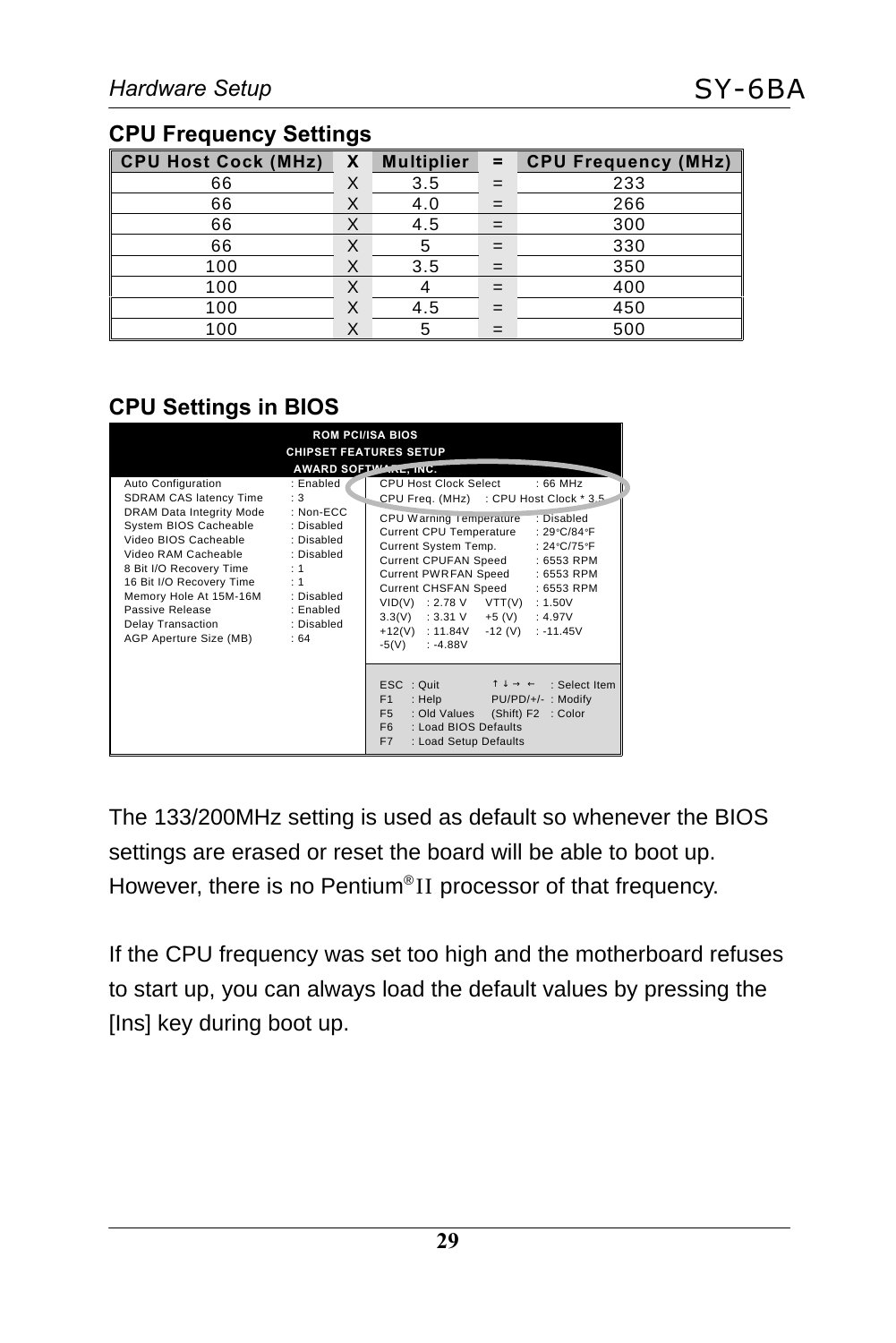## **2-4 MEMORY CONFIGURATION**

This motherboard features 4 x DIMM Banks for 168-pin 3.3V unbuffered DIMM modules

Your board comes with four DIMM sockets, providing support for up to 512MB of main memory using DIMM modules from 8MB to 128MB. For 66MHz host bus CPUs use 12ns or faster DIMM modules; for 100MHz host bus CPUs use 8ns modules.

#### **Memory configuration Table**

| Number of<br><b>Memory</b><br><b>Modules</b> | <b>DIMM1</b> |            | DIMM 2   DIMM 3   DIMM 4 |                   |
|----------------------------------------------|--------------|------------|--------------------------|-------------------|
|                                              |              |            |                          | 4 St              |
|                                              |              |            | 2 <sub>nd</sub>          | $\mathbf 1$ st    |
|                                              |              | <b>PLC</b> | 2 <sub>nd</sub>          | 1 st              |
|                                              | ∕1th         | 3rd        | 2 <sub>nd</sub>          | $\overline{1}$ st |

*Note:* It is of prime importance that you install DIMM modules as outlined in the table above in order to preserve signal integrity on 100MHz host bus systems.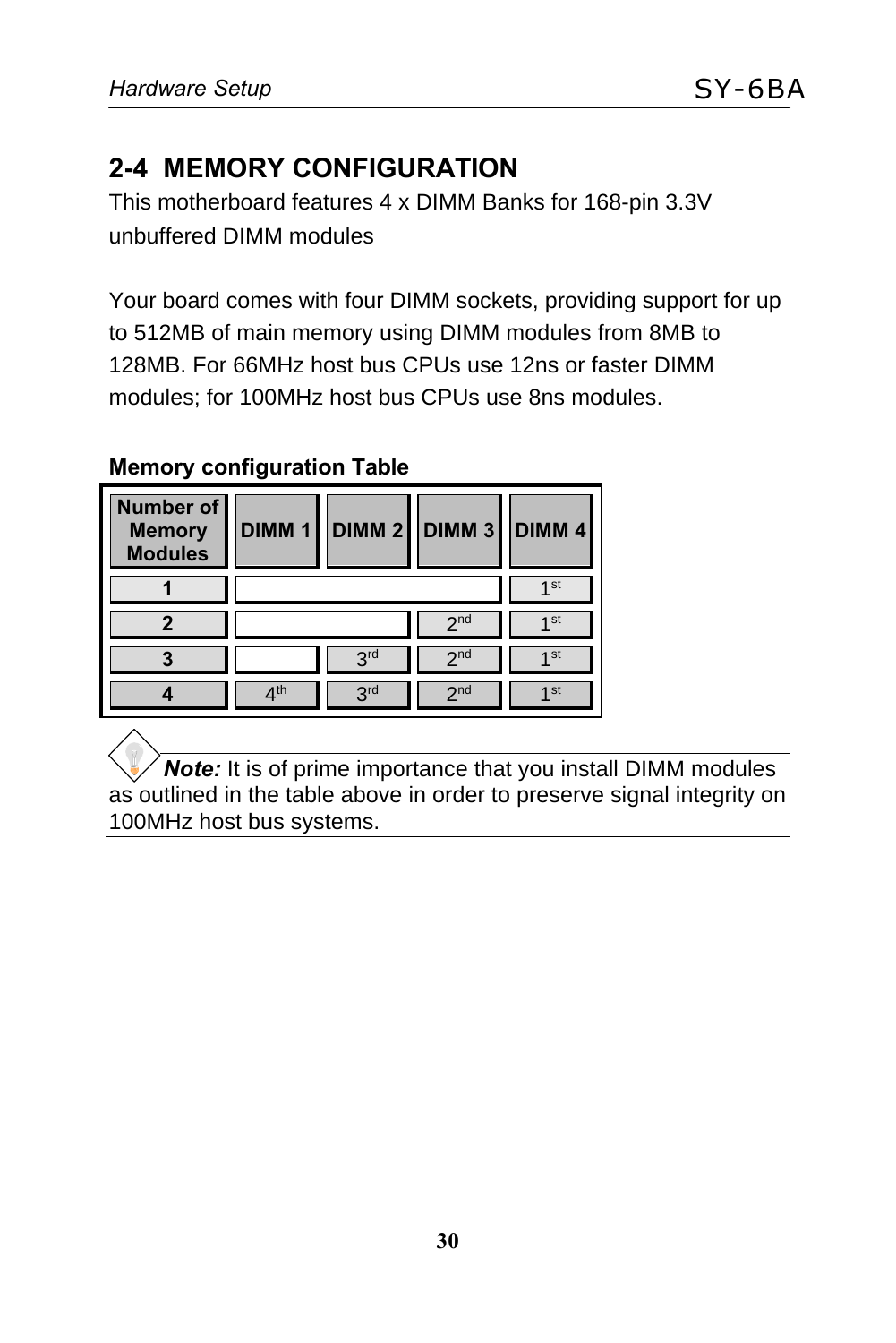## **2-5 MULTI I/O ADDRESSES**

Default settings for multi-I/O addresses are as follows:

| <b>Port</b>      | I/O Address |  | <b>Status</b> |
|------------------|-------------|--|---------------|
| LPT <sub>1</sub> | 378H        |  | ECP/EPP       |
| COM <sub>1</sub> | 3F8H        |  |               |
| COM <sub>2</sub> | 2F8H        |  |               |

**Warning:** If a default I/O address conflicts with other I/O cards such as sound card, you must change one of the I/O addresses to remedy to this address conflict. (I/O addresses can be adjusted from the BIOS Setup Utility)

#### **Sound Card Installation Notice**

Some sound cards have a default IRQ setting for IRQ7. This may conflict with LPT1 printing functions. If this occurs, avoid using the sound card at the same time you print.

## **2-6 MAKING CONNECTIONS**

For making case connections, attach the motherboard to case devices by plugging flat cables and device cables to the connectors on the motherboard.

Connect the motherboard to external peripheral devices such as PS/2 keyboard, parallel printer, PS/2 mouse … via the back panel connectors.

(Refer to the **"Quick Installation Guide"** for directions on how to make connections to the motherboard.)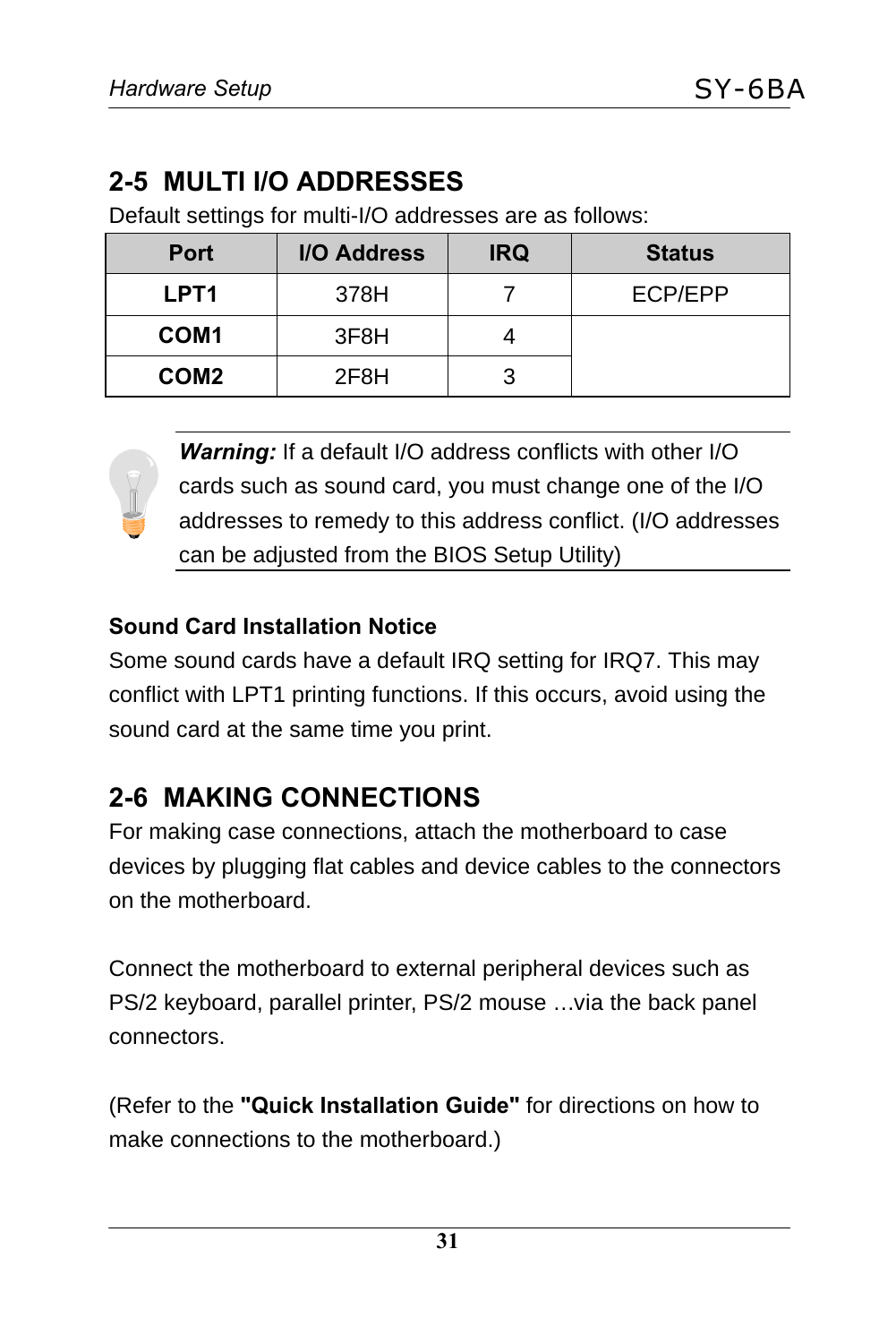# Chapter 3

# **BIOS SETUP UTILITY**

This motherboard's BIOS setup program uses the ROM PCI/ISA BIOS program from Award Software Inc.

To enter the Award BIOS program's Main Menu:

- 1. Turn on or reboot the system.
- **2.** After the diagnostic checks, press  $\mathbb{I}^{\text{del}}$  to enter the Award BIOS Setup Utility.  $\mathbf{Y}_{\text{el}}$

| <b>ROM PCI/ISA BIOS</b><br><b>CMOS SETUP UTILITY</b><br><b>AWARD SOFTWARE, INC.</b> |                                                            |  |  |  |
|-------------------------------------------------------------------------------------|------------------------------------------------------------|--|--|--|
| STANDARD CMOS SETUP                                                                 | <b>INTEGRATED PERIPHERALS</b>                              |  |  |  |
| <b>BIOS FEATURES SETUP</b>                                                          | SUPERVISOR PASSWORD                                        |  |  |  |
| <b>CHIPSET FEATURES SETUP</b>                                                       | <b>USER PASSWORD</b>                                       |  |  |  |
| POWER MANAGEMENT SETUP                                                              | IDE HDD AUTO DETECTION                                     |  |  |  |
| <b>PNP/PCI CONFIGURATION</b>                                                        | SAVE & EXIT SETUP                                          |  |  |  |
| <b>LOAD SETUP DEFAULTS</b>                                                          | <b>EXIT WITHOUT SAVING</b>                                 |  |  |  |
| <b>LOAD BIOS DEFAULTS</b>                                                           |                                                            |  |  |  |
| Esc: Ouit                                                                           | $\uparrow \downarrow \rightarrow \leftarrow$ : Select Item |  |  |  |
| F10: Save & Exit Setup                                                              | (Shift) F2 : Change Color                                  |  |  |  |
| Time, Date, Hard Disk Type                                                          |                                                            |  |  |  |

#### **Selecting items**

- Use the arrow keys to move between items and select fields.
- From the Main Menu press arrow keys to enter the selected submenu.

#### **Modifying selected items**

Use the +− keys to modify values within the selected fields. Some fields let you enter values directly.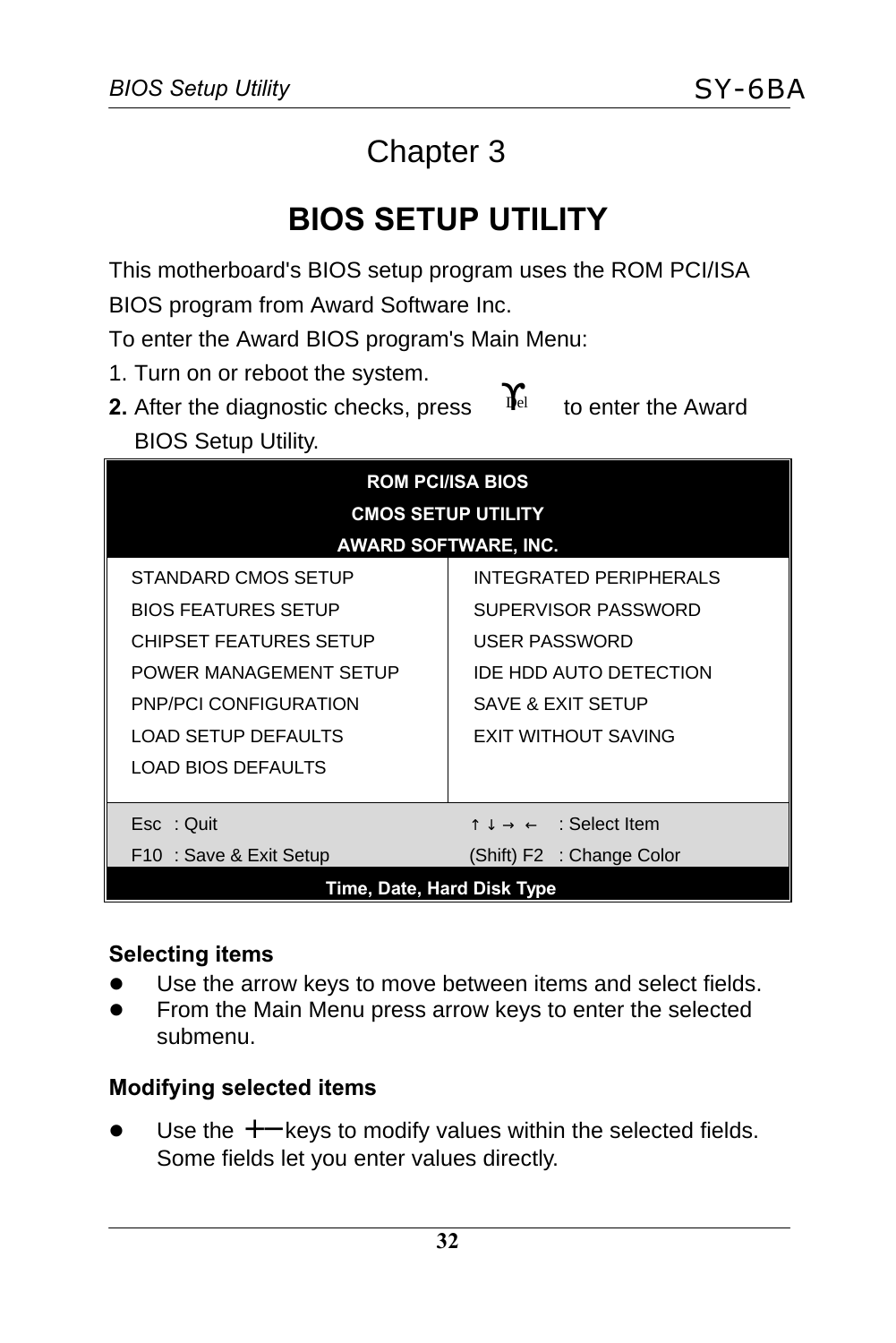**Hot Keys:** Function keys give you access to a group of commands throughout the BIOS utility.

| <b>Function</b>      | Command                       | <b>Description</b>                                                                              |
|----------------------|-------------------------------|-------------------------------------------------------------------------------------------------|
| F1                   | Help                          | Gives the list of options available for each item.                                              |
| Shift F <sub>2</sub> | Color                         | Change the color of the display window.                                                         |
| F <sub>5</sub>       | Old values                    | Restore the old values. These are the values that<br>the user started the current session with. |
| F <sub>6</sub>       | Load BIOS<br><b>Defaults</b>  | Loads all options with the BIOS Setup default<br>values.                                        |
| F7                   | Load Setup<br><b>Defaults</b> | Loads all options with the Power-On default values.                                             |
| F <sub>10</sub>      | Save & Exit<br>Setup          | Saves your changes and reboots the system.                                                      |
| [Esc]                | Quit                          | Lets you return at anytime and from any location to<br>the Main Menu.                           |

#### **SAVE AND EXIT SETUP**

Select the [SAVE & EXIT SETUP] option from the Main Menu to save data to CMOS and exit the setup utility. This option saves all your changes and causes the system to reboot.



Type [Y] to save the changes and exit or [N] to return to the Main Menu and keep current values.

#### **EXIT WITHOUT SAVING**

Selecting the [EXIT WITHOUT SAVING] option allows you to abandon all data and exit setup, therefore ignoring all your changes.

| ROM PC I/IS A B IOS<br>CMOS SETUP UTILITY<br>AWARD SOFTWARE. INC.<br>STANDARD CMOS SETUP | INTEGRATED PERIPHERALS   |  |  |
|------------------------------------------------------------------------------------------|--------------------------|--|--|
| <b>B</b> 10<br>C H<br>P O<br>Quit Without Saving $(Y/N)$ ?<br>P N<br>LO<br>$\sqrt{2}$    |                          |  |  |
|                                                                                          |                          |  |  |
| Esc<br>$: Q$ uit                                                                         | : Select Item            |  |  |
| : Save & Exit Setup<br>F 10                                                              | Shift) F2 : Change Color |  |  |
| Time. Date. Hard Disk Type                                                               |                          |  |  |

Type [Y] to abandon changes and exit or [N] to return to the Main Menu and keep current values.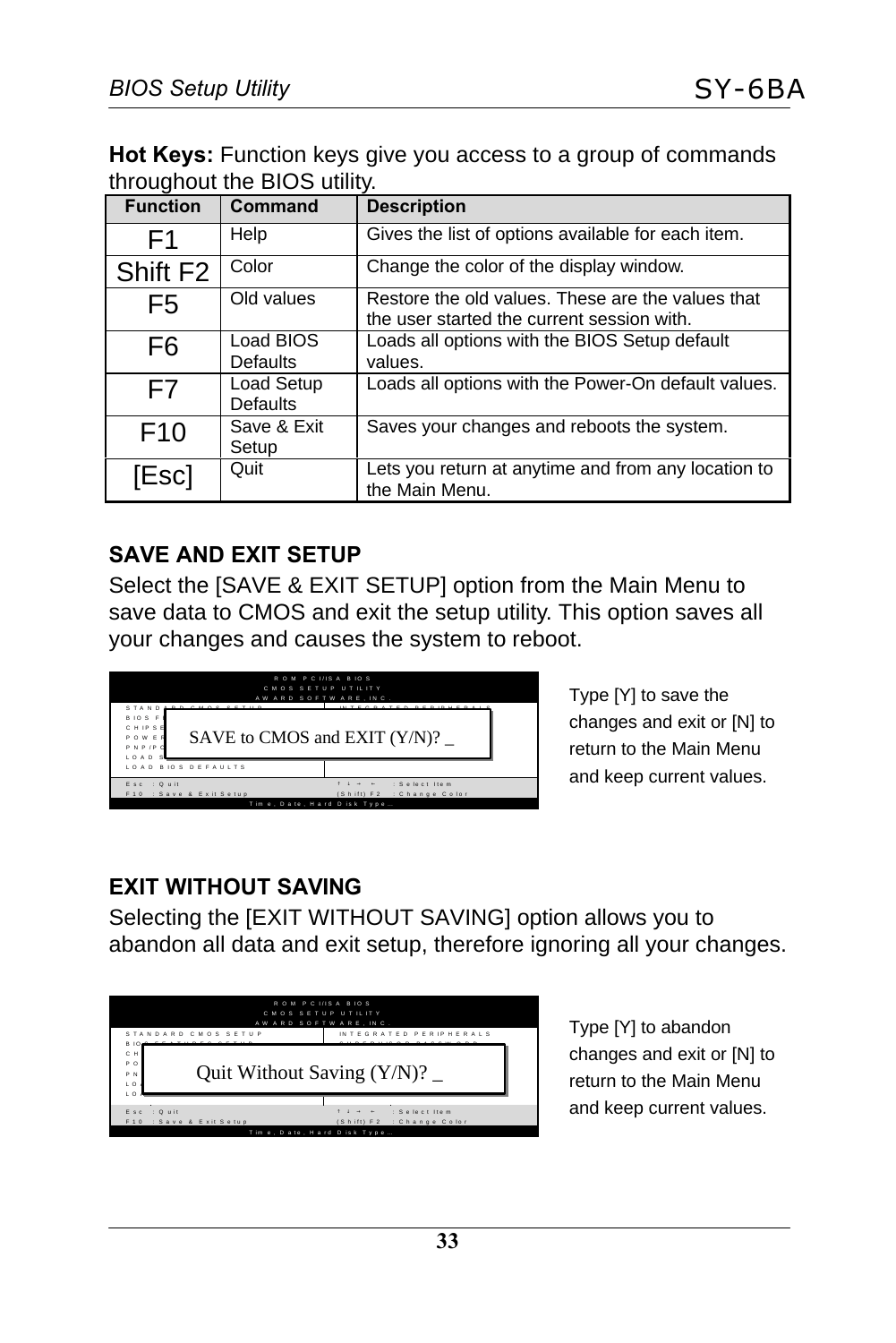## **3-1 STANDARD CMOS SETUP**

Select the [STANDARD CMOS SETUP] option from the Main Menu and press [Enter] key.

| <b>ROM PCI/ISA BIOS</b><br><b>STANDARD CMOS SETUP</b>                       |                                              |                             |                |          |                                                          |          |                       |             |
|-----------------------------------------------------------------------------|----------------------------------------------|-----------------------------|----------------|----------|----------------------------------------------------------|----------|-----------------------|-------------|
|                                                                             |                                              | <b>AWARD SOFTWARE, INC.</b> |                |          |                                                          |          |                       |             |
| Date (mm:dd:yy)                                                             | : Fri, Feb 1 1995                            |                             |                |          |                                                          |          |                       |             |
| Time (hh:mm:ss)                                                             | :7:30:33                                     |                             |                |          |                                                          |          |                       |             |
| <b>HARD DISKS</b>                                                           | <b>TYPE</b>                                  | <b>SIZE</b>                 | CYLS           | HEAD     | <b>PRECOMP</b>                                           | LANDZ    | <b>SECTOR</b>         | <b>MODE</b> |
| <b>Primary Master</b>                                                       | : AUTO                                       | $\Omega$                    | $\Omega$       | $\Omega$ | $\Omega$                                                 | $\Omega$ | 0                     | <b>AUTO</b> |
| <b>Primary Slave</b>                                                        | : None                                       | $\Omega$                    | $\Omega$       | $\Omega$ | $\Omega$                                                 | $\Omega$ |                       |             |
| Secondary Master                                                            | None<br>$\sim$                               | $\Omega$                    | $\Omega$       | $\Omega$ | $\Omega$                                                 | $\Omega$ |                       |             |
| Secondary Slave                                                             | None                                         | $\Omega$                    | 0              | 0        | $\Omega$                                                 | $\Omega$ |                       |             |
| Drive A: 1.44M, 3.5 in.<br>Drive B: None<br>Floppy 3 Mode Support: Disabled |                                              |                             |                |          | Base Memory:<br><b>Extended Memory:</b><br>Other Memory: |          | 640K<br>3328K<br>128K |             |
| EGA/VGA<br>Video:<br>All Errors<br>Halt On :                                |                                              |                             |                |          | <b>Total Memory:</b>                                     |          | 4096K                 |             |
| <b>Esc</b><br>: Quit                                                        | $\uparrow \downarrow \rightarrow \leftarrow$ |                             | : Select Item  |          | $PU/PD/+/-$                                              |          | : Modify              |             |
| F <sub>1</sub><br>: Help                                                    | (Shift) F2                                   |                             | : Change Color |          | F <sub>3</sub>                                           |          | : Toggle Calendar     |             |

This screen allows you to modify the basic CMOS settings.

After you have completed the changes, press [Esc] key to return to the Main Menu.

**3-1.1 Date & Time**

|             | <b>Display</b> | <b>Setting</b>                             | <b>Please Note</b>                  |
|-------------|----------------|--------------------------------------------|-------------------------------------|
| <b>Date</b> | mm/dd/yy       | Type the current date                      |                                     |
| Time        | hh:mm:ss       | Type the current time 24-hour clock format | 3:15 PM is displayed as<br>15:15:00 |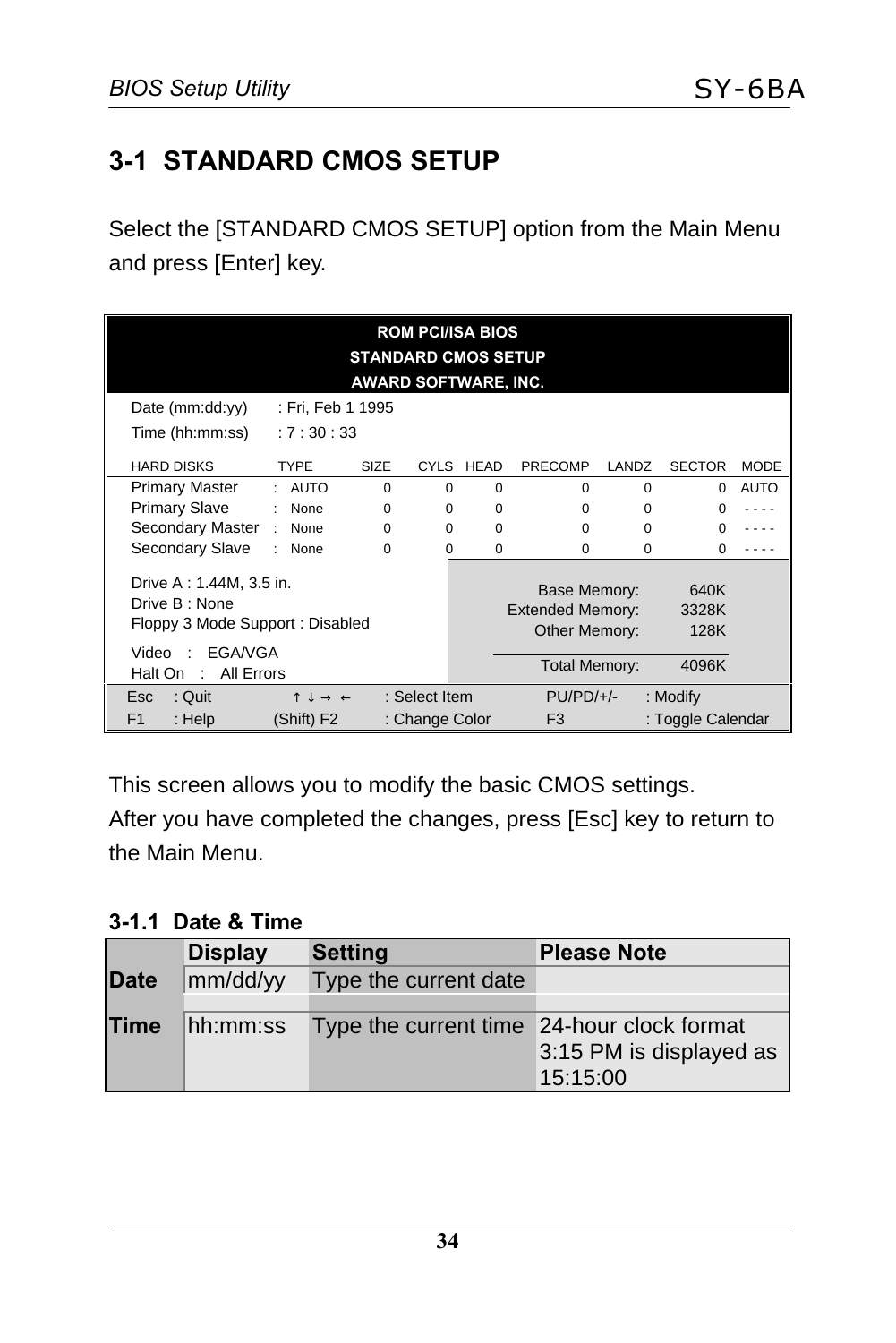#### **3-1.2 Hard Disks Type & Mode**

Choose the type and mode for the hard disks that you have already installed.

| Primary<br>(Secondary)<br><b>Master &amp; Slave</b> | Setting  | <b>Description</b>                             | <b>Note</b>    |
|-----------------------------------------------------|----------|------------------------------------------------|----------------|
| <b>Type</b>                                         | Auto     | BIOS detects hard disk type<br>automatically.  | Default        |
|                                                     | $1 - 46$ | Selects standard hard disk type.               |                |
|                                                     | User     | User defines the type of hard<br>disk.         |                |
| Mode                                                | Auto     | BIOS detects hard disk mode<br>automatically.  | <b>Default</b> |
|                                                     | Normal   | Normal IDE hard disk                           | $<$ 528MB      |
|                                                     | LBA      | Enhanced IDE hard disk                         | >528MB         |
|                                                     | Large    | Large IDE hard disk (for certain<br>hard disk) |                |

*Note:* If you have any questions on your hard disk type or mode, ask your hard disk provider or previous user for details.

#### **3-1.3 Floppy Drives**

| <b>Floppy Drives</b>    | <b>Setting</b>    | <b>Description</b>                                                           | <b>Note</b>                    |
|-------------------------|-------------------|------------------------------------------------------------------------------|--------------------------------|
|                         |                   |                                                                              |                                |
| <b>Drives A &amp; B</b> | 360KB, 5 1/4 in.  |                                                                              |                                |
|                         | 1.2MB, 5 1/4 in.  |                                                                              |                                |
|                         | 720KB, 3 1/2 in.  |                                                                              |                                |
|                         | 1.44MB, 3 1/2 in. |                                                                              | <b>Default</b>                 |
|                         | 2.88MB, 3 1/2 in. |                                                                              |                                |
|                         | None              | Not installed                                                                |                                |
|                         |                   |                                                                              |                                |
| <b>Floppy 3-Mode</b>    | <b>Disabled</b>   |                                                                              | Default                        |
| <b>Support</b>          | Enabled           | Supports 3-mode<br>floppy diskette:<br>740KB/1.25MB/1. used in Japan<br>44MB | Special disk<br>drive commonly |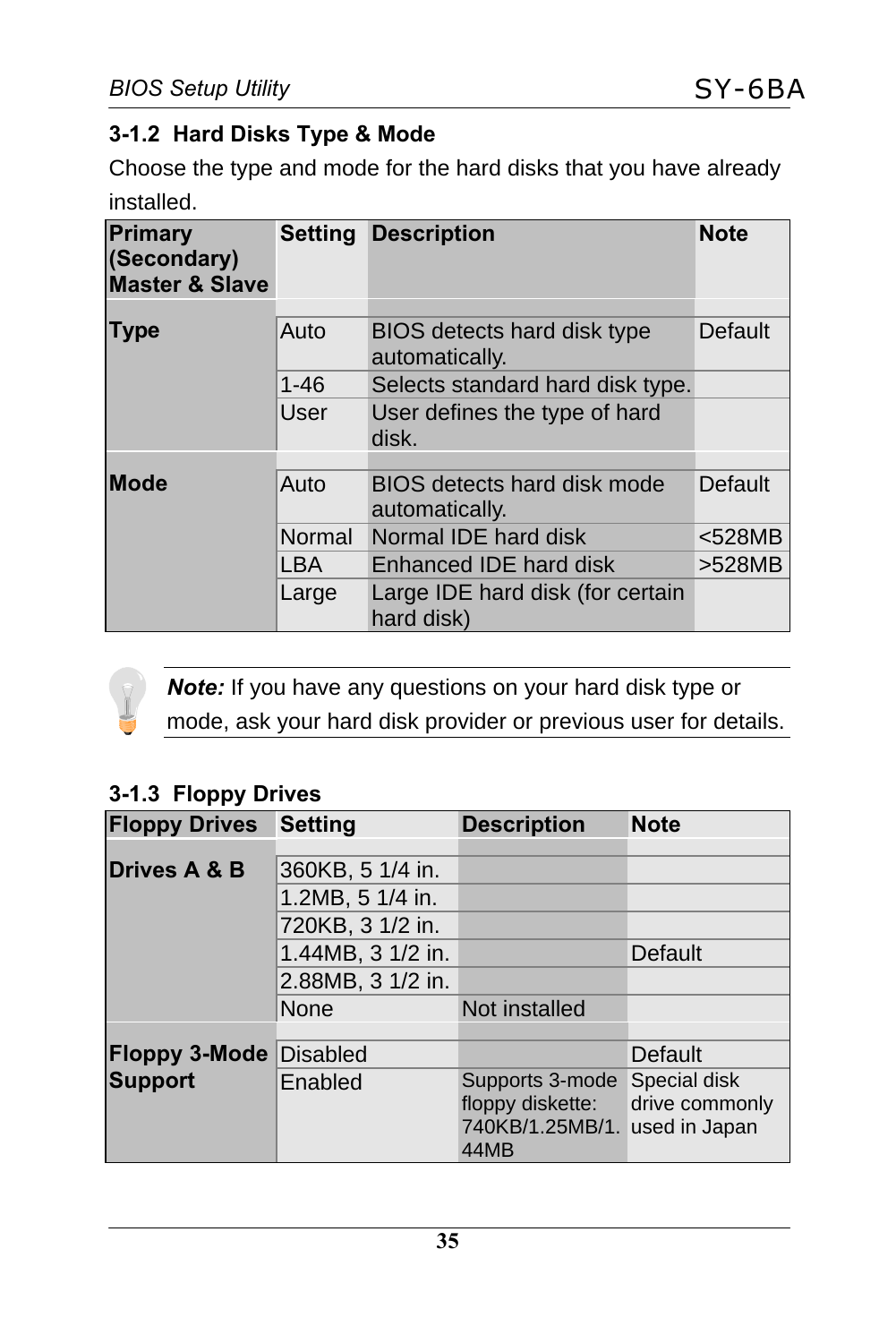#### **3-1.4 Video**

Select the video mode: EGA/VGA (Default), CGA 40×25, CGA 80×25, Mono (Monochrome).

#### **3-1.5 Halt On**

When the BIOS detects system errors, this function will stop the system. Select which type of error will cause the system halt: All Errors (Default), No Errors, All But Diskette, All But Keyboard, All But Disk/Key.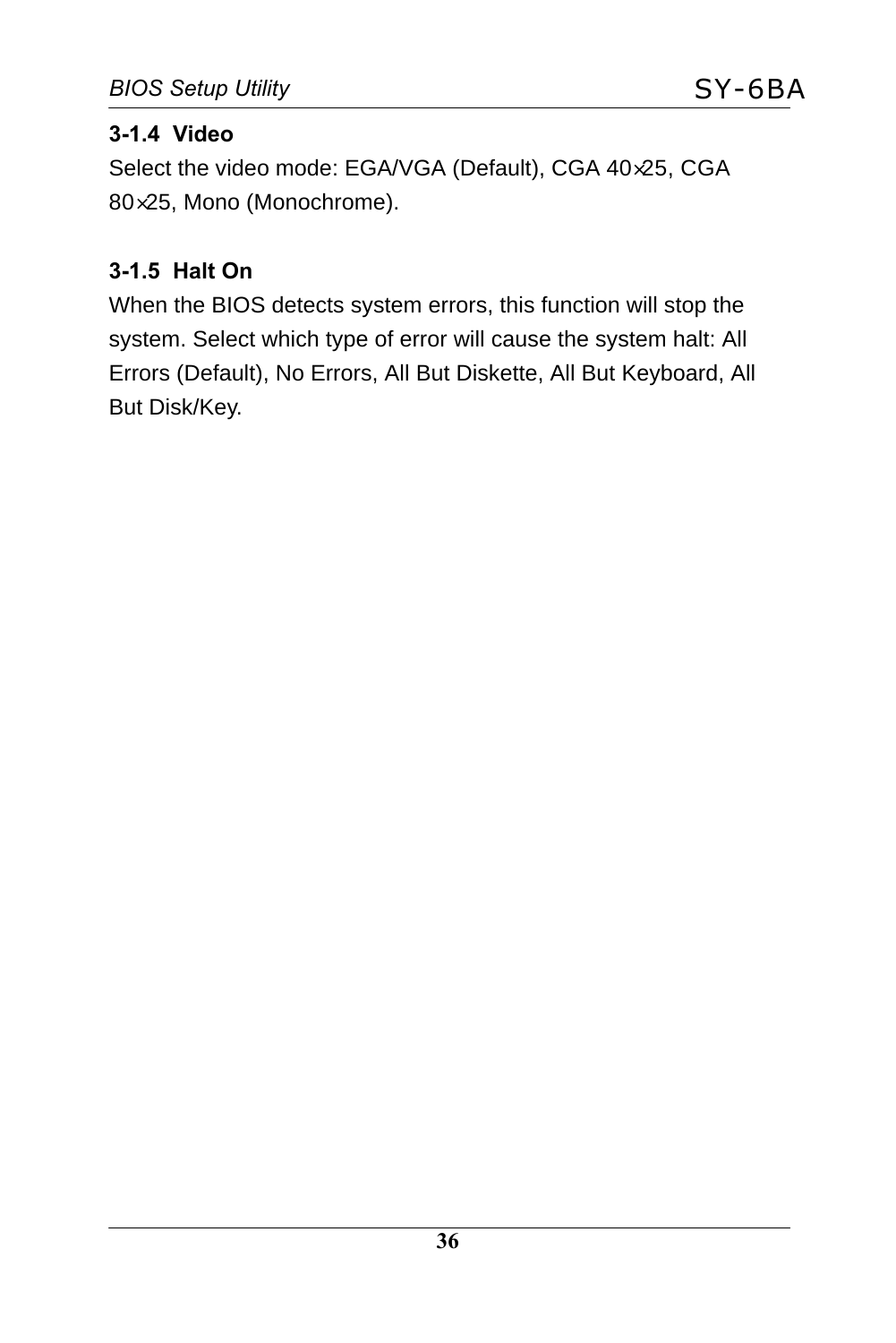## **3-2 BIOS FEATURES SETUP**

Select the [BIOS FEATURES SETUP] option from the Main Menu and press [Enter] key.

| <b>ROM PCI/ISA BIOS</b>                                                                                                                                                                                                                                 |                                                                                                      |                                                                                                                                                                                                                                                                  |  |  |  |
|---------------------------------------------------------------------------------------------------------------------------------------------------------------------------------------------------------------------------------------------------------|------------------------------------------------------------------------------------------------------|------------------------------------------------------------------------------------------------------------------------------------------------------------------------------------------------------------------------------------------------------------------|--|--|--|
|                                                                                                                                                                                                                                                         |                                                                                                      | <b>BIOS FEATURES SETUP</b><br>AWARD SOFTWARE, INC.                                                                                                                                                                                                               |  |  |  |
| Virus Warning<br>CPU Internal Cache<br><b>External Cache</b><br>CPU L2 Cache ECC Checking<br>Quick Power On Self Test<br><b>Boot Sequence</b><br>Swap Floppy Drive<br>Boot Up NumLock Status                                                            | : Disabled<br>: Enabled<br>: Enabled<br>: Enabled<br>: Enabled<br>: A, C, SCSI<br>: Disabled<br>: On | <b>BIOS Shadow</b><br>: Enabled<br>Video<br>C8000-CBFFF Shadow<br>: Disabled<br>CC000-CFFFF Shadow<br>: Disabled<br>D0000-D3FFF Shadow<br>: Disabled<br>D4000-D7FFF Shadow<br>: Disabled<br>D8000-DBFFF Shadow<br>: Disabled<br>DC000-DFFFF Shadow<br>: Disabled |  |  |  |
| Gate A20 option<br><b>Typematic Rate Setting</b><br>Typematic Rate (Chars/Sec)<br><b>Typematic Delay (Msec)</b><br><b>Security Option</b><br>PCI/VGA Palette Snoop<br>OS Select for DRAM >64MB<br>HDD S.M.A.R.T. capability<br>Report No FDD For WIN 95 | : Fast<br>: Disabled<br>: 6<br>: 250<br>: Setup<br>: Disabled<br>: $Non-OS2$<br>: Disabled<br>: No   | ESC: Quit<br>$\uparrow \downarrow \rightarrow \leftarrow$ : Select Item<br>: Help<br>F <sub>1</sub><br>PU/PD/+/-: Modify<br>F <sub>5</sub><br>: Old Values<br>(Shift) F2 : Color<br>F <sub>6</sub><br>: Load BIOS Defaults<br>F7<br>: Load Setup Defaults        |  |  |  |

After you have completed the changes, press [Esc] key and follow the instructions on your screen to save your settings or exit without saving.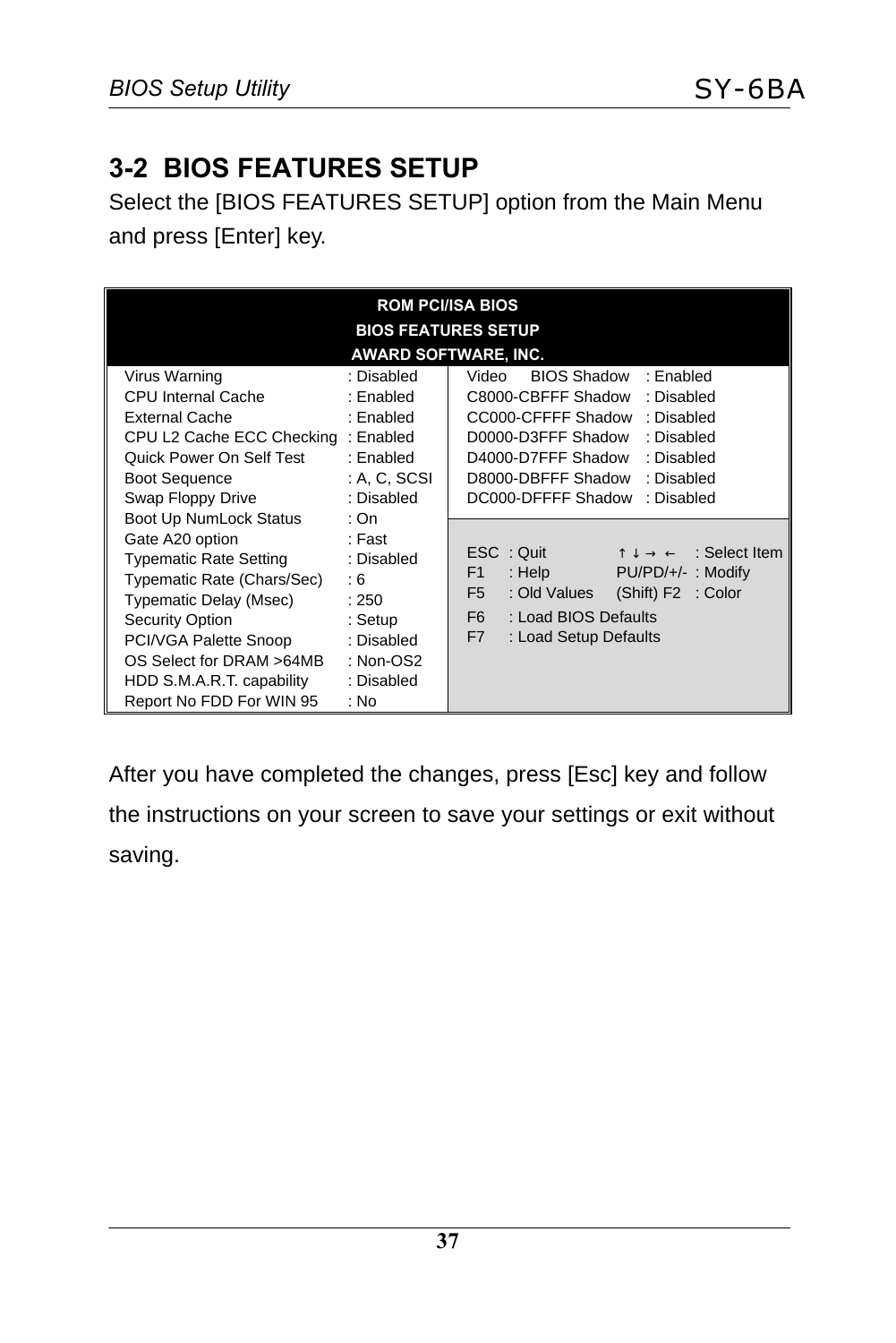#### **3-2.1 Virus Warning**

|                      | <b>Setting</b>  | <b>Description</b>            | <b>Note</b> |
|----------------------|-----------------|-------------------------------|-------------|
| <b>Virus Warning</b> | <b>Disabled</b> |                               | Default     |
|                      | Enabled         | Enable this option to protect |             |
|                      |                 | the boot sectors and          |             |
|                      |                 | partition tables of your hard |             |
|                      |                 | disk. Any attempt to write to |             |
|                      |                 | them will the system to halt  |             |
|                      |                 | and display a warning         |             |
|                      |                 | message.                      |             |

#### **3-2.2 Cache Memory Options**

|                           | <b>Setting</b>  | <b>Description</b>                                                  | <b>Note</b> |
|---------------------------|-----------------|---------------------------------------------------------------------|-------------|
| <b>CPU Internal Cache</b> | <b>Disabled</b> |                                                                     |             |
|                           | Enabled         | Enables the CPU's<br>internal cache.                                | Default     |
|                           |                 |                                                                     |             |
| <b>External Cache</b>     | <b>Disabled</b> |                                                                     |             |
|                           | Enabled         | Enables the external<br>memory.                                     | Default     |
|                           |                 |                                                                     |             |
| <b>CPU L2 Cache ECC</b>   | <b>Disabled</b> |                                                                     |             |
| <b>Checking</b>           | Enabled         | This option activates<br>the CPU L2 cache ECC<br>checking function. | Default     |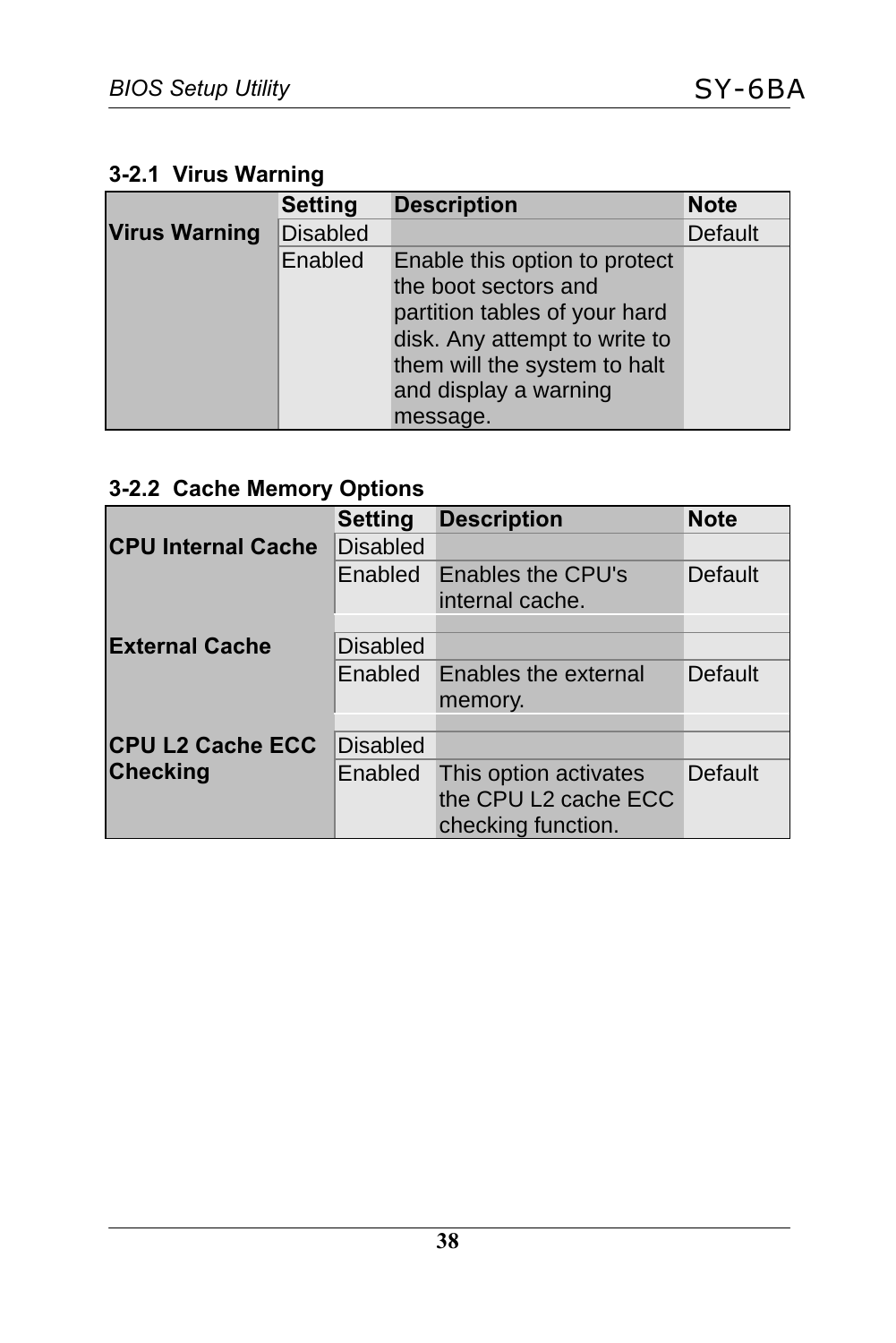|  |  |  |  | 3-2.3 System Boot Control Settings |
|--|--|--|--|------------------------------------|
|--|--|--|--|------------------------------------|

| <b>System Boot</b><br><b>Control Settings</b> | <b>Setting</b>                                                                                                                        | <b>Description</b>                                                                                                                                                                                                                | <b>Note</b>    |
|-----------------------------------------------|---------------------------------------------------------------------------------------------------------------------------------------|-----------------------------------------------------------------------------------------------------------------------------------------------------------------------------------------------------------------------------------|----------------|
| <b>Quick Power On Disabled</b>                |                                                                                                                                       |                                                                                                                                                                                                                                   |                |
| <b>Self Test</b>                              | Enabled                                                                                                                               | Provides a fast POTS at<br>boot-up.                                                                                                                                                                                               | <b>Default</b> |
| <b>Boot Sequence</b>                          | A, C, SCSI<br>C, A, SCSI<br>CD-ROM, C, A<br>D, A, SCSI<br>E, A, SCSI<br>F, A, SCSI<br>SCSI, A, C<br>SCSI, C, A<br>C only<br>LS/ZIP, C | Choose the boot<br>sequence adapted to<br>C, CD-ROM, A your needs, for example:<br>[A, C, SCSI] means<br>the BIOS will look for an<br>operating system first in<br>drive A, then in drive C,<br>and eventually in SCSI<br>device. |                |
| <b>Swap Floppy</b>                            | <b>Disabled</b>                                                                                                                       |                                                                                                                                                                                                                                   | Default        |
| <b>Drive</b>                                  | Enabled                                                                                                                               | Changes the sequence<br>of A and B drives.                                                                                                                                                                                        |                |
| <b>Boot Up</b><br><b>NumLock Status</b>       | On                                                                                                                                    | Puts numeric keypad in<br>NumLock mode at boot-<br>up.                                                                                                                                                                            |                |
|                                               | Off                                                                                                                                   | Puts numeric keypad in<br>arrow key mode at boot-<br>up.                                                                                                                                                                          |                |
| Gate A20 Option Normal                        |                                                                                                                                       |                                                                                                                                                                                                                                   |                |
|                                               | Fast                                                                                                                                  | <b>Allows RAM access</b><br>above 1MB using the fast<br>gate A20 line.                                                                                                                                                            | Default        |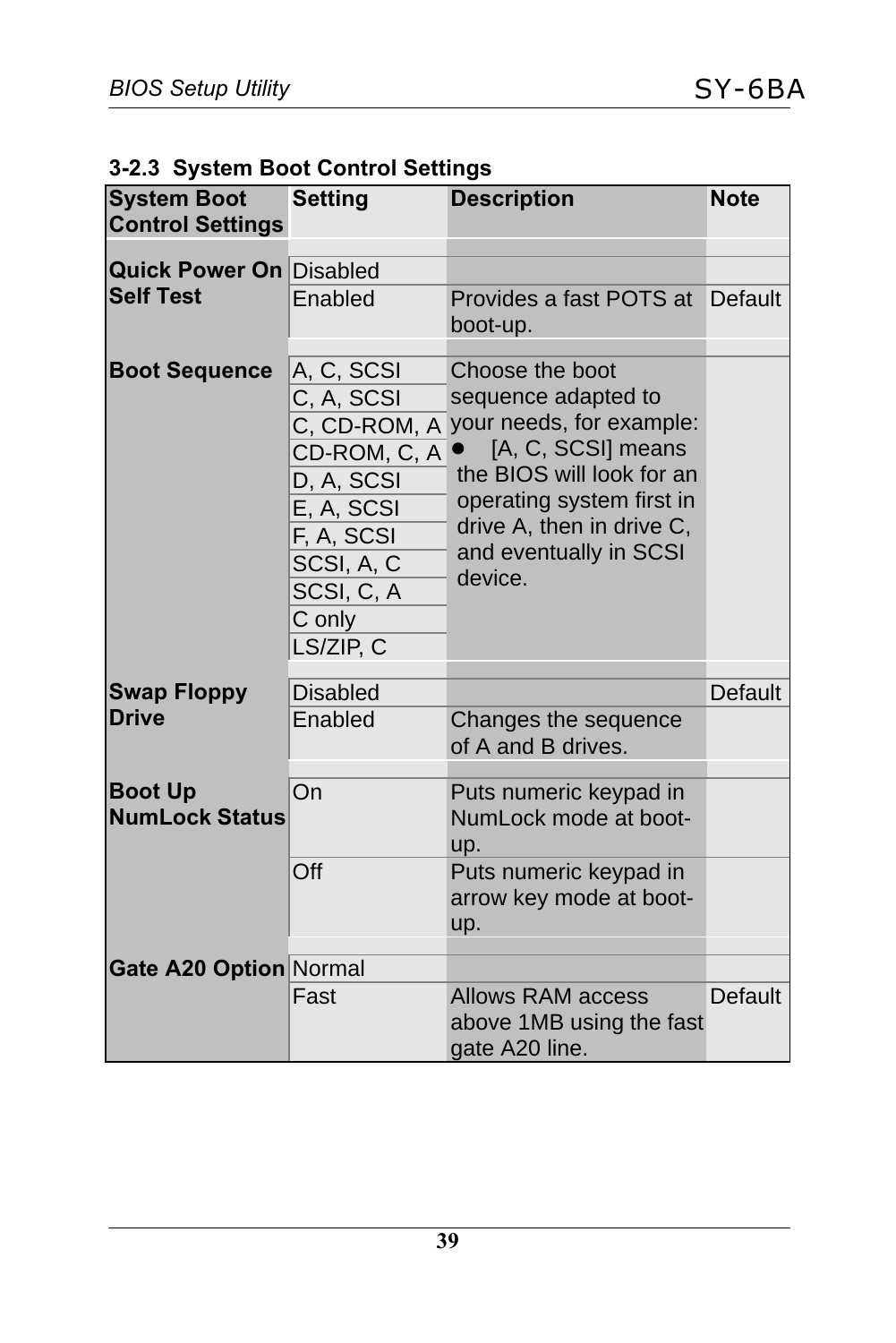|  | 3-2.4 Typematic Settings |  |
|--|--------------------------|--|
|--|--------------------------|--|

| <b>Typematic</b><br><b>Settings</b> | <b>Setting</b>  | <b>Description</b>                                                                  | <b>Note</b> |
|-------------------------------------|-----------------|-------------------------------------------------------------------------------------|-------------|
|                                     |                 |                                                                                     |             |
| <b>Rate Setting</b>                 | <b>Disabled</b> |                                                                                     |             |
|                                     | Enabled         | Enable to adjust the<br>keystroke repeat rate.                                      |             |
|                                     |                 |                                                                                     |             |
| <b>Typematic Rate</b>               | Char / sec      | Choose the rate a<br>character keeps<br>repeating.                                  |             |
| <b>Typematic Delay</b>              | <b>Msec</b>     | Choose how long after<br>you press a key down the<br>character begins<br>repeating. |             |

#### **3-2.5 Security Option**

Use this feature to prevent unauthorized system boot-up or use of BIOS Setup. The following table describes the security settings.

|                        |       | <b>Setting Description</b>                 |
|------------------------|-------|--------------------------------------------|
| <b>Security Option</b> |       | System Each time the system is booted, the |
|                        |       | password prompt appears.                   |
|                        | Setup | If a password is set, the password         |
|                        |       | prompt only appears when you attempt       |
|                        |       | to enter the BIOS Setup program.           |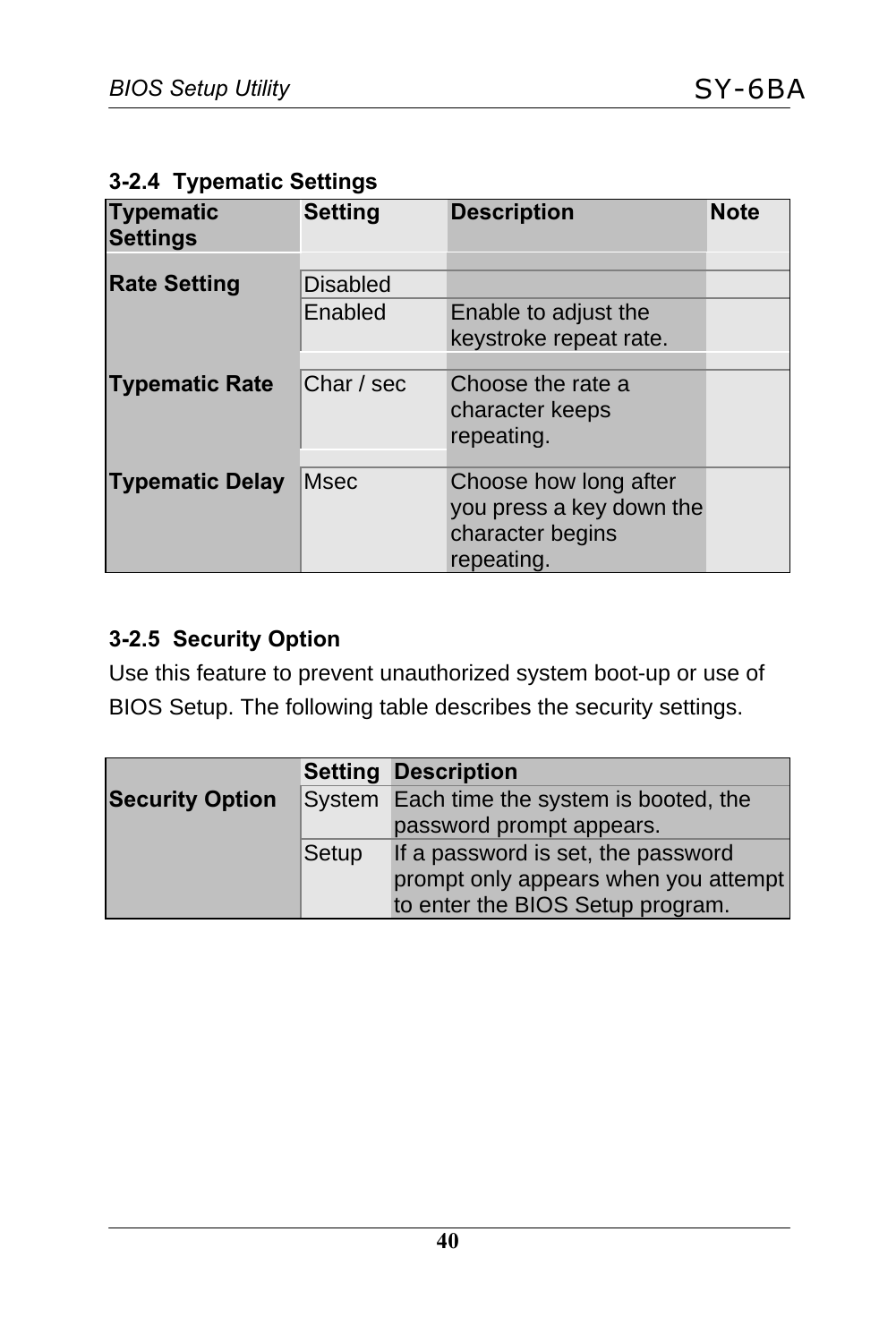## **3-2.6 Other Control Options**

| <b>Other Control</b><br><b>Options</b>       | <b>Setting</b>  | <b>Description</b>                                                                                                                                                                                                                          | <b>Note</b> |
|----------------------------------------------|-----------------|---------------------------------------------------------------------------------------------------------------------------------------------------------------------------------------------------------------------------------------------|-------------|
| <b>PCI/VGA</b>                               | <b>Disabled</b> |                                                                                                                                                                                                                                             | Default     |
| <b>Palette Snoop</b>                         | Enabled         | The color of the monitor may<br>be altered when using an<br>MPEG card. Enable this<br>option to restore the<br>monitor's normal color.                                                                                                      |             |
| <b>OS Select for</b><br>DRAM>64MB            | OS <sub>2</sub> | When using an OS2<br>operating system.                                                                                                                                                                                                      |             |
|                                              | Non-OS2         | When using another,<br>non-OS2 operating system.                                                                                                                                                                                            |             |
| <b>HDD</b>                                   | <b>Disabled</b> |                                                                                                                                                                                                                                             |             |
| <b>S.M.A.R.T.</b><br>capability              | Enabled         | Enable this field when your<br>HDD supports the<br>S.M.A.R.T. function.<br>Consult your HDD provider<br>for details.                                                                                                                        |             |
| <b>Report No</b><br><b>FDD For WIN</b><br>95 | Yes             | Windows will release IRQ<br>line 6 (normally used by the<br>Floppy Disk Drive) after you<br>disable your on-board FDD<br>and set this field to [Yes].                                                                                       |             |
|                                              | <b>No</b>       | Windows will reserve INT 6<br>for your FDD, whether it is<br>disabled or not.                                                                                                                                                               |             |
| <b>Video or</b>                              | <b>Disabled</b> |                                                                                                                                                                                                                                             |             |
| <b>Adapter BIOS</b><br><b>Shadow</b>         | Enabled<br>RAM. | The BIOS is shadowed in a 16K segment<br>if it is enabled and if it has BIOS present.<br>These 16 segments can be shadowed<br>from ROM to RAM. BIOS shadow copies<br>BIOS code from slower ROM to faster<br>BIOS can then execute from RAM. |             |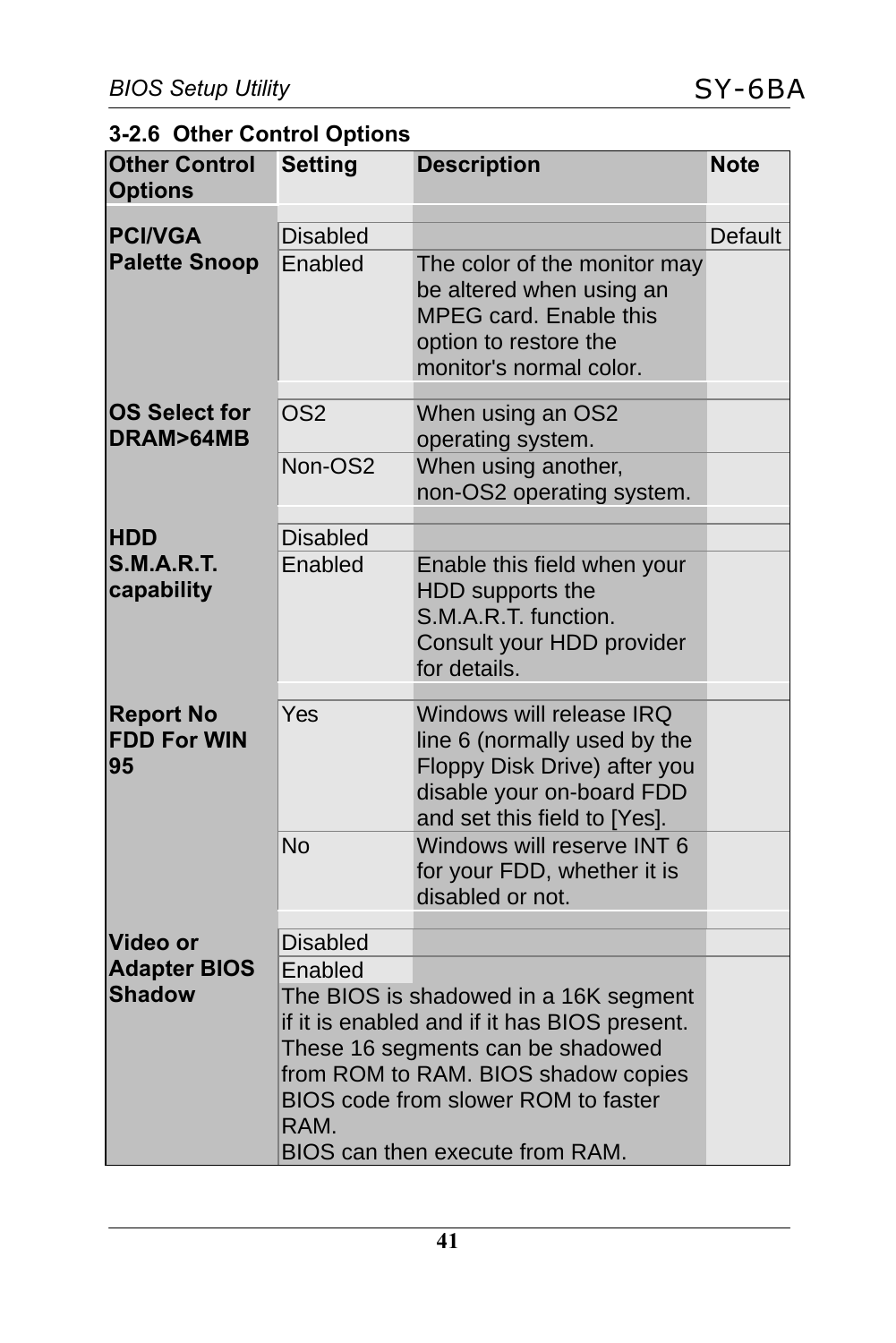## **3-3 CHIPSET FEATURES SETUP**



*Caution:* Change these settings only if you are already familiar with the Chipset.

The [CHIPSET FEATURES SETUP] option changes the values of the chipset registers. These registers control the system options in the computer.

|                                                                                                                                                                                                                                                                                                            | <b>ROM PCI/ISA BIOS</b>                                                                                                                |                                                                                                                                                                                                                                                                                                                                                                                                                                                                                                                |
|------------------------------------------------------------------------------------------------------------------------------------------------------------------------------------------------------------------------------------------------------------------------------------------------------------|----------------------------------------------------------------------------------------------------------------------------------------|----------------------------------------------------------------------------------------------------------------------------------------------------------------------------------------------------------------------------------------------------------------------------------------------------------------------------------------------------------------------------------------------------------------------------------------------------------------------------------------------------------------|
|                                                                                                                                                                                                                                                                                                            | <b>CHIPSET FEATURES SETUP</b>                                                                                                          | <b>AWARD SOFTWARE, INC.</b>                                                                                                                                                                                                                                                                                                                                                                                                                                                                                    |
| Auto Configuration<br><b>SDRAM CAS latency Time</b><br>DRAM Data Integrity Mode<br>System BIOS Cacheable<br>Video BIOS Cacheable<br>Video RAM Cacheable<br>8 Bit I/O Recovery Time<br>16 Bit I/O Recovery Time<br>Memory Hole At 15M-16M<br>Passive Release<br>Delay Transaction<br>AGP Aperture Size (MB) | : Enabled<br>:3<br>: $Non-ECC$<br>: Disabled<br>: Disabled<br>: Disabled<br>: 1<br>: 1<br>: Disabled<br>: Enabled<br>: Enabled<br>: 64 | CPU Host Clock Select<br>$:66$ MHz<br>CPU Freq. (MHz) : CPU Host Clock * 3.5<br><b>CPU Warning Temperature</b><br>: Disabled<br><b>Current CPU Temperature</b><br>: 29°C/84°F<br>Current System Temp.<br>: 24 $\circ$ C/75 $\circ$ F<br>Current CPUFAN Speed<br>: 6553 RPM<br><b>Current PWRFAN Speed</b><br>: 6553 RPM<br>Current CHSFAN Speed<br>: 6553 RPM<br>$VID(V)$ : 2.78 V VTT(V)<br>: 1.50V<br>$3.3(V)$ : 3.31 V +5 (V)<br>:4.97V<br>-12 (V)<br>$: -11.45V$<br>+12(V) : 11.84V<br>-5(V)<br>$: -4.88V$ |
|                                                                                                                                                                                                                                                                                                            |                                                                                                                                        | <b>ESC</b> : Quit $\uparrow \downarrow \rightarrow \leftarrow$ : Select Item<br>F1<br>: Help<br>PU/PD/+/-: Modify<br>F <sub>5</sub><br>: Old Values (Shift) F2 : Color<br>F <sub>6</sub><br>: Load BIOS Defaults<br>F7<br>: Load Setup Defaults                                                                                                                                                                                                                                                                |

After you have completed the changes, press [Esc] and follow the instructions on your screen to save your settings or exit without saving.

The following table describes each field in the CHIPSET

FEATURES SETUP Menu and how to configure each parameter.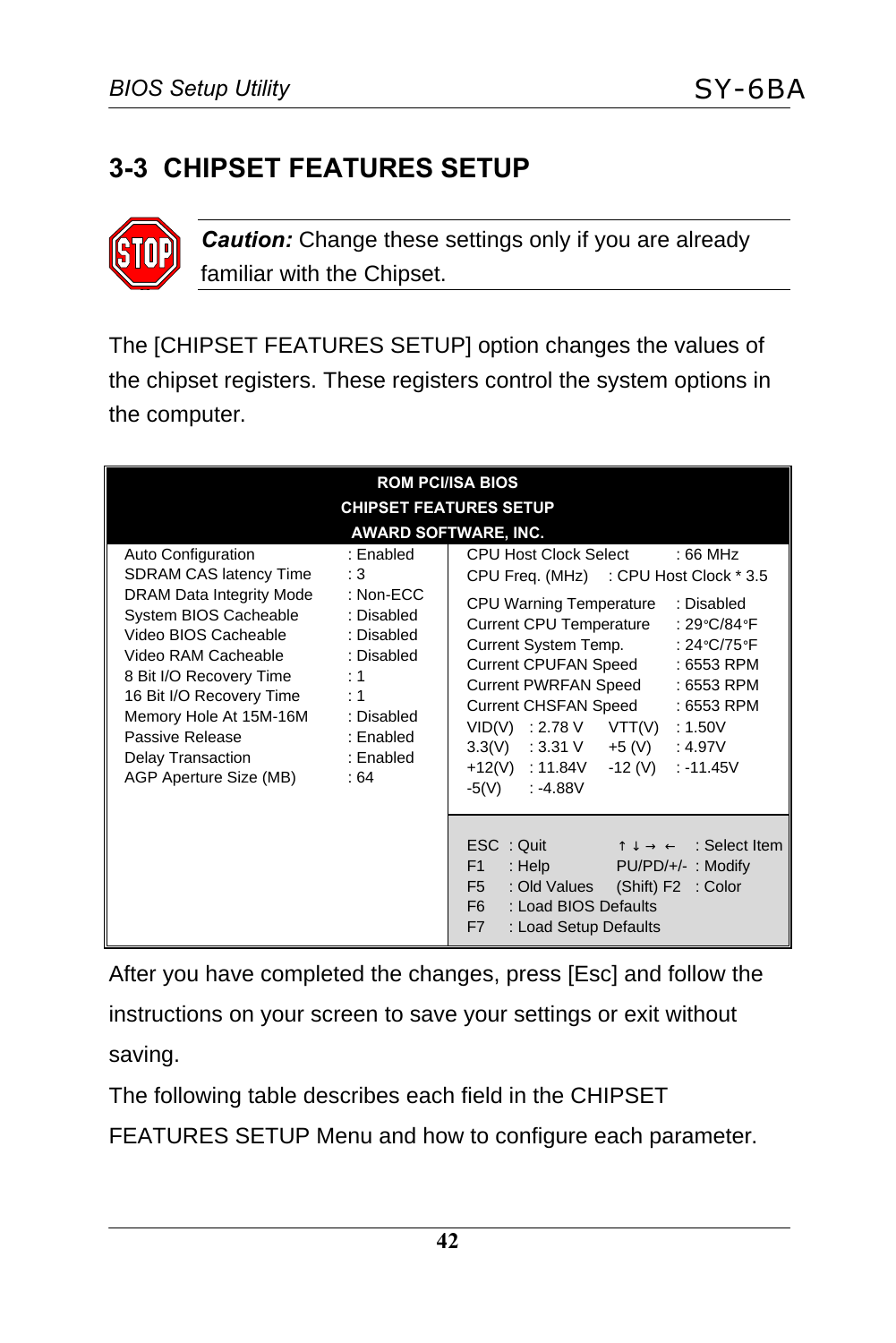#### **CHIPSET FEATURES SETUP**

| <b>CHIPSET</b><br><b>FEATURES</b>         | <b>Setting</b>  | <b>Description</b>                                                                                                                                                                               | <b>Note</b> |
|-------------------------------------------|-----------------|--------------------------------------------------------------------------------------------------------------------------------------------------------------------------------------------------|-------------|
| Auto<br>Configuration                     | Enabled         | It is strongly recommended<br>to enable this option so that<br>the system automatically<br>sets all options on the left<br>panel of the screen (except<br>for cache update & BIOS<br>cacheable). | Default     |
| <b>SDRAM Cache</b><br><b>Latency Time</b> | 3               | Use the default setting                                                                                                                                                                          | Default     |
| <b>DRAM Data</b><br><b>Integrity Mode</b> | Non-ECC<br>ECC  | Choose according to the<br>DRAM type you have.                                                                                                                                                   | Default     |
| <b>System BIOS</b>                        | <b>Disabled</b> |                                                                                                                                                                                                  | Default     |
| <b>Cacheable</b>                          | Enabled         | The ROM area F0000H-<br>FFFFFH is cacheable.                                                                                                                                                     |             |
| <b>Video BIOS</b>                         | <b>Disabled</b> |                                                                                                                                                                                                  | Default     |
| <b>Cacheable</b>                          | Enabled         | The video BIOS C0000H-<br>C7FFFH is cacheable.                                                                                                                                                   |             |
| <b>Video RAM</b>                          | <b>Disabled</b> |                                                                                                                                                                                                  | Default     |
| <b>Cacheable</b>                          | Enabled         | The ROM area A0000-<br><b>BFFFF</b> is cacheable.                                                                                                                                                |             |
| 8 BIT I/O<br><b>Recovery Time</b>         | $\overline{1}$  | Use the default setting                                                                                                                                                                          | Default     |
| <b>16 BIT I/O</b><br><b>Recovery Time</b> | 1               | Use the default setting                                                                                                                                                                          | Default     |
| <b>Memory Hole At</b>                     | <b>Disabled</b> |                                                                                                                                                                                                  | Default     |
| 15M-16M                                   | Enabled         | Some interface cards will<br>map their ROM address to<br>this area. If this occurs,<br>select [Enabled] in this field.                                                                           |             |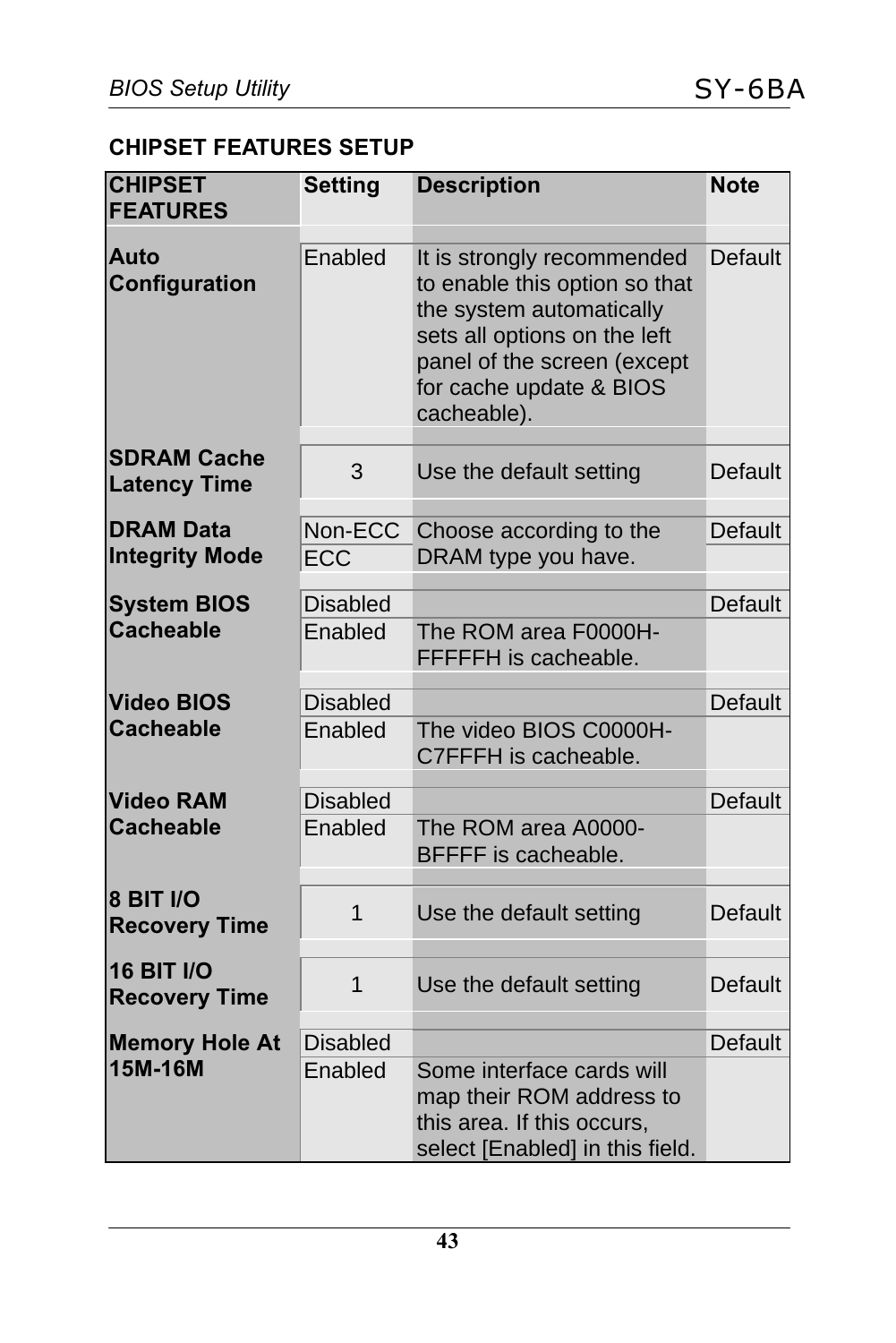#### **CHIPSET FEATURES SETUP (Continued)**

| <b>CHIPSET</b><br><b>FEATURES</b>      | <b>Setting</b>                                                                                                                                                                                                                                                                                            | <b>Description</b>                                                                                                                                                                                                                                                                                        | <b>Note</b>             |                |                       |  |
|----------------------------------------|-----------------------------------------------------------------------------------------------------------------------------------------------------------------------------------------------------------------------------------------------------------------------------------------------------------|-----------------------------------------------------------------------------------------------------------------------------------------------------------------------------------------------------------------------------------------------------------------------------------------------------------|-------------------------|----------------|-----------------------|--|
| <b>Passive Release</b>                 | Enabled                                                                                                                                                                                                                                                                                                   |                                                                                                                                                                                                                                                                                                           | Use the default setting |                | <b>Default</b>        |  |
| <b>Delayed</b><br><b>Transaction</b>   | Enabled                                                                                                                                                                                                                                                                                                   |                                                                                                                                                                                                                                                                                                           | Use the default setting | <b>Default</b> |                       |  |
| <b>AGP Aperture</b><br><b>Size</b>     | 4MB-<br>256MB                                                                                                                                                                                                                                                                                             | AGP could use the DRAM<br>as its video RAM. Choose<br>the DRAM size that you<br>wish to allocate as video<br>RAM.                                                                                                                                                                                         |                         |                |                       |  |
| <b>CPU Host Clock</b><br><b>Select</b> | 66 MHz<br>68 MHz<br>75 MHz<br>83 MHz<br><b>100 MHz</b><br><b>103 MHz</b><br><b>112 MHz</b>                                                                                                                                                                                                                | Select the host clock of your<br>Pentium <sup>®</sup> II processor among these<br>values.<br>Note: For the BX chipset, 66 and<br>100 MHz host clock frequencies are<br>acceptable. However, the system<br>stability is not guaranteed for other<br>frequencies due to the limitations of<br>this chipset. |                         |                |                       |  |
| <b>CPU Freq. (MHz)</b>                 | After you have selected the host clock, choose<br>the right multiplier for the CPU. Options are: [2,<br>2.5, 3., 3.5, 4, 4.5, 5]. The CPU frequency is<br>then defined as [host clock freq.]x[multiplier], as<br>shown in the following table:<br>CPU Freq.<br>Host Clock Freq.<br>Multiplier<br>$=$<br>X |                                                                                                                                                                                                                                                                                                           |                         |                |                       |  |
|                                        | (MHz)                                                                                                                                                                                                                                                                                                     |                                                                                                                                                                                                                                                                                                           | (MHz)                   |                |                       |  |
|                                        | 233<br>266                                                                                                                                                                                                                                                                                                | $=$<br>$=$                                                                                                                                                                                                                                                                                                | 66<br>66                | X<br>X         | 3.5<br>$\overline{4}$ |  |
|                                        | 300                                                                                                                                                                                                                                                                                                       | $=$                                                                                                                                                                                                                                                                                                       | 66                      | X              | 4.5                   |  |
|                                        | 330                                                                                                                                                                                                                                                                                                       | $=$                                                                                                                                                                                                                                                                                                       | 66                      | X              | 5                     |  |
|                                        | 350                                                                                                                                                                                                                                                                                                       | $=$                                                                                                                                                                                                                                                                                                       | 100                     | X              | 3.5                   |  |
|                                        | 400                                                                                                                                                                                                                                                                                                       | $=$                                                                                                                                                                                                                                                                                                       | 100                     | X              | $\overline{4}$        |  |
|                                        | 450                                                                                                                                                                                                                                                                                                       | $=$                                                                                                                                                                                                                                                                                                       | 100                     | X              | 4.5                   |  |
|                                        | 500                                                                                                                                                                                                                                                                                                       | =                                                                                                                                                                                                                                                                                                         | 100                     | X              | 5                     |  |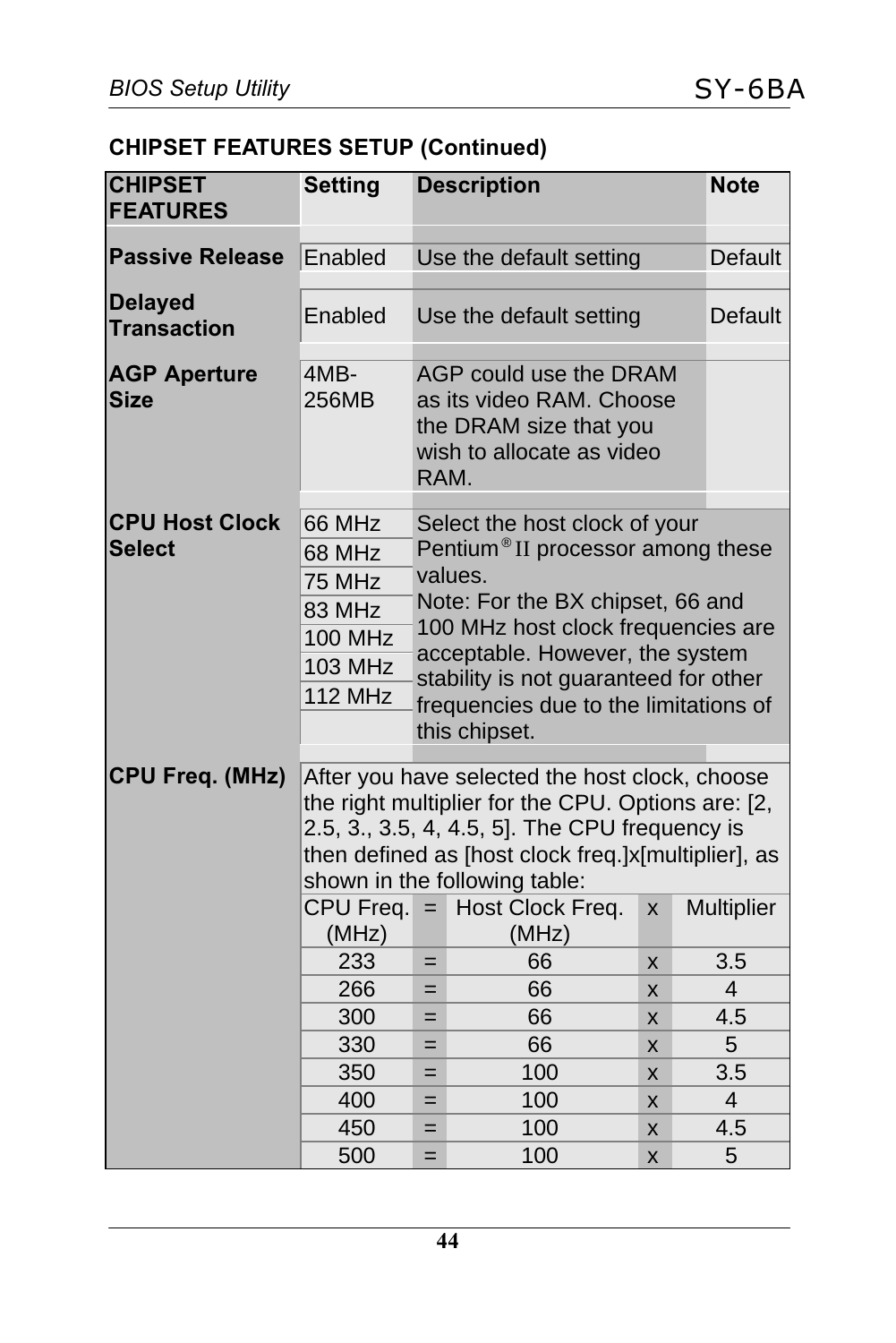#### **CHIPSET FEATURES SETUP (Continued)**

| <b>CHIPSET</b><br><b>FEATURES</b>                   | <b>Setting</b>       | <b>Description</b>                                                                                                                                                                                                                   | <b>Note</b> |
|-----------------------------------------------------|----------------------|--------------------------------------------------------------------------------------------------------------------------------------------------------------------------------------------------------------------------------------|-------------|
| <b>Spread Spectrum Disabled</b>                     |                      |                                                                                                                                                                                                                                      | Default     |
| <b>Modulated</b>                                    | Enabled              | When using Spread<br>Spectrum Modulated 1.5%<br>or 6% for FCC or DOC<br>testing.                                                                                                                                                     |             |
| <b>CPU Warning</b>                                  | <b>Disabled</b>      |                                                                                                                                                                                                                                      | Default     |
| <b>Temperature</b>                                  | Enabled              | Set CPU temperature from<br>50°C to 70°C. The CPU will<br>slow down when CPU<br>temperature goes beyond<br>the preset value. The CPU<br>will continue to run slow<br>until the temperature<br>returns back within the safe<br>range. |             |
| <b>Current CPU</b><br><b>Temperature</b>            | $\circ$ C/ $\circ$ F | Show the current status of<br>CPU temperature.                                                                                                                                                                                       |             |
| <b>Current System</b><br>Temp.                      | $\circ$ C/ $\circ$ F | Show the current status of<br>the system temperature.                                                                                                                                                                                |             |
| <b>Current CPUFAN</b><br><b>Speed</b>               | $\circ$ C/ $\circ$ F | Show the current status of<br><b>CPU Fan</b>                                                                                                                                                                                         |             |
| <b>Current PWRFAN</b><br><b>Speed</b>               | $\circ$ C/ $\circ$ F | Show the current status of<br><b>PWR Fan</b>                                                                                                                                                                                         |             |
| <b>Current CHSFAN</b><br><b>Speed</b>               | $\circ$ C/ $\circ$ F | Show the current status of<br>CHS Fan                                                                                                                                                                                                |             |
| <b>VID, VTT, 3.3V,</b><br>+12V, -5V, +5V,<br>$-12V$ | $\vee$               | Show the current voltage<br>status.                                                                                                                                                                                                  |             |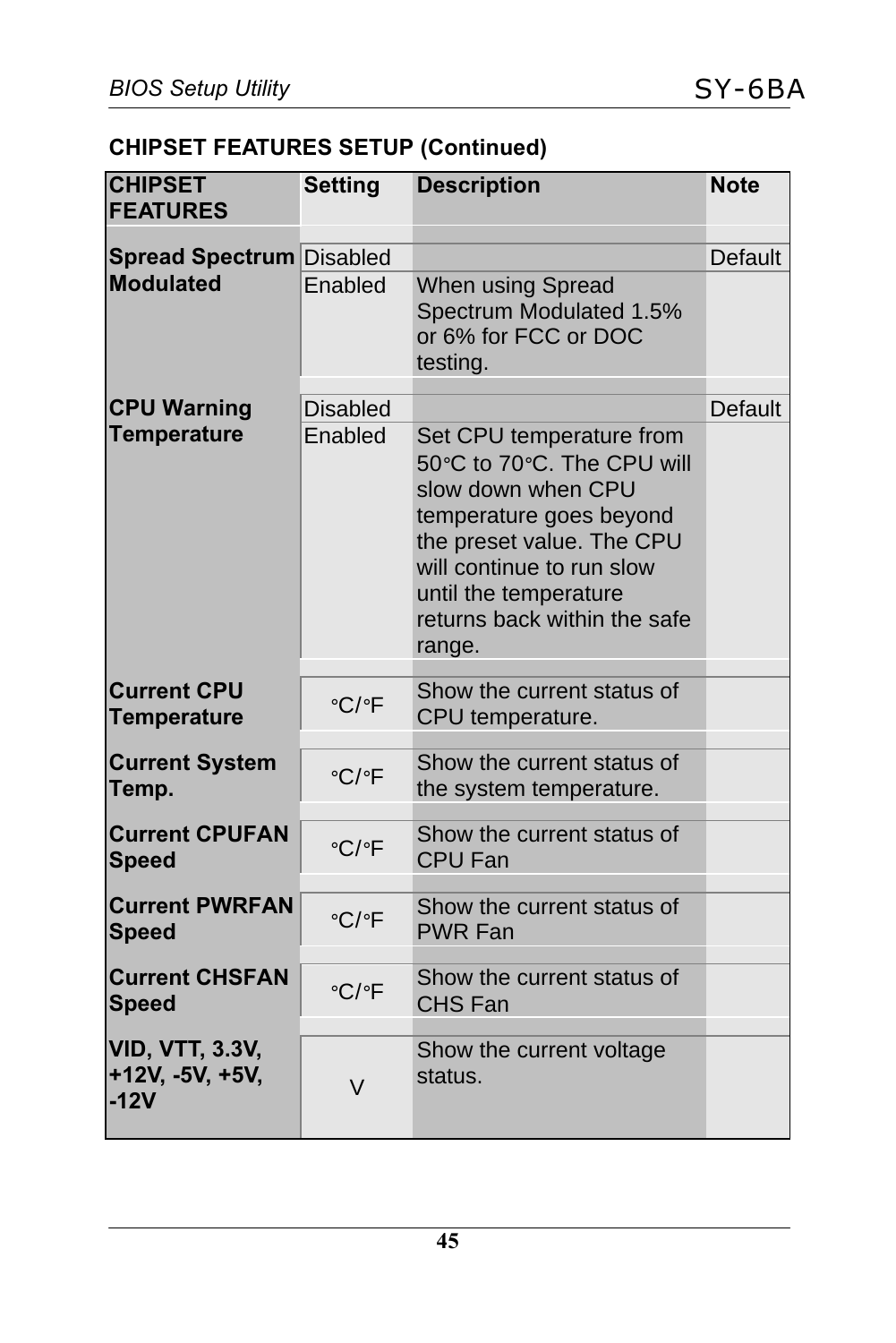## **3-4 POWER MANAGEMENT SETUP**

The [POWER MANAGEMENT SETUP] sets the system's power saving functions.

| <b>ROM PCI/ISA BIOS</b><br><b>POWER MANAGEMENT SETUP</b><br><b>AWARD SOFTWARE, INC.</b>                                                                                                |                                                                                                                        |                                                                                                                                                                                |                                                                                                                    |  |
|----------------------------------------------------------------------------------------------------------------------------------------------------------------------------------------|------------------------------------------------------------------------------------------------------------------------|--------------------------------------------------------------------------------------------------------------------------------------------------------------------------------|--------------------------------------------------------------------------------------------------------------------|--|
| Power Management<br>PM Control by APM<br>Video Off Method<br>Video Off After<br>MODEM Use IRQ<br>** PM Timers **<br>Doze Mode<br>Standby Mode<br>Suspend Mode<br><b>HDD Power Down</b> | : User Define<br>: Yes<br>: V/H SYNC+Blank<br>: Standby<br>: 3<br>: Disabled<br>: Disabled<br>: Disabled<br>: Disabled | ** Reload Global Timer Events **<br>IRQ [3-7,9-15], NMI<br>Primary IDE 0<br>Primary IDE 1<br>Secondary IDE 0<br>Secondary IDE 1<br>Floppy Disk<br>Serial Port<br>Parallel Port | : Enabled<br>: Disabled<br>: Disabled<br>: Disabled<br>: Disabled<br>: Disabled<br>: Enabled<br>: Disabled         |  |
| ** PM Fvents **<br>VGA Active Monitor<br>Soft-Off by PWR-BTTN<br>CPUFAN Off In Suspend: Enabled<br>Resume by Ring<br>Resume by Alarm<br>IRQ 8 Break Suspend                            | · Fnabled<br>: Instant-Off<br>: Disabled<br>: Disabled<br>: Disabled                                                   | ESC: Quit<br>: $\mathsf{Help}$<br>F1<br>F <sub>5</sub><br>: Load BIOS Defaults<br>F <sub>6</sub><br>F7<br>: Load Setup Defaults                                                | $\uparrow \downarrow \rightarrow \leftarrow$ : Select Item<br>PU/PD/+/-: Modify<br>: Old Values (Shift) F2 : Color |  |

After you have completed the Power Management Setup, press [Esc] to return to the Main Menu.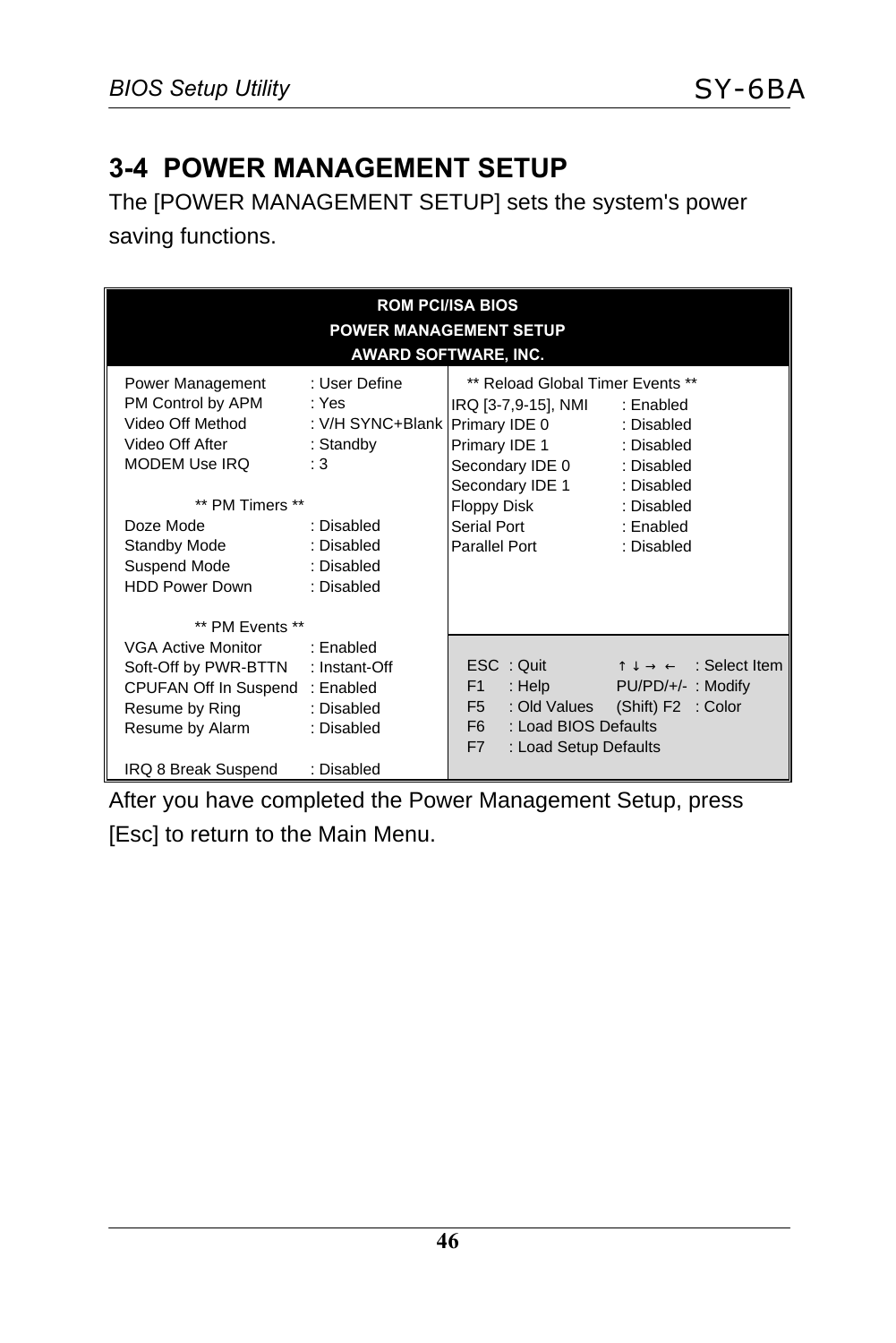|  |  | 3-4.1 Power Management Controls |  |
|--|--|---------------------------------|--|
|--|--|---------------------------------|--|

| <b>Power</b><br><b>Management</b><br><b>Controls</b>                                                                                            | <b>Setting</b>                                                                        | <b>Description</b> |                        |                                | <b>Note</b>              |
|-------------------------------------------------------------------------------------------------------------------------------------------------|---------------------------------------------------------------------------------------|--------------------|------------------------|--------------------------------|--------------------------|
| <b>Power</b><br><b>Management</b>                                                                                                               | <b>User Define</b><br>Lets you define the HDD and Default<br>system power down times. |                    |                        |                                |                          |
|                                                                                                                                                 | Disabled                                                                              | Features.          | Disables the Green PC  |                                |                          |
|                                                                                                                                                 |                                                                                       | Doze<br>timer      | Standby<br>timer       | Suspend<br>timer               | <b>HDD</b><br>power down |
|                                                                                                                                                 | Min Saving                                                                            | 1 Hour             | 1 Hour                 | 1 Hour                         | 15 Min                   |
|                                                                                                                                                 | Max Saving                                                                            | 1 Min              | 1 Min                  | 1 Min                          | 1 Min                    |
| Yes<br><b>PM Control</b><br>To use Advanced Power<br>by APM<br>Management (APM) you<br>must run [power.exe] under<br>DOS V6.0 or later version. |                                                                                       |                    |                        |                                | Default                  |
|                                                                                                                                                 | <b>No</b>                                                                             |                    |                        |                                |                          |
| <b>Video Off</b><br><b>Method</b>                                                                                                               | V/H<br>Sync+Blank                                                                     |                    |                        |                                | <b>Default</b>           |
|                                                                                                                                                 | <b>Blank screen</b>                                                                   |                    |                        |                                |                          |
|                                                                                                                                                 | <b>DPMS</b>                                                                           |                    |                        |                                |                          |
| <b>Video Off</b>                                                                                                                                | Standby                                                                               |                    | Choose the PM mode you |                                |                          |
| <b>After</b>                                                                                                                                    | Suspend                                                                               |                    |                        | want video to go off after the |                          |
|                                                                                                                                                 | Doze                                                                                  |                    | mode is being active.  |                                |                          |
| <b>MODEM</b><br><b>Use IRQ</b>                                                                                                                  | 3                                                                                     |                    |                        |                                | Default                  |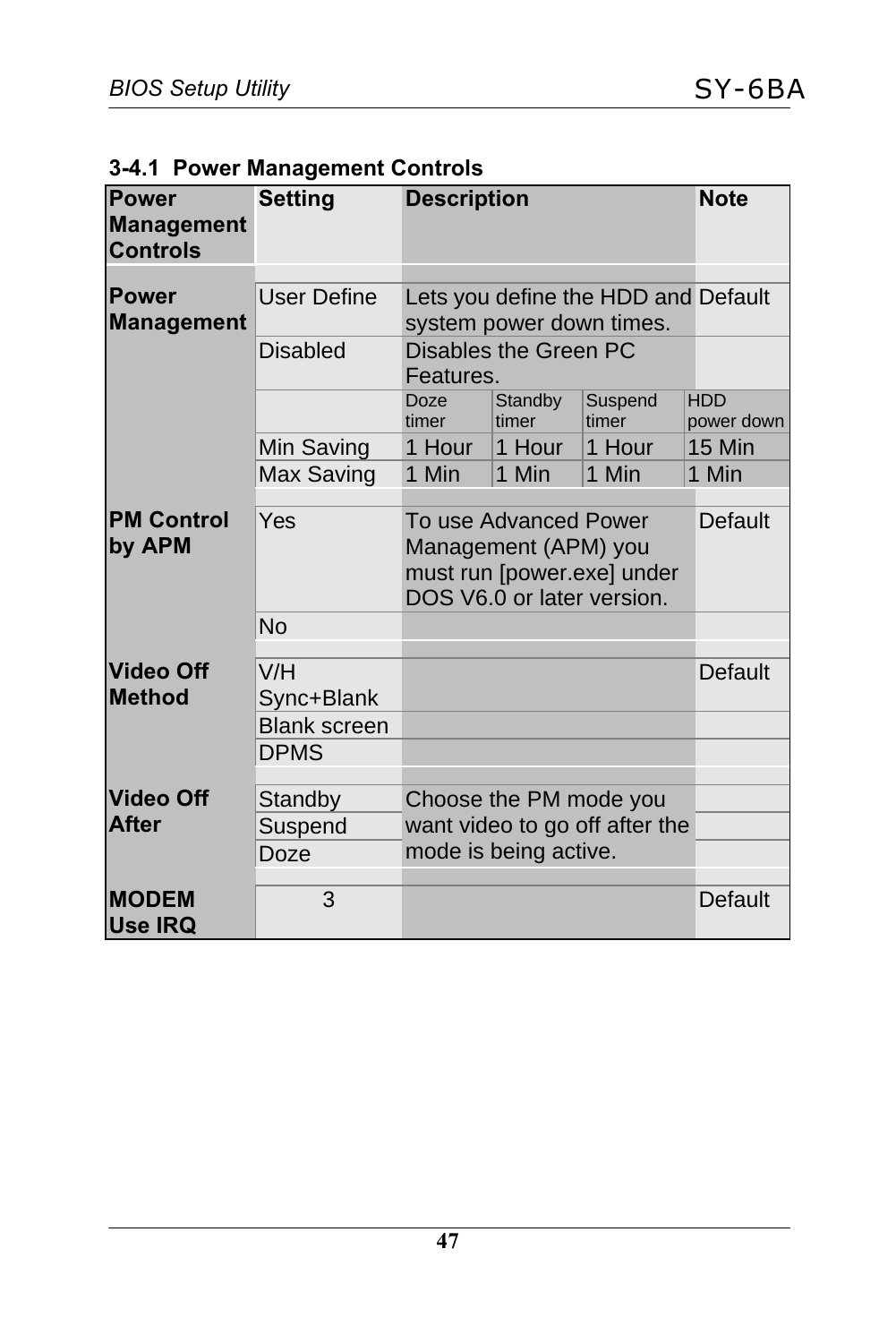#### **3-4.2 PM Timers**

| <b>PM Timers</b> | <b>Setting</b>  | <b>Description</b>                                                                                                      | <b>Note</b>                                                               |
|------------------|-----------------|-------------------------------------------------------------------------------------------------------------------------|---------------------------------------------------------------------------|
| <b>Doze Mode</b> | Disabled        |                                                                                                                         | Default                                                                   |
|                  | 1Min-<br>1Hour  | When the set time has<br>elapsed, BIOS sends a<br>command to the system to 33MHz.<br>enter Doze Mode.                   | System clock<br>drops to                                                  |
| <b>Standby</b>   | <b>Disabled</b> |                                                                                                                         | Default                                                                   |
| <b>Mode</b>      | 1Min-<br>1Hour  | When the set time has<br>elapsed, BIOS sends a<br>command to the system to<br>enter Standby Mode.                       |                                                                           |
| <b>Suspend</b>   | Disabled        |                                                                                                                         | Default                                                                   |
| <b>Mode</b>      | 1Min-<br>1Hour  | In Suspend mode, the<br>CPU stops completely (no<br>instructions are executed.)                                         | Only an SL-<br>Enhanced (or<br>SMI) CPU can<br>enter this mode.           |
| <b>HDD Power</b> | <b>Disabled</b> |                                                                                                                         | Default                                                                   |
| <b>IDown</b>     | 1-15Min         | When the set time has<br>elapsed, BIOS sends a<br>command to the HDD to<br>power down. This turns off<br>the HDD motor. | Some older<br>model HDDs<br>may not support<br>this advanced<br>function. |

#### **3-4.3 PM Events**

| <b>PM Events</b>  | <b>Setting</b>  | <b>Description</b>                                                                | <b>Note</b>    |
|-------------------|-----------------|-----------------------------------------------------------------------------------|----------------|
|                   |                 |                                                                                   |                |
| <b>VGA Active</b> | <b>Disabled</b> |                                                                                   |                |
| <b>Monitor</b>    | Enabled         | Enables the power<br>management timers when a<br>[no activity] event is detected. | Default        |
|                   |                 |                                                                                   |                |
| Soft-Off by       | Instant-off     |                                                                                   | <b>Default</b> |
| <b>PWR-BTTN</b>   |                 | Delay 4 Sec. Turns off the system power 4<br>seconds after pushing the            |                |
|                   |                 | power button.                                                                     |                |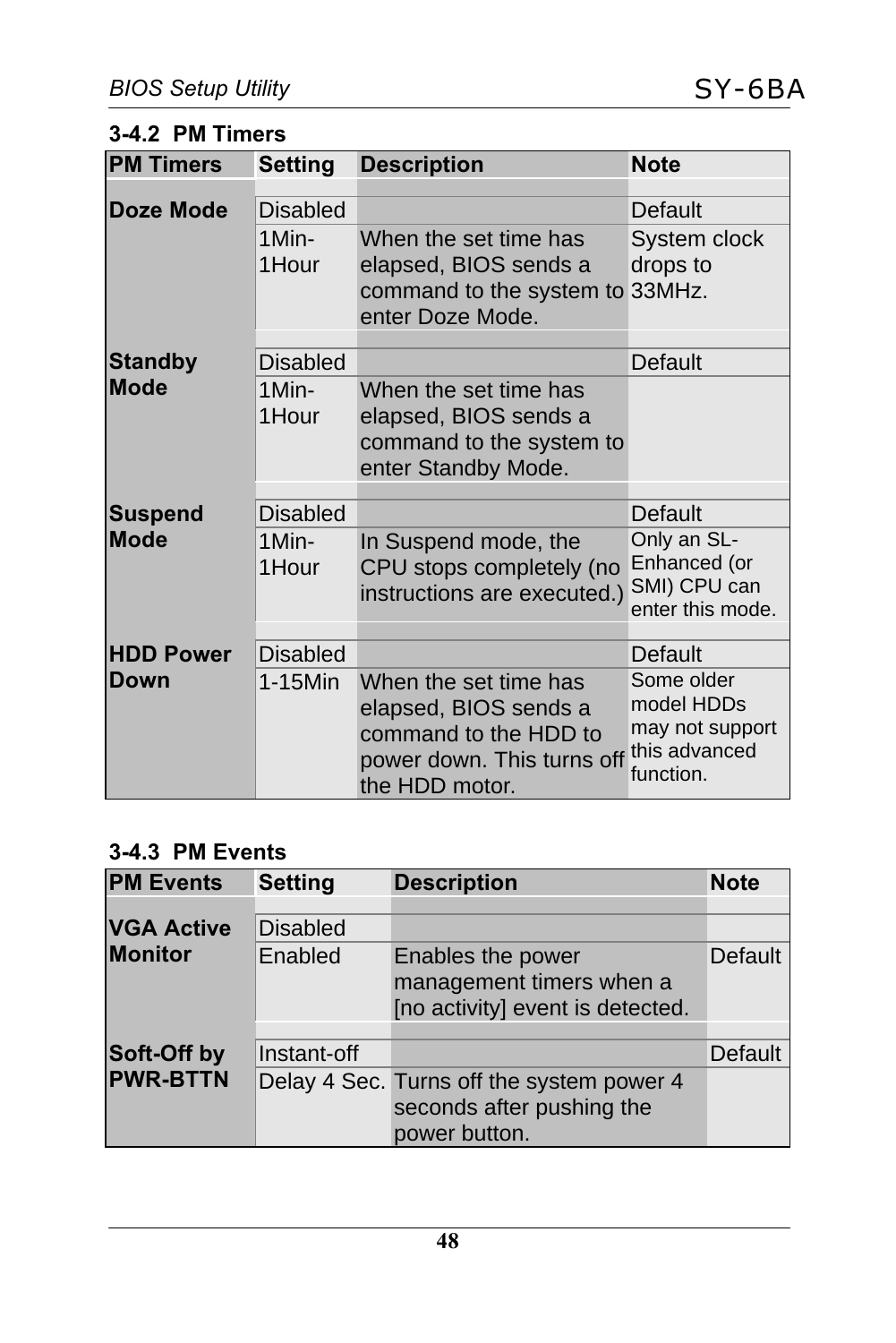#### **PM Events (continued)**

| <b>PM Events</b>   | <b>Setting</b>  | <b>Description</b>                                                                                                                                           | <b>Note</b> |
|--------------------|-----------------|--------------------------------------------------------------------------------------------------------------------------------------------------------------|-------------|
| <b>CPUFAN Off</b>  | Disabled        | Disables the PM timer.                                                                                                                                       |             |
| In Suspend         | Enabled         | Switches off the CPU Fan<br>when the system enters<br>Suspend Mode.                                                                                          | Default     |
| <b>Resume by</b>   | Disabled        |                                                                                                                                                              | Default     |
| Ring               | Enabled         | The system will resume active<br>when the modem is ringing.<br>(This function only works when<br>the computer is powered on.)                                |             |
| <b>Resume by</b>   | <b>Disabled</b> | The system ignores the alarm. Default                                                                                                                        |             |
| <b>Alarm</b>       | Enabled         | Set alarm to wake up the<br>system by the date (1-31) or<br>time (hh:mm:ss). If the date is<br>set to [0], the system will wake<br>up by the alarm everyday. |             |
| <b>IRQ 8 Break</b> | <b>Disabled</b> |                                                                                                                                                              | Default     |
| <b>Suspend</b>     | Enabled         | Alarm function is active.                                                                                                                                    |             |

#### **3-4.4 Reload Global Timer Events**

| <b>Power Down Setting</b><br><b>&amp; Resume</b><br>Events |          | <b>Description</b>                                                                                              | <b>Note</b>    |
|------------------------------------------------------------|----------|-----------------------------------------------------------------------------------------------------------------|----------------|
|                                                            |          |                                                                                                                 |                |
| IRQ [3-7,9-                                                | Disabled |                                                                                                                 |                |
| 15], NMI                                                   | Enabled  | The system monitors these<br>elements for activity. The<br>system will resume if [IRQ<br>activity] is detected. | Default        |
| <b>IDEO, IDE1</b>                                          | Disabled |                                                                                                                 | Default        |
| $\triangleright$ Primary<br>$\triangleright$ Secondary     | Enabled  | Enables the PM timers when<br>[No Activity Event] is detected.                                                  |                |
| <b>Floppy Disk</b>                                         | Disabled |                                                                                                                 | <b>Default</b> |
| <b>Serial Port</b><br><b>Parallel Port</b>                 | Enabled  | Enables the PM timers when<br>[No Activity Event] is detected.                                                  |                |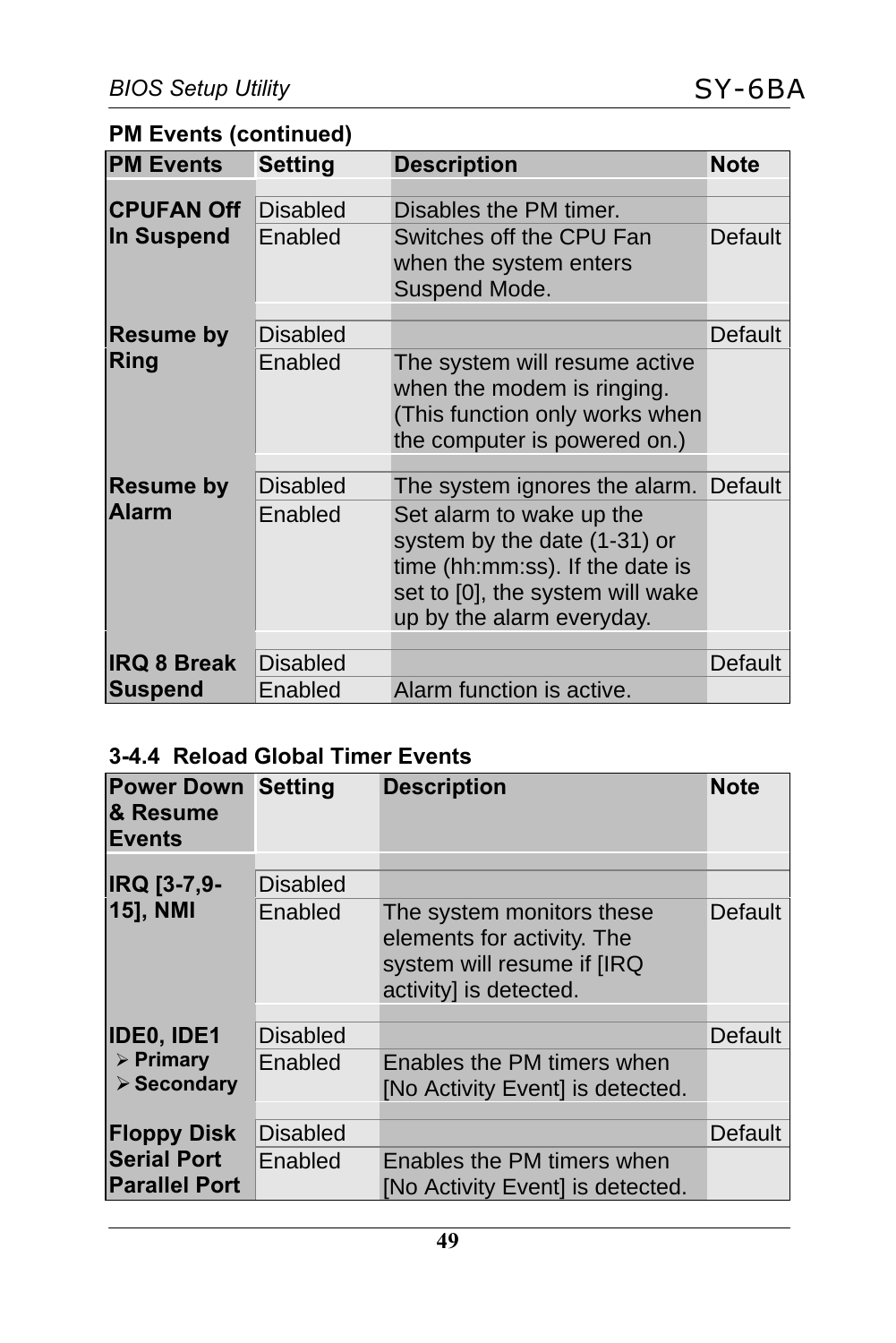## **3-5 PNP/PCI CONFIGURATION SETUP**

This option sets the motherboard's PCI Slots.

| <b>ROM PCI/ISA BIOS</b><br><b>PNP/PCI CONFIGURATION</b><br><b>AWARD SOFTWARE, INC.</b>                                                                                                                                                                                                                                                                                                                                                                                                                                               |                                                                                                                                                                                                                                                  |  |  |
|--------------------------------------------------------------------------------------------------------------------------------------------------------------------------------------------------------------------------------------------------------------------------------------------------------------------------------------------------------------------------------------------------------------------------------------------------------------------------------------------------------------------------------------|--------------------------------------------------------------------------------------------------------------------------------------------------------------------------------------------------------------------------------------------------|--|--|
| PnP OS Installed<br>: No<br>Resources Controlled By<br>: Manual<br><b>Reset Configuration Data</b><br>: Disabled<br>IRQ-3<br>assigned to<br>: Legacy ISA*<br>IRQ-4<br>assigned to<br>: Legacy ISA*<br>: PCI/ISA PnP*<br>assigned to<br>IRQ-5<br>IRQ-6<br>assigned to<br>: PCI/ISA $PnP^*$<br>assigned to<br>IRQ-7<br>: PCI/ISA $PnP^*$<br>assigned to<br>IRQ-8<br>: PCI/ISA $PnP^*$<br>IRQ-9<br>assigned to<br>: PCI/ISA PnP*<br><b>IRQ-10</b><br>assigned to<br>: PCI/ISA $PnP^*$<br>assigned to<br>: PCI/ISA PnP*<br><b>IRQ-11</b> | Based MEM base addr<br>: N/A<br>Based MEM Length<br>: 8K<br>Assign IRQ For USB<br>: Enabled                                                                                                                                                      |  |  |
| : PCI/ISA PnP*<br><b>IRQ-12</b><br>assigned to<br>assigned to<br>: PCI/ISA PnP*<br><b>IRO-13</b><br>assigned to<br>: PCI/ISA PnP*<br><b>IRQ-14</b><br><b>IRQ-15</b><br>assigned to<br>: PCI/ISA PnP*<br>assigned to<br>DMA-1<br>: PCI/ISA PnP*<br>: PCI/ISA $PnP^*$<br>DMA-3<br>assigned to<br>assigned to<br>: PCI/ISA PnP*<br>DMA-5<br>DMA-6<br>assigned to<br>: PCI/ISA PnP*<br>DMA-7<br>assigned to<br>: PCI/ISA PnP*                                                                                                            | ESC: Quit<br>$\uparrow \downarrow \rightarrow \leftarrow$ : Select Item<br>F1<br>: Help<br>PU/PD/+/-: Modify<br>: Old Values<br>(Shift) F2<br>F <sub>5</sub><br>: Color<br>: Load BIOS Defaults<br>F <sub>6</sub><br>F7<br>: Load Setup Defaults |  |  |

*Note:* Starred (\*) items will disappear when the [Resources  $\bigcap$ Controlled By] option is set to [Auto].

After you have completed the PCI Slot Configuration, press [Esc] and follow the instructions on your screen to save your settings or exit without saving.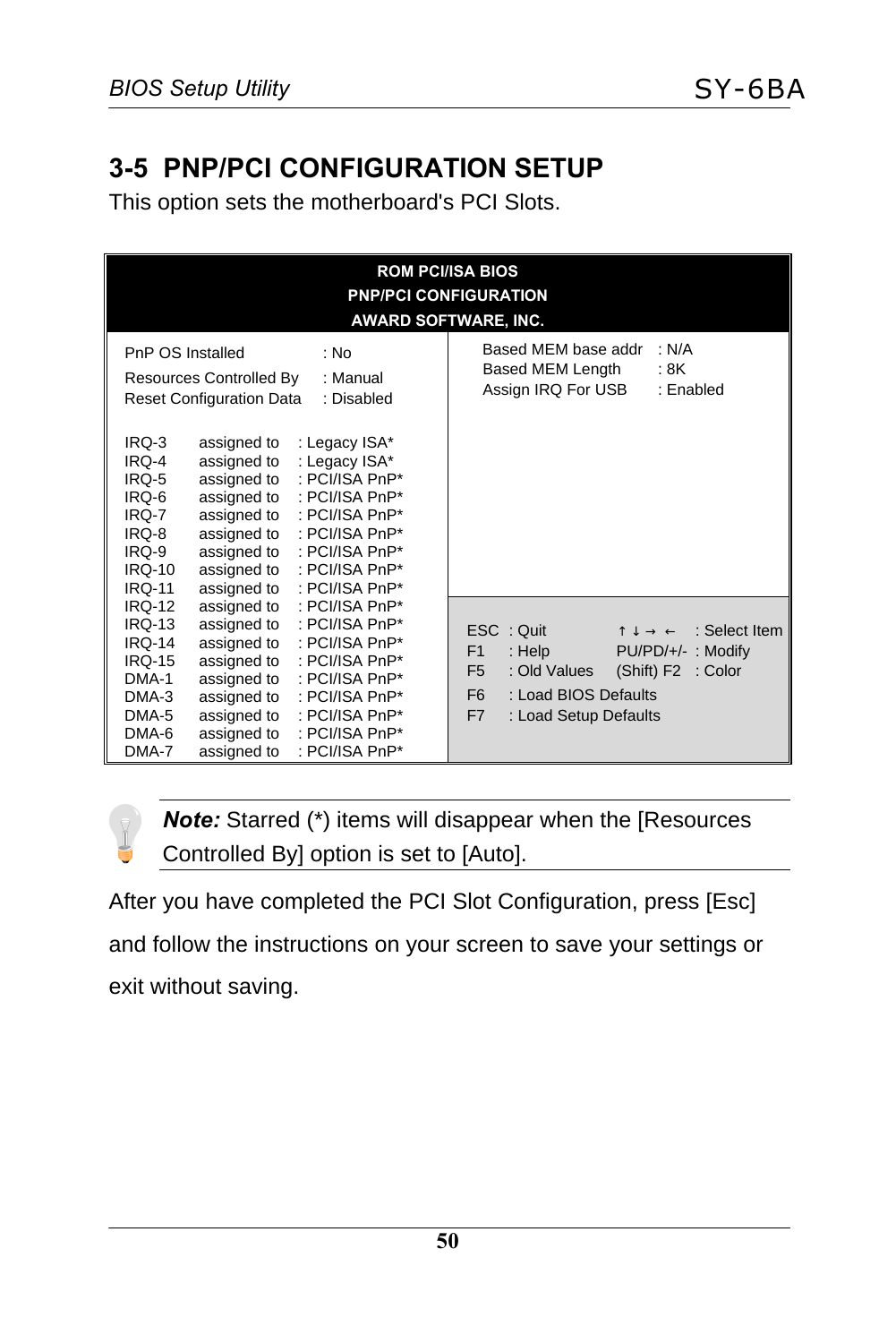#### **3-5.1 PNP/PCI Configuration Controls**

| <b>PNP/PCI</b><br><b>Controls</b>            | <b>Setting</b>  | <b>Description</b>                                                                          | <b>Note</b>                                                      |
|----------------------------------------------|-----------------|---------------------------------------------------------------------------------------------|------------------------------------------------------------------|
| <b>PnP OS</b><br><b>Installed</b>            | Yes             | Set this field to [Yes] if<br>you are running<br>Windows 95, which is<br>PnP compatible.    |                                                                  |
|                                              | <b>No</b>       | If the OS you are<br>running does not<br>support PnP<br>configuration.                      | Default<br>(If there is any<br>doubt, set this<br>field to [No]) |
| <b>Resources</b><br><b>Controlled By</b>     | Manual          | BIOS does not manage<br>PCI/ISA PnP card IRQ<br>assignment.                                 |                                                                  |
|                                              | manually.       | Requires to assign IRQ-# and<br>DMA-# to PCI or ISA PnP<br>IRQ-3,4,5,7,9,10-15 assigned to: |                                                                  |
|                                              | Auto            | DMA-0,1,3,5,6,7 assigned to:                                                                |                                                                  |
|                                              |                 | <b>BIOS</b> auto manages<br>PCI/ISA PnP card IRQ<br>assignment<br>automatically.            | Recommended                                                      |
| <b>Reset</b><br>Configuration<br><b>Data</b> | <b>Disabled</b> | <b>Retain PnP</b><br>configuration data in<br>BIOS.                                         | Default                                                          |
|                                              | Enabled         | <b>Reset PnP</b><br>configuration data in<br>BIOS.                                          | Default                                                          |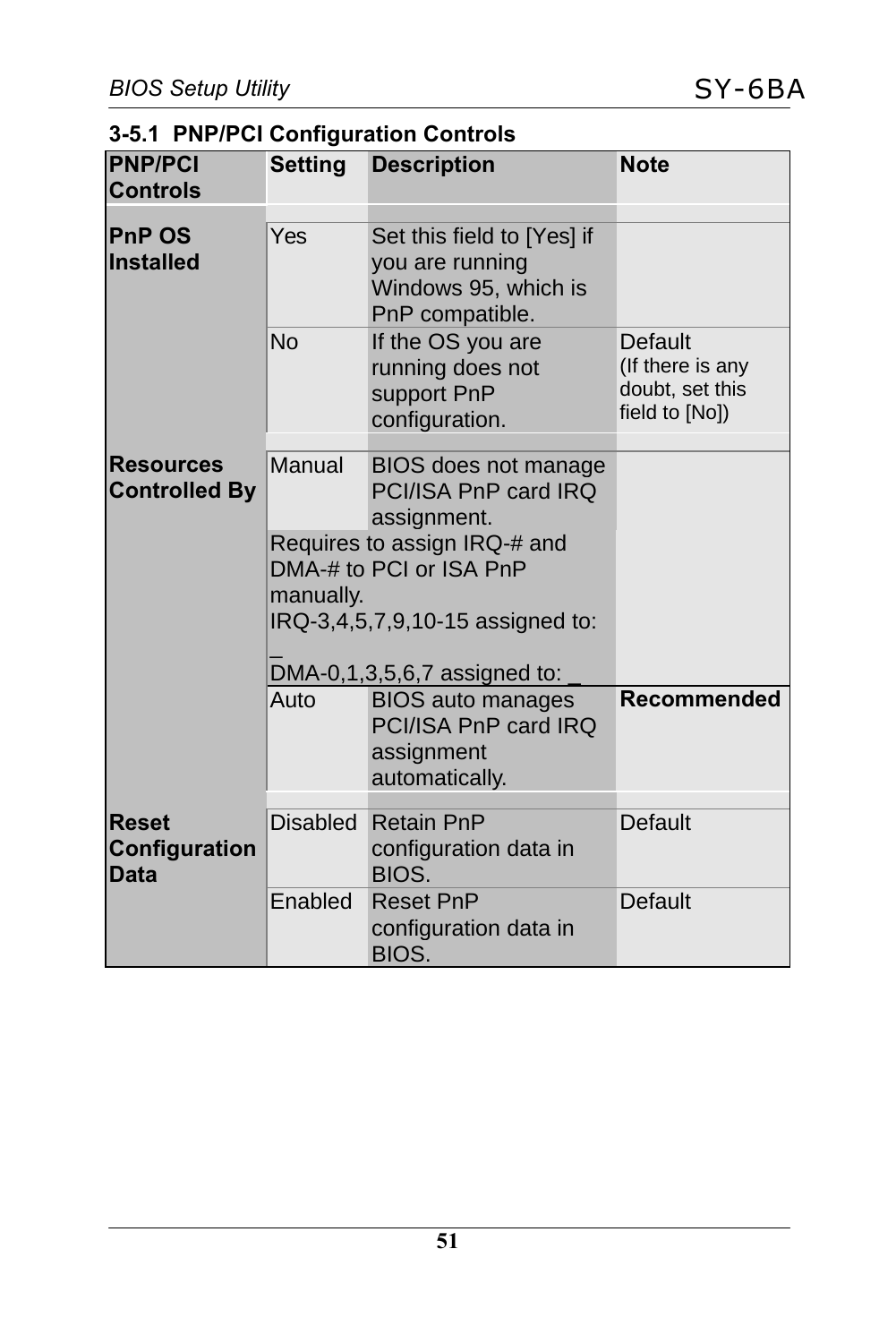#### **3-5.2 PNP/PCI Configuration Setup**

| <b>PNP/PCI</b><br><b>Setup</b>              | <b>Setting</b>                                  | <b>Description</b>                                                                                                          | <b>Note</b>                                                                                      |  |  |
|---------------------------------------------|-------------------------------------------------|-----------------------------------------------------------------------------------------------------------------------------|--------------------------------------------------------------------------------------------------|--|--|
|                                             | If [Resources Controlled By] is set to [Manual] |                                                                                                                             |                                                                                                  |  |  |
| <b>IRQ-#</b> and<br>$DMA-#$<br>assigned to: |                                                 | PCI/ISA PnP Choose IRQ-# and<br>DMA-# assigned to<br>PCI/ISA PnP card.                                                      | IRQ-3,4,5,7,9,10-15<br>DMA-0,1,3,5,6,7                                                           |  |  |
|                                             | Legacy ISA                                      | Choose IRQ-# and<br>DMA-# assigned to<br>ISA card.                                                                          | IRQ-3,4,5,7,9,10-15<br>DMA-0,1,3,5,6,7                                                           |  |  |
| <b>Based MEM</b>                            | N/A                                             |                                                                                                                             | Default                                                                                          |  |  |
| base addr                                   | I/O address                                     | C800, CC00, D000, D<br>400, D800, DC00.<br>(Asking card<br>provider for the<br>exactly I/O address<br>of this add-on card.) | Use this function<br>only when<br>problems occur<br>while using<br>some certain<br>add-on cards. |  |  |
| <b>Based MEM</b><br>Length                  | Memory<br>length                                | 8K, 16K, 32K, 64K.<br>Asking card provider<br>for the exactly<br>memory length of<br>this add-on card.)                     | This item<br>appears only<br>when the [Based<br>MEM base addr]<br>set to I/O<br>address.         |  |  |
|                                             |                                                 |                                                                                                                             |                                                                                                  |  |  |
| <b>Assign IRQ</b><br><b>For USB</b>         | Enabled                                         | <b>BIOS will assign IRQ Default</b><br>for USB port.                                                                        |                                                                                                  |  |  |
|                                             | <b>Disabled</b>                                 | BIOS won't assign<br>IRQ for USB port.                                                                                      |                                                                                                  |  |  |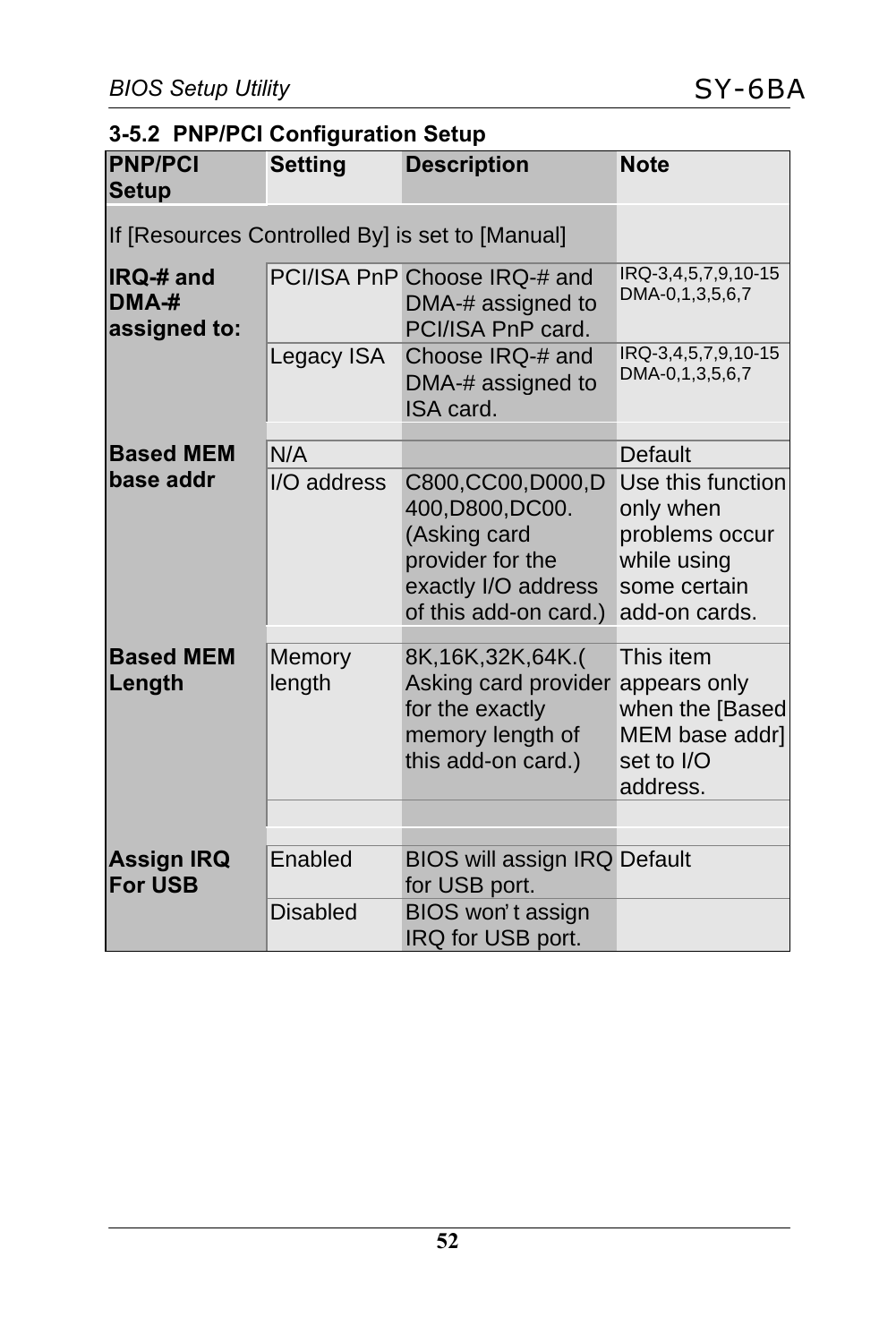## **LOAD SETUP DEFAULTS**

load the system values you have previously saved. This option is recommended if you need to reset the system setup and to retrieve

| ROM PCI/ISA BIOS<br>CMOS SETUP UTH ITY<br>AWARD SOFTWARE. INC.<br>STANDARD CMOS SETUP<br><b>BIOS FEATURES SETUP</b><br>Load SETUP Defaults $(Y/N)$ ? | INTEGRATED PERIPHERALS<br>SUPERVISOR PASSWORD              |
|------------------------------------------------------------------------------------------------------------------------------------------------------|------------------------------------------------------------|
| <b>LOAD BIOS DEFAULTS</b>                                                                                                                            |                                                            |
| Esc: Quit                                                                                                                                            | $\uparrow \downarrow \rightarrow \leftarrow$ : Select Item |
| F10: Save & Exit Setup                                                                                                                               | (Shift) F2 : Change Color                                  |
| Time, Date, Hard Disk Type                                                                                                                           |                                                            |

Type [Y] to use the Setup Defaults followed by [Enter] or otherwise [N] to return to

current values.

## **3-7 LOAD BIOS DEFAULTS**

Select the [LOAD BIOS DEFAULTS] option from the Main Menu to

to yield high performance.

|                            | ROM PCI/ISA RIOS<br>CMOS SETUP UTILITY<br>AWARD SOFTWARE. INC. |
|----------------------------|----------------------------------------------------------------|
| STANDARD CMOS SETUP        | INTEGRATED PERIPHERALS                                         |
| <b>BIOS FEATURES SETUP</b> | SUPERVISOR PASSWORD                                            |
|                            |                                                                |
|                            | Load BIOS Defaults (Y/N)?                                      |
| <b>LOAD BIOS DEFAULTS</b>  |                                                                |
| Esc: Quit                  | $\uparrow \downarrow \rightarrow \leftarrow$ : Select Item     |
| F10: Save & Exit Setup     | (Shift) F2 : Change Color                                      |

Type [Y] to use the Setup

or otherwise [N] to return to the Main Menu and keep

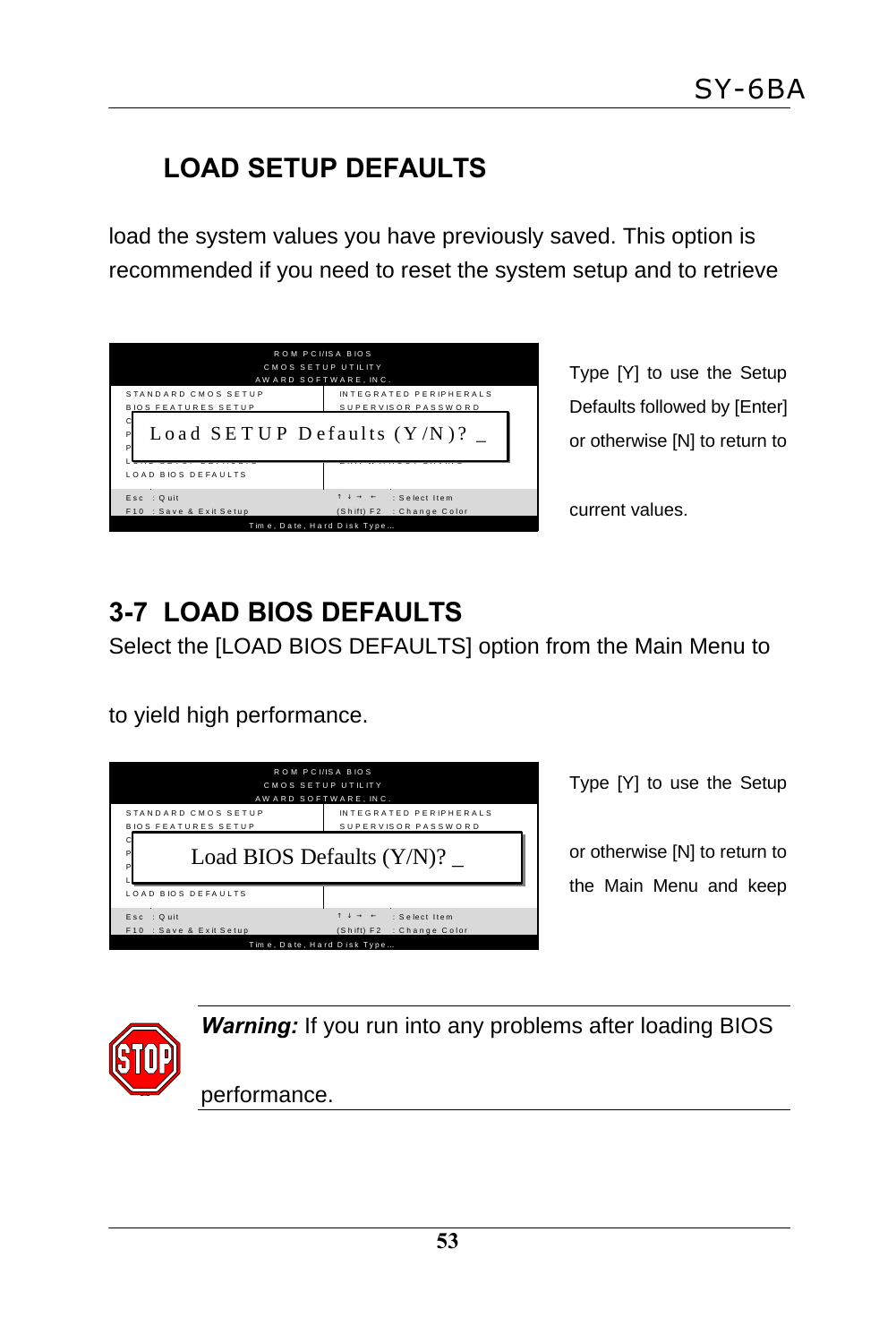#### **3-8 INTEGRATED PERIPHERALS**



*Caution:*

familiar with the Chipset.

The [INTEGRATED PERIPHERALS] option changes the values of

the computer.

The following screen shows default settings.

| <b>INTEGRATED PERIPHERALS</b><br>AWARD SOFTWARE, INC.                                          |                                   |                                                                                                                                                                    |  |  |
|------------------------------------------------------------------------------------------------|-----------------------------------|--------------------------------------------------------------------------------------------------------------------------------------------------------------------|--|--|
| <b>IDE HDD Block Mode</b><br><b>IDE Primary Master PIO</b><br><b>IDE Secondary Master PIO</b>  | : Enabled<br>: Auto<br>∴ Auto     | Parallel Port Mode<br>$ECP + EPP$<br>ECP Mode Use DMA<br>:3                                                                                                        |  |  |
| <b>IDE Secondary Slave PIO</b><br><b>IDE Secondary Slave UDMA</b><br>On-Chip Primary PCI IDE   | : Auto<br>∴ Auto<br>: Enabled     |                                                                                                                                                                    |  |  |
| <b>USB Keyboard Support</b><br>VxD.TxD Active<br>Transmittiion delay<br><b>KBC Input Clock</b> | : Disabled<br>: Enabled<br>:12MHz |                                                                                                                                                                    |  |  |
| <b>Onboard Serial Port 1</b><br>Onboard Serial Port 2                                          | : $3F8/IRQ4$<br>: 2F8/IRQ3        | $\rightarrow$ $\leftarrow$ : Select Item<br>F1<br>: Help<br>$PU/PD/+/$ : Modify<br>F <sub>5</sub><br>: Old Values<br>F <sub>6</sub><br>F7<br>: Load Setup Defaults |  |  |

The following tables describe each field in the INTEGRATED

the IDE controls, FDC controls, and the onboard serial and parallel ports.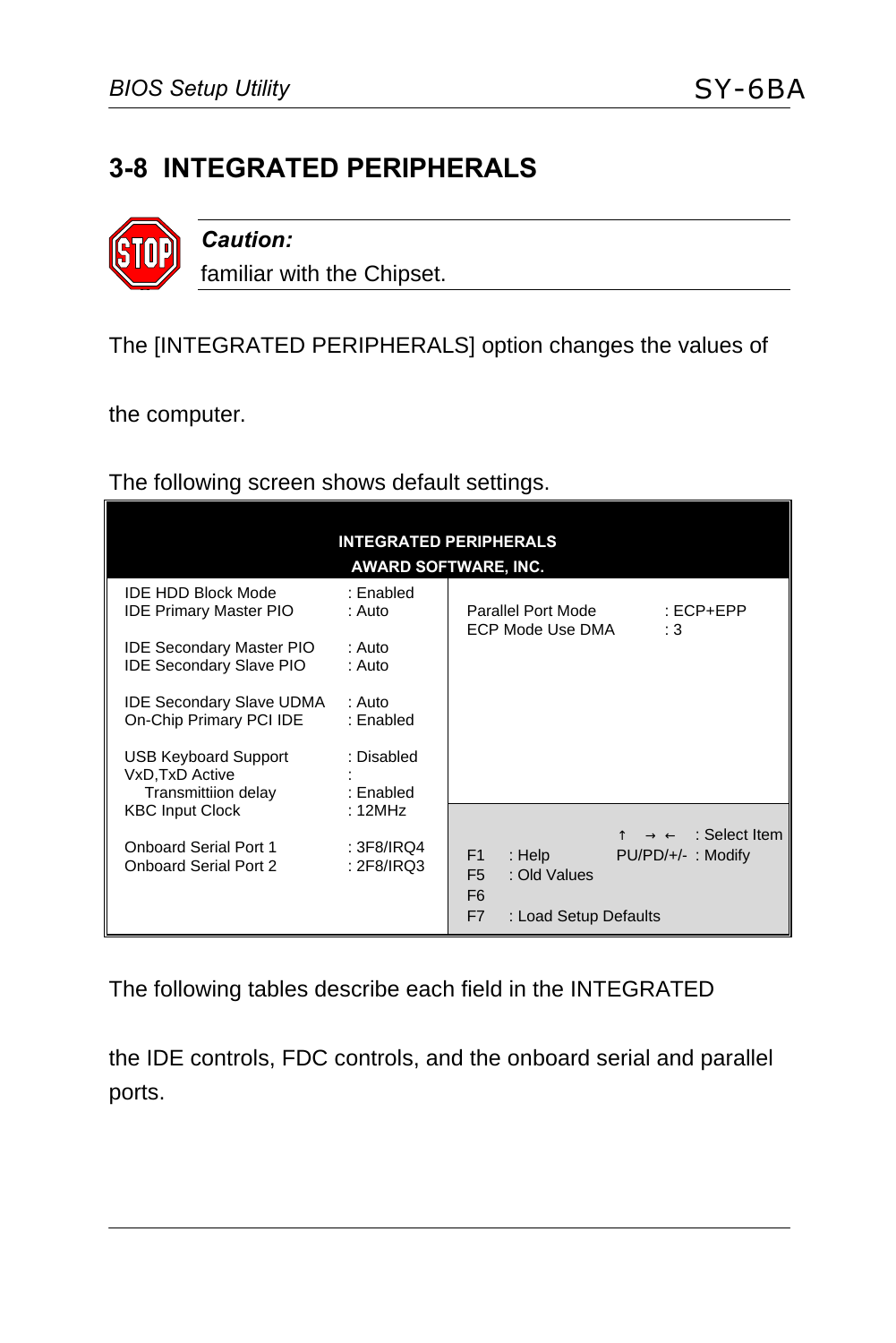#### **3-8.1 IDE Device Controls**

| <b>IDE Controls</b>                                                                                                      | Setting         | <b>Description</b>                                                                                                           | <b>Note</b> |
|--------------------------------------------------------------------------------------------------------------------------|-----------------|------------------------------------------------------------------------------------------------------------------------------|-------------|
| <b>IDE HDD Block Mode</b>                                                                                                | Disabled        |                                                                                                                              |             |
|                                                                                                                          | Enabled         | Invokes multi-sector<br>transfer instead of one<br>sector per transfer. Not<br>all HDDs support this<br>function.            | Default     |
| <b>IDE</b><br><b>Primary Master PIO</b><br>⋗                                                                             | mode<br>$0 - 4$ | 0 is the slowest speed<br>4 is the fastest speed                                                                             |             |
| <b>Primary Slave PIO</b><br>$\blacktriangleright$<br><b>Secondary Master PIO</b><br>⋗<br><b>Secondary Slave PIO</b><br>⋗ | Auto            | For better performance Default<br>and stability, we<br>suggest you use the<br>Auto setting to set the<br>HDD control timing. |             |
| <b>IDE</b>                                                                                                               | <b>Disabled</b> |                                                                                                                              |             |
| <b>Secondary Master UDMA Auto</b><br>➤<br><b>Secondary Slave UDMA</b><br>⋗                                               |                 | When Auto is selected, Default<br>it supports Ultra DMA<br>Mode.                                                             |             |
| <b>On-Chip PCI IDE</b><br><b>Primary</b><br>⋗                                                                            | Disabled        | Turn off the on-board<br><b>IDE</b>                                                                                          |             |
| $\triangleright$ Secondary                                                                                               | Enabled         | Use the on-board IDE                                                                                                         | Default     |

#### **3-8.2 Keyboard Controls**

| <b>Keyboard Controls</b>                                   | <b>Setting</b> | <b>Description</b>                                                                                                                                   | <b>Note</b> |
|------------------------------------------------------------|----------------|------------------------------------------------------------------------------------------------------------------------------------------------------|-------------|
|                                                            |                |                                                                                                                                                      |             |
| <b>USB Keyboard Support Disabled Turn off the on-board</b> |                | IDE.                                                                                                                                                 | Default     |
|                                                            |                | Enabled Use a USB keyboard                                                                                                                           |             |
| <b>KBC Input Clock</b>                                     | 12 MHz         | Controls the frequency Default<br>of the clock signal of<br>the keyboard.<br>Set this value to 8MHz<br>if experience problems<br>with your keyboard. |             |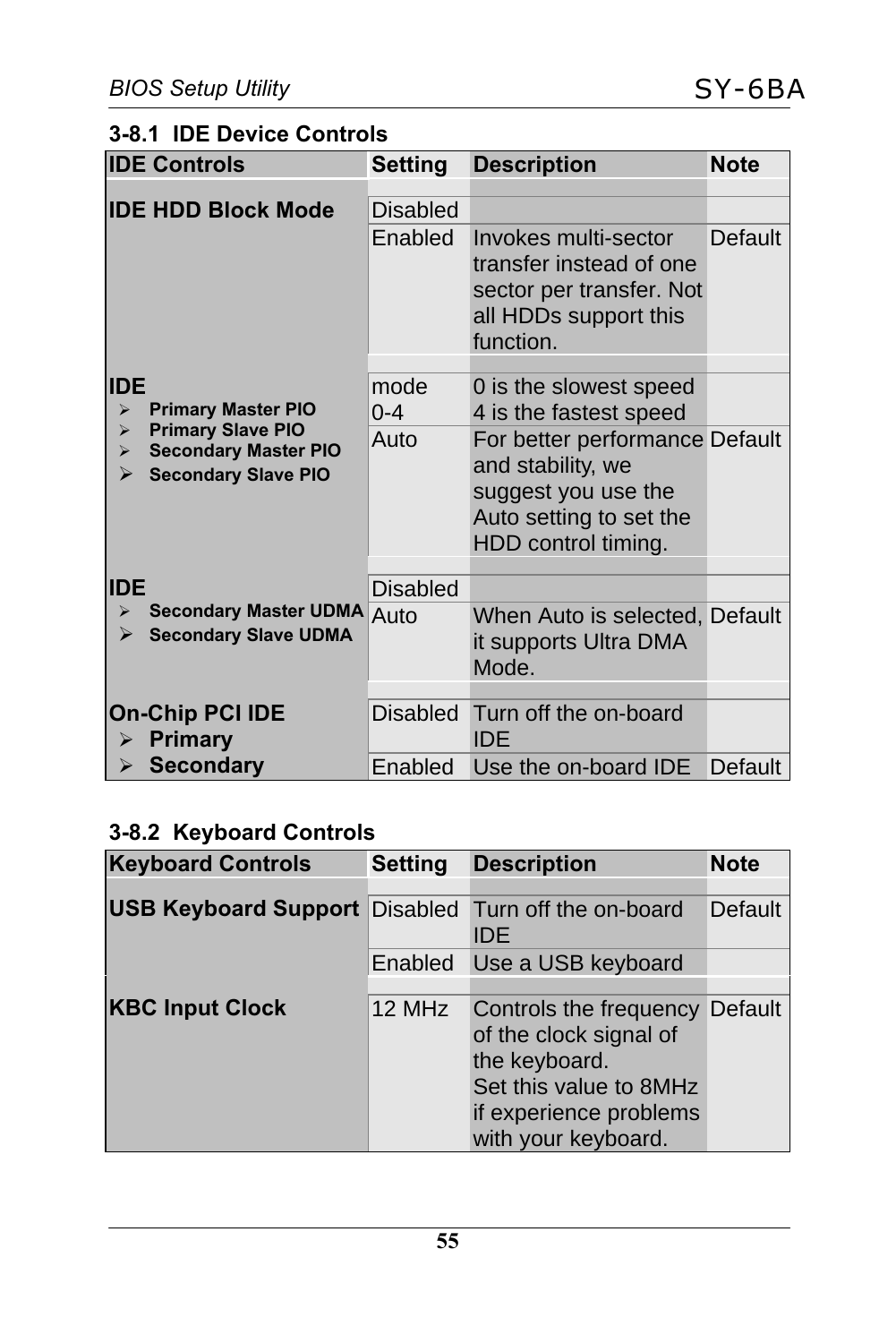#### **3-8.3 FDC Controls**

| <b>FDC Controls</b>                                          | <b>Setting</b> | <b>Description</b>       | <b>Note</b> |
|--------------------------------------------------------------|----------------|--------------------------|-------------|
|                                                              |                |                          |             |
| <b>Onboard FDC controller</b> Disabled Turn off the on-board |                |                          |             |
|                                                              |                | floppy controller        |             |
|                                                              |                | Enabled Use the on-board | Default     |
|                                                              |                | floppy controller        |             |

#### **3-8.4 Onboard Serial Ports**

| <b>Onboard Serial</b><br><b>Ports</b>          | <b>Setting</b>                                                      | <b>Description</b>                                                                                                         | <b>Note</b> |
|------------------------------------------------|---------------------------------------------------------------------|----------------------------------------------------------------------------------------------------------------------------|-------------|
| <b>Onboard UART 1</b><br><b>Onboard UART 2</b> | <b>Disabled</b><br>COM1/3F8H<br>COM2/2F8H<br>COM3/3E8H<br>COM4/2E8H | Choose serial port 1 & 2's Default<br>I/O address.<br>Do not set port 1 & 2 to<br>the same address except<br>for Disabled. | Default     |
| <b>UR2 Mode</b>                                | Standard                                                            | Supports a serial<br>infrared IrDA.                                                                                        | Default     |
|                                                | <b>HPSIR</b>                                                        | Supports HP serial<br>infrared interface<br>format.                                                                        |             |
|                                                | <b>ASKIR</b>                                                        | Supports a Sharp<br>serial interface format.                                                                               |             |
| <b>VxD, TxD Active</b>                         | Lo/Hi,Hi                                                            | Hi, Lo/Lo, Hi/Lo, Ask IR device provider<br>for exactly setting.                                                           |             |
| <b>IR Transmittiion</b><br><b>delay</b>        | Enabled                                                             | Ask IR device provider Default<br>for exactly setting                                                                      |             |
|                                                | Disabled                                                            | Ask IR device provider<br>for exactly setting                                                                              |             |

#### **3-8.5 Onboard Parallel Ports**

| <b>Onboard Parallel</b><br><b>Ports</b> | <b>Setting</b>         | <b>Description</b>                                   | <b>Note</b> |
|-----------------------------------------|------------------------|------------------------------------------------------|-------------|
| <b>Onboard Parallel</b><br>Port         | 3BCH/IRQ7<br>278H/IRQ5 | 378H/IRQ7 Choose the printer I/O Default<br>address. |             |
|                                         |                        |                                                      |             |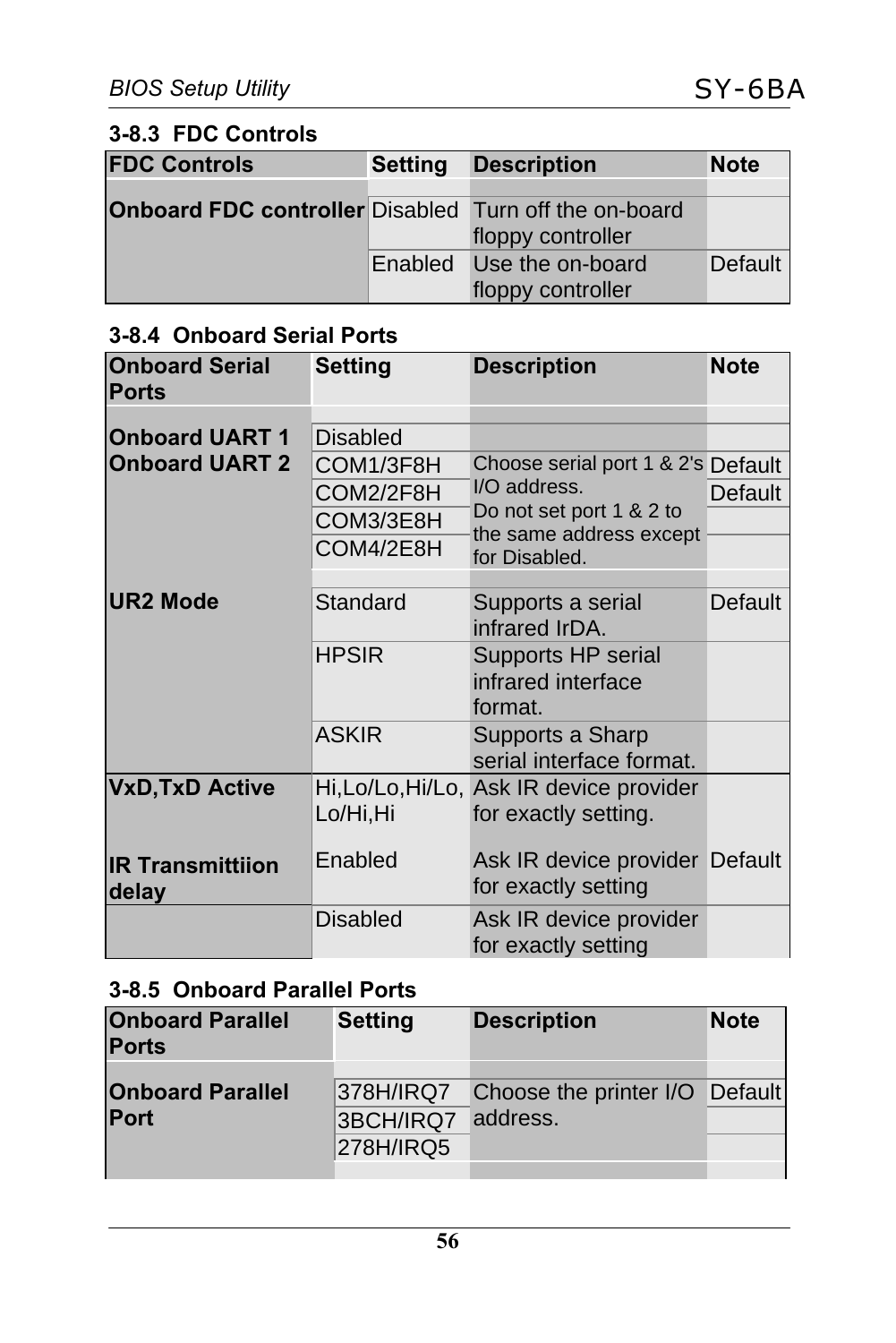| <b>Parallel Port Mode</b>                    | ECP/EPP<br><b>SPP</b> | The mode depends on Default<br>your external device |                |
|----------------------------------------------|-----------------------|-----------------------------------------------------|----------------|
|                                              | ECP                   | that connects to this                               |                |
|                                              | EPP/SPP               | port.                                               |                |
| If [Parallel Port Mode] is set to [ECP] mode |                       |                                                     |                |
| <b>ECP Mode use DMA</b>                      |                       | Choose DMA3                                         | <b>Default</b> |
|                                              |                       | <b>Choose DMA1</b>                                  |                |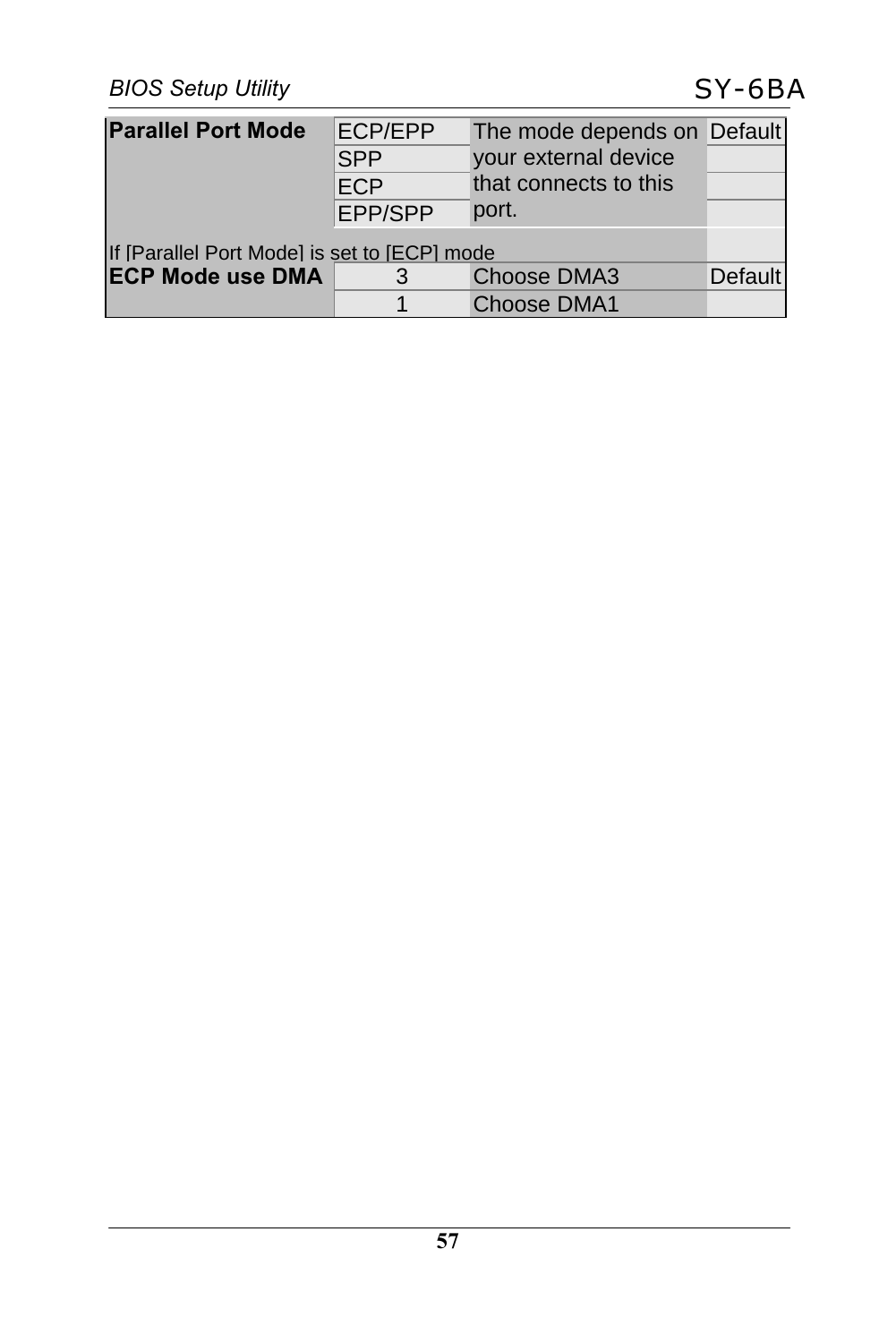## **3-9 SUPERVISOR PASSWORD**

Based on the setting you have made in the [Security Option] of the [BIOS FEATURES SETUP] section, the password prevents access to the system or the setup program by unauthorized users. Follow this procedure to set a new password or disable the password:

- 1. Choose [BIOS FEATURES SETUP] in the Main Menu and press [Enter]. Select the [Security Options] item and set the field to:
	- a. [System]: The password is required every time the system is booted. This means only a person who knows the password can use this computer.
	- b. [Setup]: The password is required only when you attempt to enter the BIOS Setup program.
- 2. Choose [SUPERVISOR PASSWORD] from the Main Menu and press  $\leftrightarrow$ . The following prompt appear:

Enter Password:



*Warning:* If you forget or lose the password, the only way to access the system is to set jumper JP5 to clear the CMOS RAM. All setup information is lost and you must run the BIOS setup program again.



*Note:* If you do not wish to use the password function, press [Enter] directly and the following message appears:

Password Disabled!!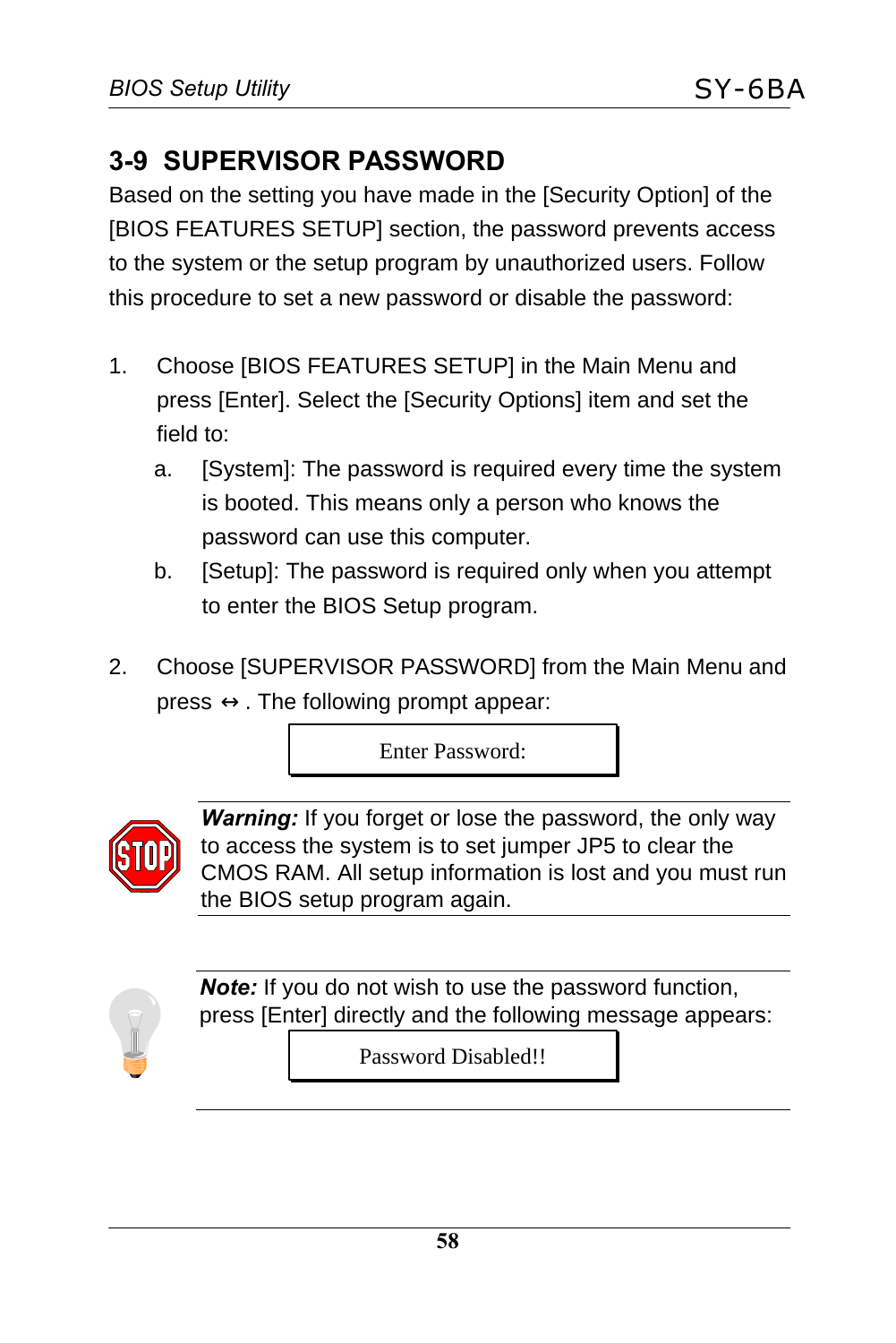3. Enter your new password and press [Enter]. The following message appears, prompting to confirm the new password:

Confirm Password:

4. Re-enter your password and then press [Enter] to exit to the Main Menu.

This diagram outlines the password selection procedure:



## **3-10 USER PASSWORD**

When the user password option is on, you are not allowed to change any setting in the [CMOS SETUP UTILITY] except for changing the user's password.

The password setting procedure is similar to that for the [SUPERVISOR PASSWORD] (Refer to section 3-9).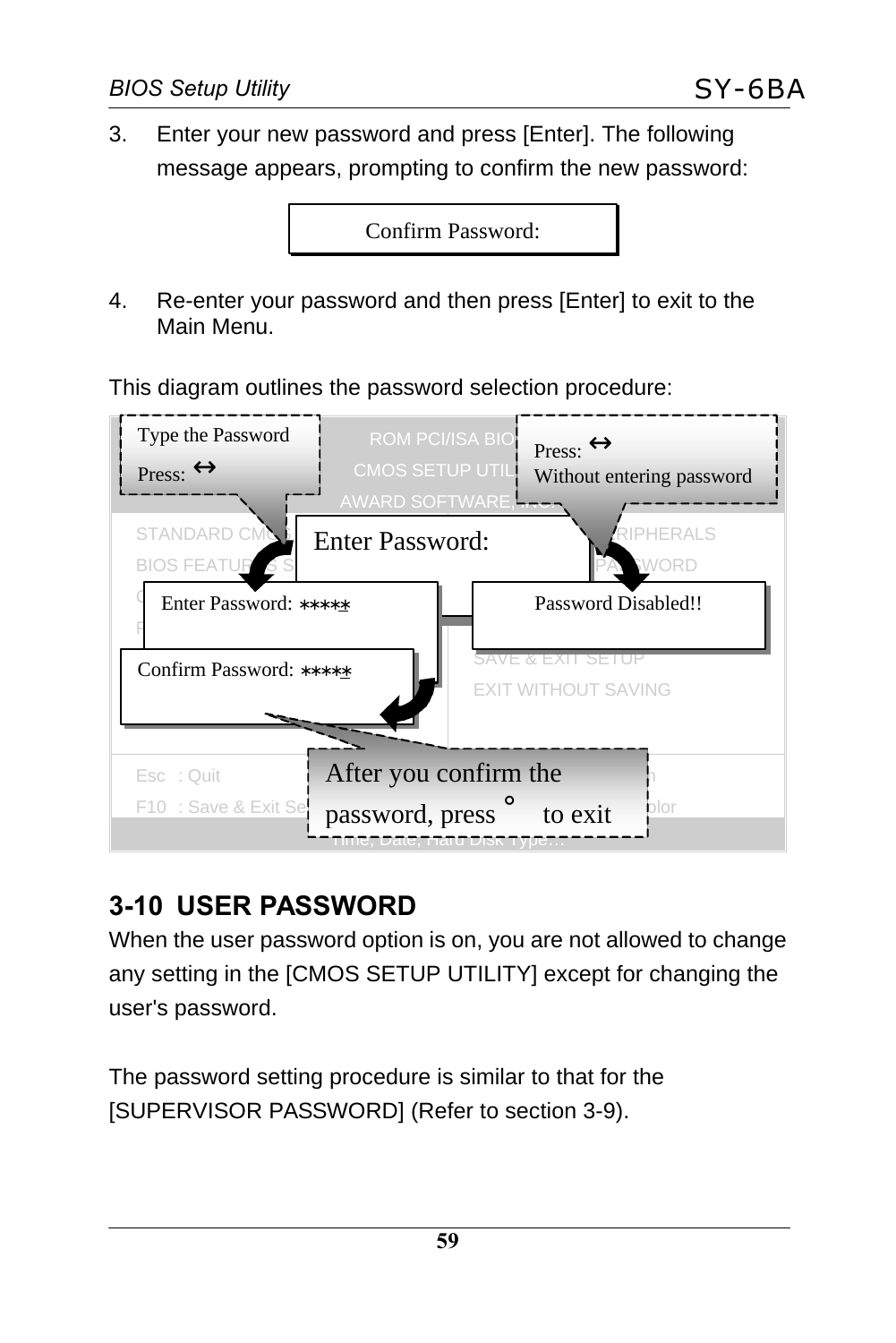## **3-11 IDE HDD AUTO DETECTION**

This Main Menu function automatically detects the hard disk type and configures the STANDARD CMOS SETUP accordingly.

| <b>ROM PCI/ISA BIOS</b><br><b>CMOS SETUP UTILITY</b><br>AWARD SOFTWARE, INC. |   |             |             |          |             |          |          |               |             |
|------------------------------------------------------------------------------|---|-------------|-------------|----------|-------------|----------|----------|---------------|-------------|
| HARD DISKS                                                                   |   | <b>TYPE</b> | <b>SIZE</b> |          | CYLS HEAD   | PRECOMP  | LANDZ    | <b>SECTOR</b> | <b>MODE</b> |
| <b>Primary Master</b>                                                        |   | : AUTO      | $\Omega$    | $\Omega$ | $\mathbf 0$ | $\Omega$ | $\Omega$ | $\Omega$      | AUTO        |
| <b>Primary Slave</b>                                                         |   | : None      | $\Omega$    | $\Omega$ | $\Omega$    | $\Omega$ | 0        |               |             |
| Secondary Master                                                             | ÷ | None        | $\Omega$    | $\Omega$ | $\mathbf 0$ | $\Omega$ | $\Omega$ |               |             |
| Secondary Slave                                                              |   | None        | $\Omega$    | $\Omega$ | $\Omega$    | $\Omega$ | 0        |               |             |
| Do you accept this drive C $(Y/N)$ ?<br>ESC: Skip                            |   |             |             |          |             |          |          |               |             |



#### *Note:* This function is only valid for IDE type of hard disk drives.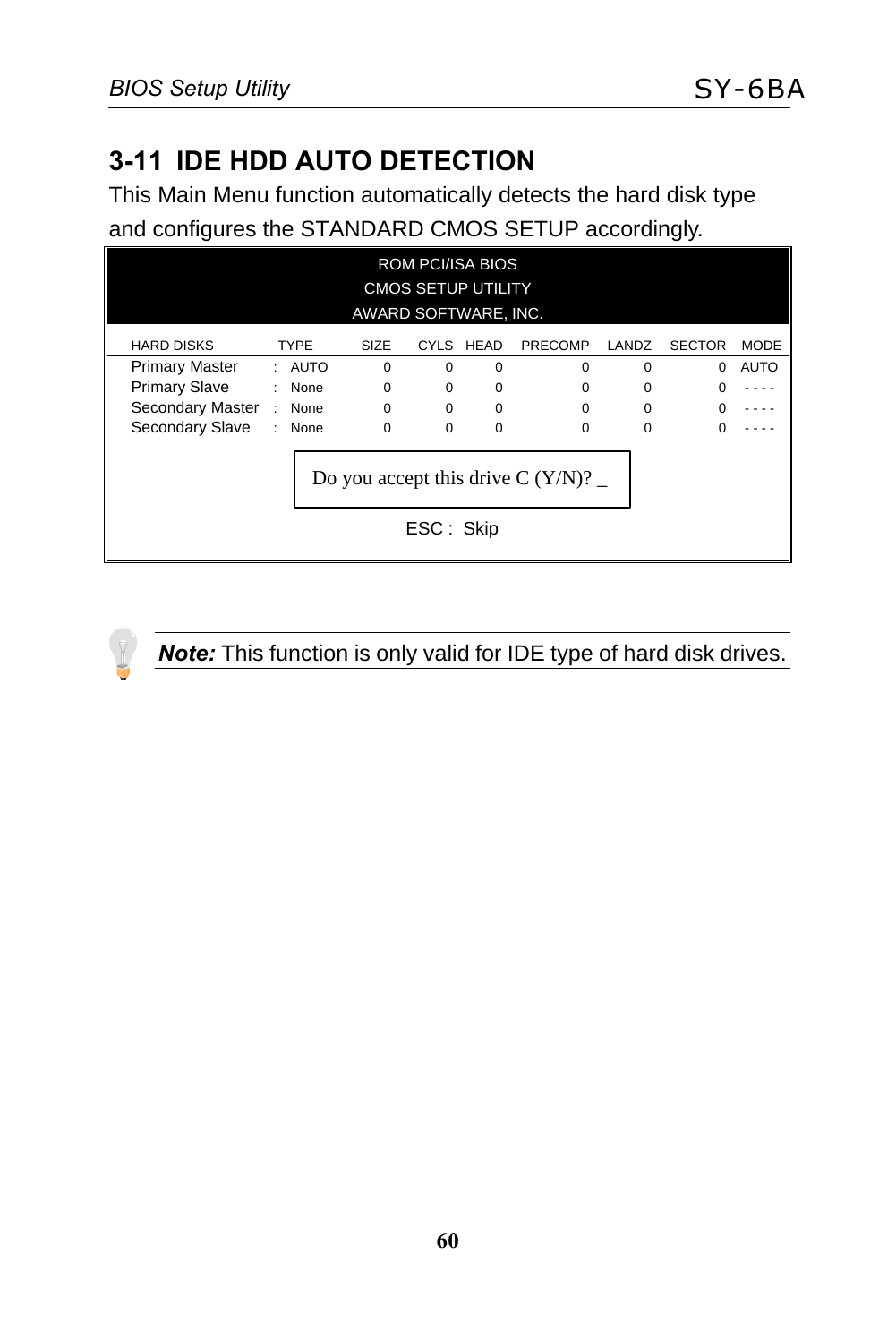# **APPENDIX** *QUICK START GUIDE*

This guide is designed for those users who have prior knowledge of motherboard operations and are already familiar with basic motherboard settings. For further information, please refer to *SY-6BA Motherboard User's Guide and Technical Reference* online manual included on the CD-ROM packed with your motherboard. \* All brand names and trademarks are properties of their respective owners

# **1 Unpack the Motherboard**

When unpacking the motherboard, check for the following items:

- θ The **SY-6BA** 82440 BX AGP Set Motherboard
- θ This *Quick Start Guide*
- θ The Installation CD-ROM
- θ One IDE Device Flat Cable
- θ One Floppy Disk Drive Flat Cable
- θ The CPU Retention Set

? If your board came with a driver disc and a paper manual, the Quick start Guide and the CD-ROM will not be included in the package.

# **2 Motherboard Layout**

Your new SY-6BA Motherboard is a high-performance Pentium®II processor supported system board that features state-of-the-art technology, as shown on the following layout. This layout helps you identify the motherboard elements that you will be dealing with during the installation.